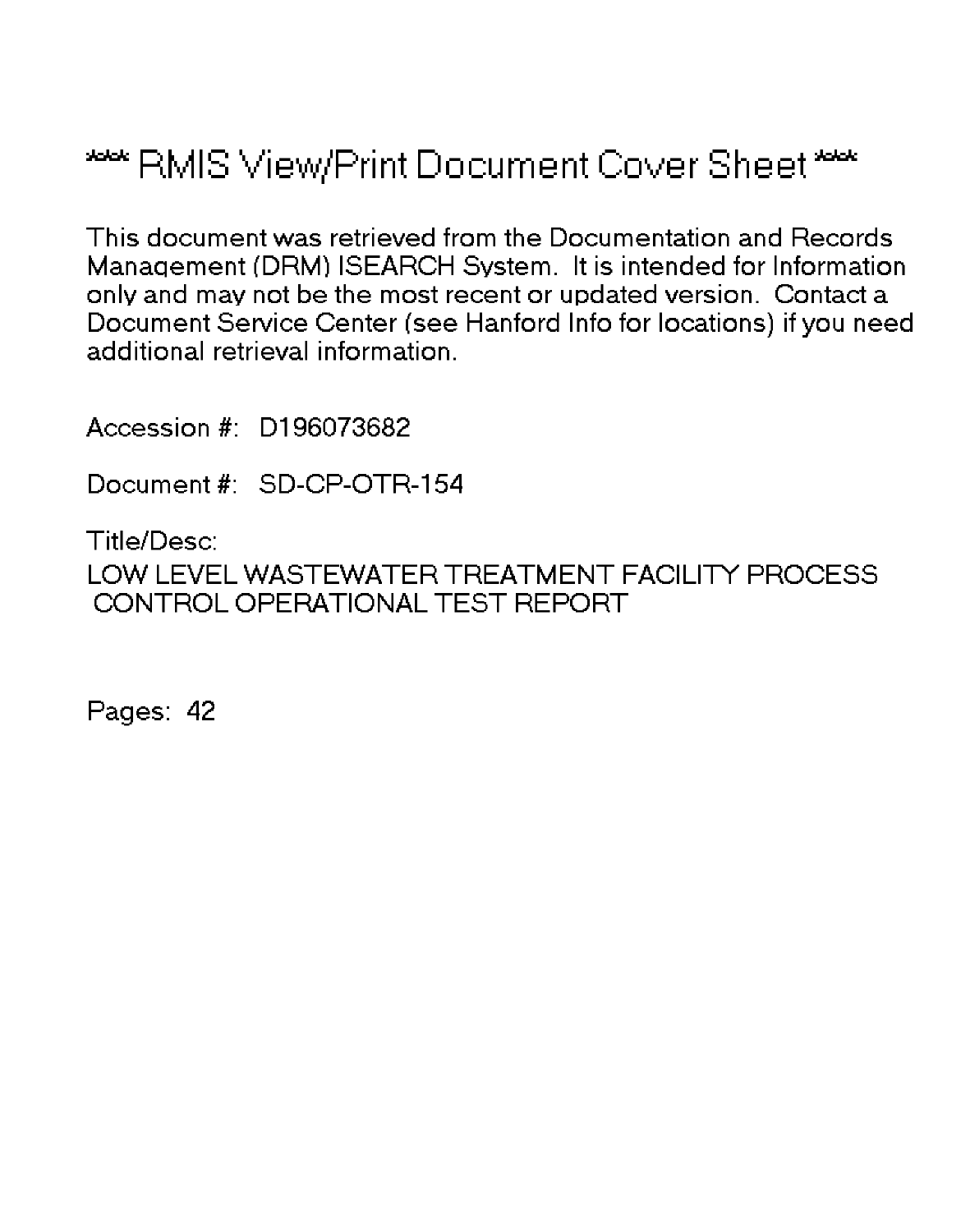| $\overline{S}_{AB}$ |                     |                                 |                                       |                            |                                                                                                                       |        |                                     |                                                   |                                                                                |                                                  | Page 1 of 1               |     |                     |
|---------------------|---------------------|---------------------------------|---------------------------------------|----------------------------|-----------------------------------------------------------------------------------------------------------------------|--------|-------------------------------------|---------------------------------------------------|--------------------------------------------------------------------------------|--------------------------------------------------|---------------------------|-----|---------------------|
|                     |                     | $\bf{12}$                       |                                       |                            | <b>ENGINEERING DATA TRANSMITTAL</b>                                                                                   |        |                                     |                                                   |                                                                                | 1. EDT                                           |                           |     | 609900              |
|                     | APR 0 <i>8</i> 1996 |                                 |                                       |                            |                                                                                                                       |        |                                     |                                                   |                                                                                |                                                  |                           |     |                     |
|                     |                     | 2. To: (Receiving Organization) |                                       |                            | 3. From: (Originating Organization)                                                                                   |        |                                     |                                                   | 4. Related EDT No.:                                                            |                                                  |                           |     |                     |
|                     | Distribution        |                                 |                                       |                            | G. G. Bergquist                                                                                                       |        |                                     |                                                   |                                                                                | N/A                                              |                           |     |                     |
|                     |                     | 5. Proj./Prog./Dept./Div.:      |                                       |                            | 6. Cog. Engr.:                                                                                                        |        |                                     |                                                   | 7. Purchase Order No.:                                                         |                                                  |                           |     |                     |
|                     |                     | <b>Transition Projects</b>      |                                       |                            | G. G. Bergquist                                                                                                       |        |                                     |                                                   |                                                                                | N/A                                              |                           |     |                     |
|                     |                     | 8. Originator Remarks:          |                                       |                            |                                                                                                                       |        |                                     |                                                   | 9. Equip./Component No.:                                                       |                                                  |                           |     |                     |
|                     |                     |                                 |                                       |                            | Operational Test Report for WHC-SD-CP-OTP-154 conducted at<br>the Low Level Waste Treatment Facility (243-Z) in FY96. |        |                                     |                                                   |                                                                                | N/A                                              |                           |     |                     |
|                     |                     |                                 |                                       |                            |                                                                                                                       |        |                                     |                                                   | 10. System/Bldg./Facility:                                                     |                                                  |                           |     |                     |
|                     |                     |                                 | Reference USQ written for EDT 609880. |                            |                                                                                                                       |        |                                     |                                                   | 12. Major Assm. Dwg. No.:                                                      | 24L/243-Z/LLWTF                                  |                           |     |                     |
|                     |                     | 11. Receiver Remarks:           |                                       |                            |                                                                                                                       |        |                                     |                                                   |                                                                                |                                                  |                           |     |                     |
|                     |                     |                                 |                                       |                            |                                                                                                                       |        |                                     |                                                   | 13. Permit/Permit Application No.:                                             |                                                  |                           |     |                     |
|                     |                     |                                 |                                       |                            |                                                                                                                       |        |                                     |                                                   | 14. Required Response Date:                                                    |                                                  |                           |     |                     |
| 15.                 |                     |                                 |                                       |                            | DATA TRANSMITTED                                                                                                      |        |                                     |                                                   | (F)                                                                            | (G)                                              | (H)                       |     | 31)                 |
| (A)                 |                     |                                 |                                       | (C)                        | (D)                                                                                                                   |        |                                     | (E) Title or Description of Date                  | Approval                                                                       | Resson                                           | Origi-                    |     | Recen               |
| Item<br>No.         |                     | (B) Document/Drawing No.        |                                       | Sheet<br>No.               | Rov.<br>No.                                                                                                           |        | Transmitted                         |                                                   | Desig-<br>nator                                                                | for<br>Trans-<br>mittal                          | nator<br>Diepo-<br>sition |     | <br>Dispe<br>sition |
| 1                   |                     | WHC-SD-CP-OTR-154               |                                       |                            | 0                                                                                                                     | Report | Process Control<br>Operational Test | Low Level Wastewater<br>Treatment Facility        | NA<br>1.2<br>1                                                                 |                                                  |                           |     |                     |
|                     |                     |                                 |                                       |                            |                                                                                                                       |        |                                     |                                                   |                                                                                |                                                  |                           |     |                     |
|                     |                     |                                 |                                       |                            |                                                                                                                       |        |                                     |                                                   |                                                                                |                                                  |                           |     |                     |
|                     |                     |                                 |                                       |                            |                                                                                                                       |        |                                     |                                                   |                                                                                |                                                  |                           |     |                     |
|                     |                     |                                 |                                       |                            |                                                                                                                       |        |                                     |                                                   |                                                                                |                                                  |                           |     |                     |
|                     |                     |                                 |                                       |                            |                                                                                                                       |        |                                     |                                                   |                                                                                |                                                  |                           |     |                     |
| 16.                 |                     | Approval Designator (F)         |                                       |                            | Reason for Transmittal (G)                                                                                            |        | <b>KEY</b>                          |                                                   |                                                                                |                                                  |                           |     |                     |
|                     | E. S. Q. D or N/A   |                                 | 1. Approval                           | 4. Review                  |                                                                                                                       |        |                                     | 1. Approved                                       | Disposition (H) & (I)                                                          | 4. Reviewed no/comment                           |                           |     |                     |
| Sec. 12.7)          | (see WHC-CM-3-5,    |                                 | 2. Rolease<br>3. Information          |                            | 5. Post-Review<br>6. Dist. (Receipt Acknow. Required)                                                                 |        |                                     | 2. Approved w/comment<br>3. Disapproved w/comment |                                                                                | 5. Reviewed w/comment<br>6. Receipt acknowledged |                           |     |                     |
| (G)                 | 0B                  | 17.                             |                                       |                            | (See Approval Designator for required signatures)                                                                     |        | SIGNATURE/DISTRIBUTION              |                                                   |                                                                                |                                                  |                           | (G) | (H)                 |
| Ros-<br>son         | Disp.               | (J) Name                        |                                       |                            | (K) Signature (L) Date (M) MSIN                                                                                       |        | (J) Name                            |                                                   | floa-<br>(K) Signature (L) Date (M) MSIN<br>Diep.<br>son.                      |                                                  |                           |     |                     |
| 1,2                 | т                   |                                 |                                       |                            | Cog. Eng. This Beigguin 3/12/96 75-55                                                                                 |        |                                     |                                                   |                                                                                |                                                  |                           |     |                     |
| ج.                  |                     |                                 | Cog. Mgr. Mark in                     |                            | $\sqrt[3]{3}$ $\sqrt[3]{2}$ $\sqrt[3]{2}$ $\sqrt[3]{2}$ $\sqrt[3]{2}$                                                 |        |                                     |                                                   |                                                                                |                                                  |                           |     |                     |
|                     |                     | ۵A                              |                                       |                            |                                                                                                                       |        |                                     |                                                   |                                                                                |                                                  |                           |     |                     |
|                     |                     | Safety                          |                                       |                            |                                                                                                                       |        |                                     |                                                   |                                                                                |                                                  |                           |     |                     |
|                     |                     | Env.                            |                                       |                            |                                                                                                                       |        |                                     |                                                   |                                                                                |                                                  |                           |     |                     |
|                     |                     |                                 |                                       |                            |                                                                                                                       |        |                                     |                                                   |                                                                                |                                                  |                           |     |                     |
| 18.                 |                     |                                 | 19.                                   |                            |                                                                                                                       |        | 2d                                  |                                                   | 21. DOE APPROVAL (if required)                                                 |                                                  |                           |     |                     |
| Originator          |                     | Huy Bergent 3/12/96             |                                       | for Receiving Organization | Hey Beefgrant 3/12/96                                                                                                 |        | mu<br><b>Cognizant Manager</b>      | Date                                              | Ctrl.Wo.<br>[] Approved<br>[] Approved w/comments<br>[] Disapproved w/comments |                                                  |                           |     |                     |

BD-7400-172-2 (04/94) GEF097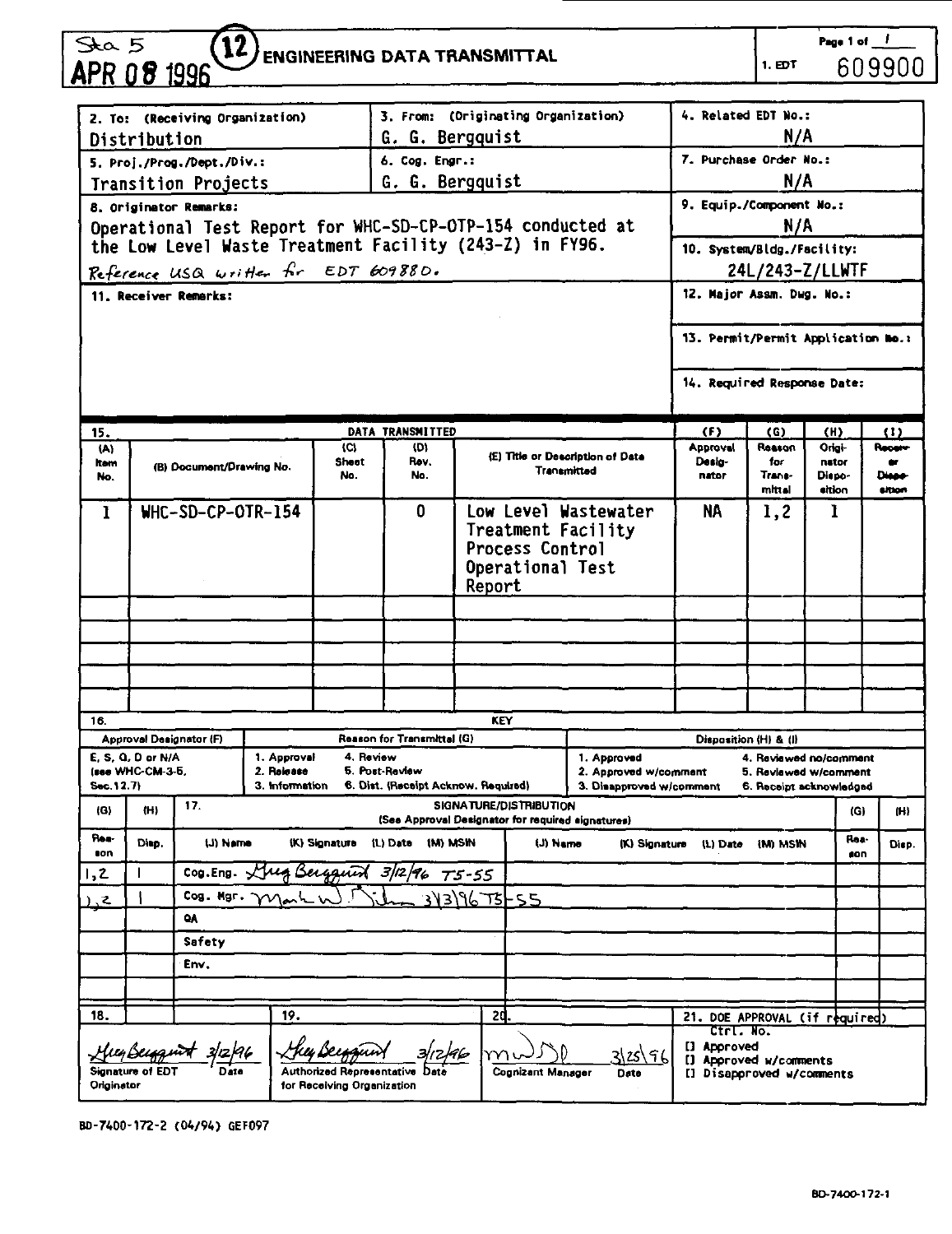LOW LEVEL WASTEWATER TREATMENT FACILITY PROCESS CONTROL OPERATIONAL TEST REPORT

### **G. 6. BERGQUIST**

WESTINGHOUSE HANFORD COMPANY. RiChi and. WA 99352 U.S. Department of Energy Contract DE-AC06-87RL10930

| EDT/ECN: EDT 609900 | UC: 2050           |  |
|---------------------|--------------------|--|
| Org Code: 15530     | Charge Code: K6012 |  |
| B&R Code: EW7002000 | Total Pages: 39    |  |

Key Words: LLWTF, WATER. TREATMENT. MICON, 243-Z. PFP

Abstract: Report documenting improved operating control system operational testing. MICON is a trademark of MICON-Powell Process Systems Incorporated. SUN is a trademark of SUN Microsystems Incorporated.

TRADEMARK DISCLAIMER. Reference herein to any specific commercial product, process, or service by trade name, trademark, manufacturer, or otherwise, does not necessarily constitute or imply its endorsement, recommendation, or favoring by the United States Government or any agency thereof or its contractors or subcontractors.

Printed in the United States of America. To obtain copies of this document, contact: WHC/BCS Document Control Services. P.O. Box 1970. Mailstop H6-08. Richland WA 99352, Phone (509) 372-2420; Fax (509) 376-4989.

 $819$ 





# **Approved for Public Release**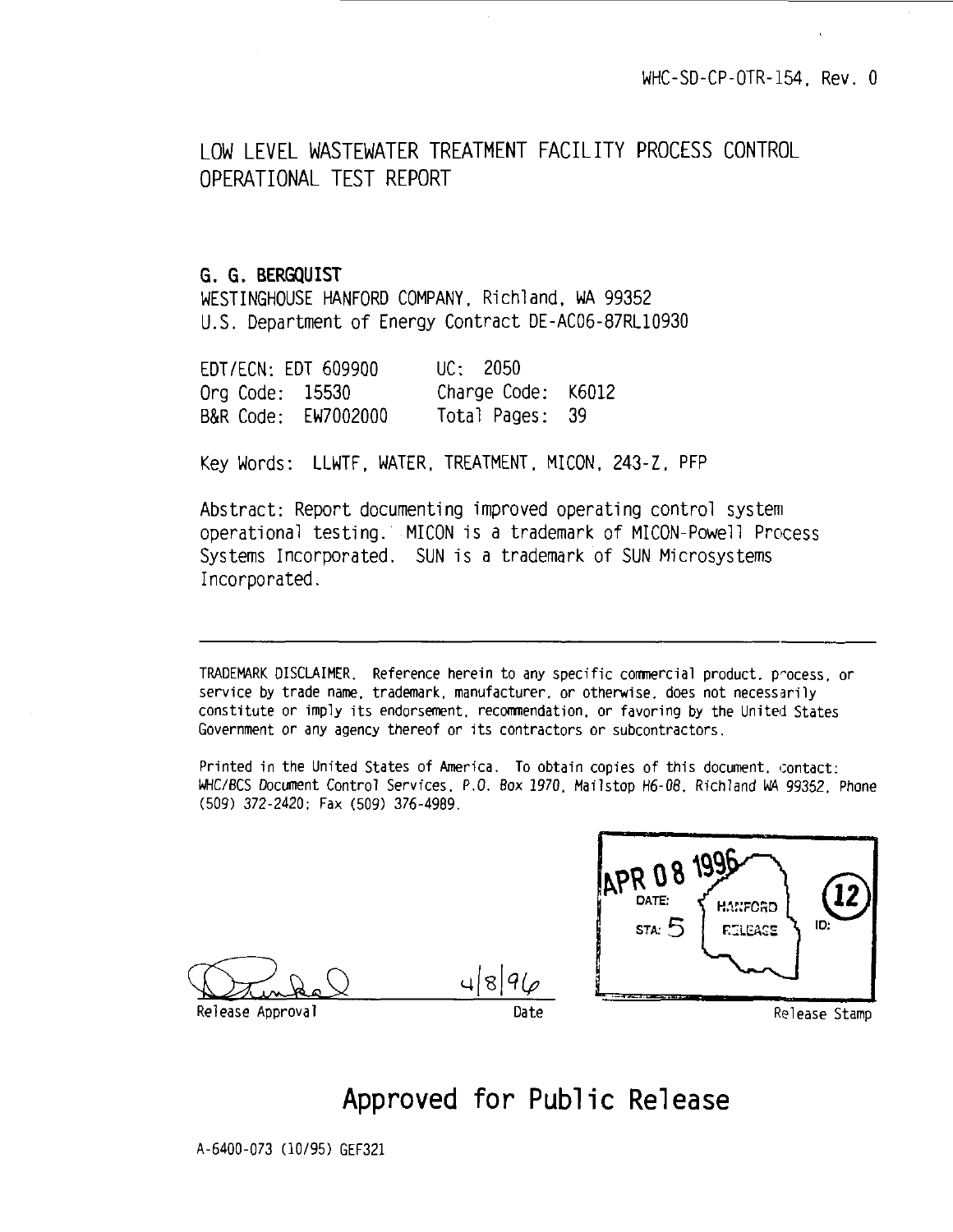$\label{eq:2.1} \frac{1}{\sqrt{2}}\int_{\mathbb{R}^3}\frac{1}{\sqrt{2}}\left(\frac{1}{\sqrt{2}}\right)^2\frac{1}{\sqrt{2}}\left(\frac{1}{\sqrt{2}}\right)^2\frac{1}{\sqrt{2}}\left(\frac{1}{\sqrt{2}}\right)^2.$ 

#### **TABLE OF CONTENTS**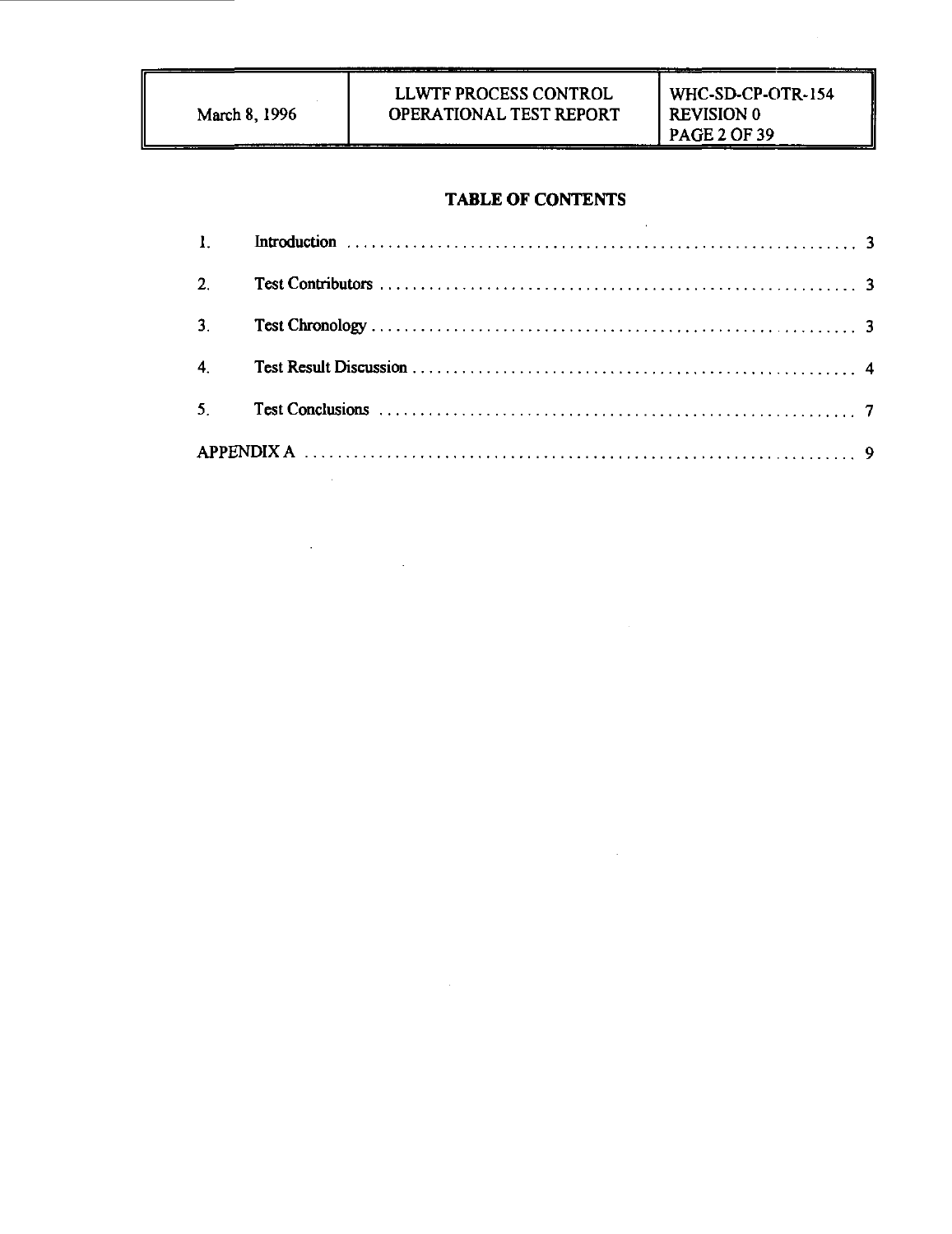#### Introduction  $\mathbf{1}$

This test report documents the results obtained while conducting operational testing of a new TK-102 level controller and total outflow integrator added to the MICON software that controls the Low Level Wastewater Treatment Facility (LLWTF). The test was performed with WHC-SD-CP-OTP-154, "PFP Low Level Wastewater Treatment Facility Process Control Operational Test". A complete test copy is included in appendix A.

The new TK-102 level controller provides a slave signal, hereafter referred to as cascade mode, to the treatment train inlet flow controller (FIC-1) which enables the water treatment process to run for long periods without continuous operator monitoring. The test successfully demonstrated the functionality of the new controller under standard and abnormal conditions expected from the LLWTF operation.

In addition, a flow totalizer is now displayed on the LLWTF outlet MICON screen which tallies the process output in gallons. This feature substantially improves the ability to retrieve daily process volumes for maintaining accurate material balances.

 $2<sup>1</sup>$ Test Contributors

> Several key test engineers and MICON operators had significant contribution to this test. Without their help the timely completion would not have been possible. Thanks to Michelle Winstead, Debbie Rettig, Steve Stamper, Kevin Patterson, Greg Silvan, Ginna Gard, Rick Oliver, Carl Ramon, Steve Rust, Robin Scott, and Brenda Brown.

#### $3<sub>1</sub>$ Test Chronology

Table 1 lists the dates and approximate test durations associated with important test items.

| <b>TABLE 1</b>                             |                   |                    |                 |  |  |  |
|--------------------------------------------|-------------------|--------------------|-----------------|--|--|--|
| <b>Test Item</b>                           | <b>Start Date</b> | <b>Finish Date</b> | <b>Duration</b> |  |  |  |
| Verify Totalizer - Shift Test              | 10/19/95          | 10/19/95           | 8 hours         |  |  |  |
| Verify Totalizer - Day Test                | 10/21/95          | 10/22/95           | 19 hours        |  |  |  |
| Baseline Configuration - Filter/Pump Comb. | 10/18/95          | 11/1/95            | 38 hours        |  |  |  |
| Vary LIC-102 Setpoint                      | 10/20/95          | 12/24/95           | 16 hours        |  |  |  |
| Vary FIC-102 Setpoint                      | 10/24/95          | 10/24/95           | 4 hours         |  |  |  |
| Vary LIC-101 Setpoint                      | 10/25/95          | 10/25/95           | 7 hours         |  |  |  |
| <b>Upset Condition Testing</b>             | 11/6/95           | 11/6/95            | 8 hours         |  |  |  |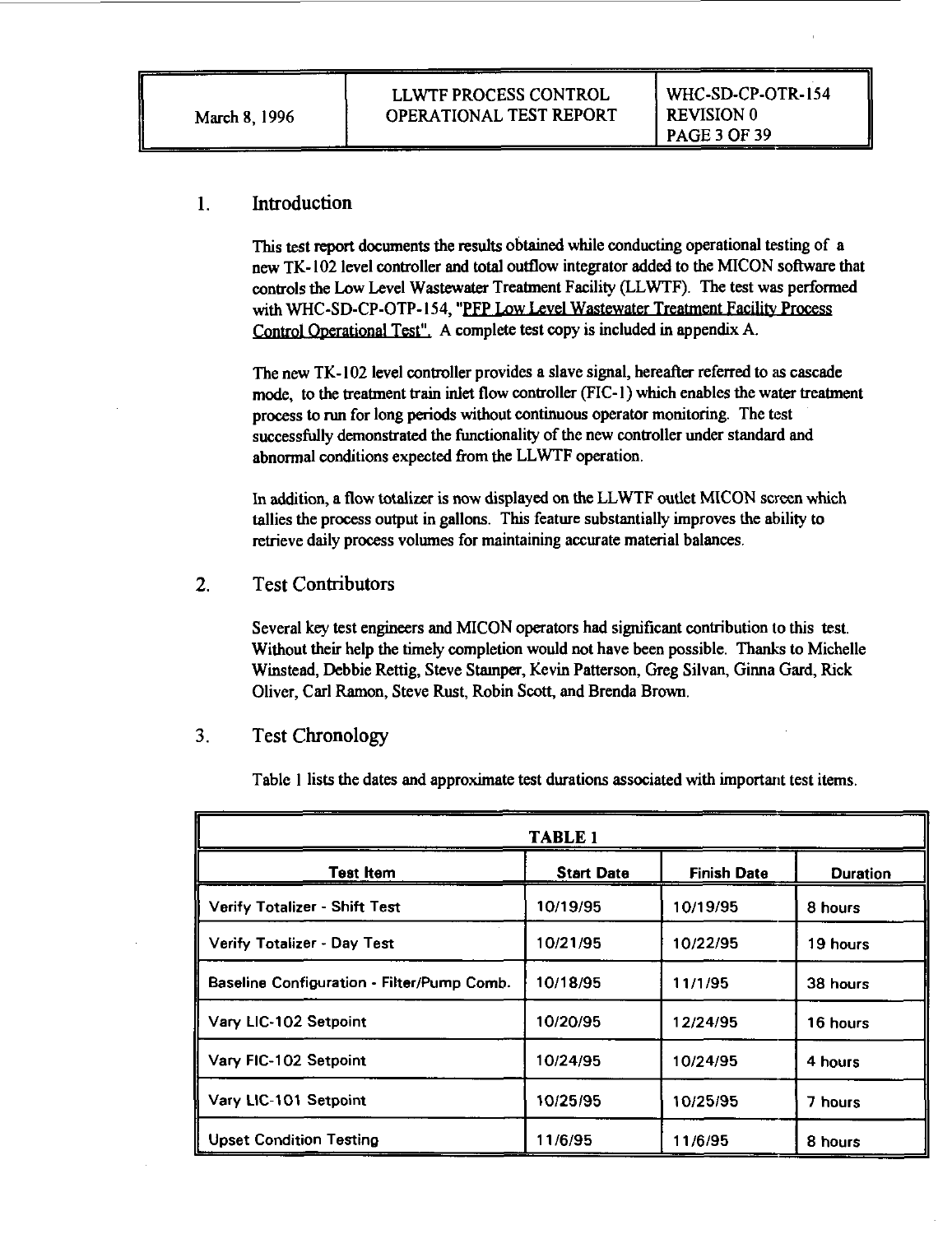#### 4. Test Result Discussion

**A written testimonial, given below, was prepared after each day of testing to supplement the data collected and to document test engineer observations.**

#### **October 18. 1995**

**LLWTF was placed in shutdown mode at 0900 hrs for downloading of the new MICON software configuration as outlined in Enginering Change Notice 191433. TK-101 was pumped down to 3.2 feet from the standby mode in order to provide a 30 minute window for the MICON engineers to re-configure the system. Software installation lasted only 15 minutes, which included the instrument tech making a few jumper configuration changes to a MICON component. Downloading the software satisfied the final prc-rcquisitc action for commencing test activities.**

**A pre-job briefing was conducted and the LLWTF was placed into the cascade mode at 1300 hrs to obtain the first set of baseline performance data. The level in TK-101 lowered slowly to 3.5 ft at first because the new TK-102 level controller, LIC-102, crept above its setpoint which opened FCV-1 to about 15 gpm. The setpoint of the recycle from TK-102 to TK-101 (FIC-102) controller was at 6 gpm and appeared too low based on system response. The interaction between the TK-101 level, TK-102 level, and FIC-102 setpoints was quite evident from just a few hours of testing.**

#### **October 19 1995**

**Another pre-job briefing was conducted today since new MICON operators were present. The LLWTF was placed into the cascade mode at 0800 hrs with LIC-102 set at 4 feet, LIC-101 set at 4 feet, and FIC-102 set at 10 gpm. System was very stable during 5 hours of operation. At 1330 hrs both filters and both treatment trains were opened and stability was maintained. Test terminated for the day at 1500 hrs.**

#### **October 20. 1995**

**Another pre-job briefing was conducted today since a new MICON operator was present. The LLWTF was placed into the cascade mode at 0800 hrs with LIC-102 set at 5 feet, LIC-101 set at 4 feet, and FIC-102 set at 10 gpm. Started parameter variation part of test by increasing the LIC-102 setpoint to 7.0 feet (2 feet increase) at 1130 hrs. Inlet flow controller FIC-1 reduced to 0 gpm as expected to allow the TK-102 level to increase. At 1330 hrs the TK-101 level began rising rapidly from a 291-Z sump discharge, the second pump started at the high level alarm interlock (5 feet). The TK-102 level had not yet reached 7 feet by the time the interlock started the second pump. After the second pump had been on for a few minutes the level in TK-102 started to approach 7 feet a bit quicker; therefore, FIC-1 responded by allowing water to enter the LLWTF for treatment. The level in TK-101 only reached 5.2 feet during the 291-Z discharge. When FCV-1 (FIC-1) had opened to about 14 gpm a high dP alarm sounded for filter F202A. The operator opened**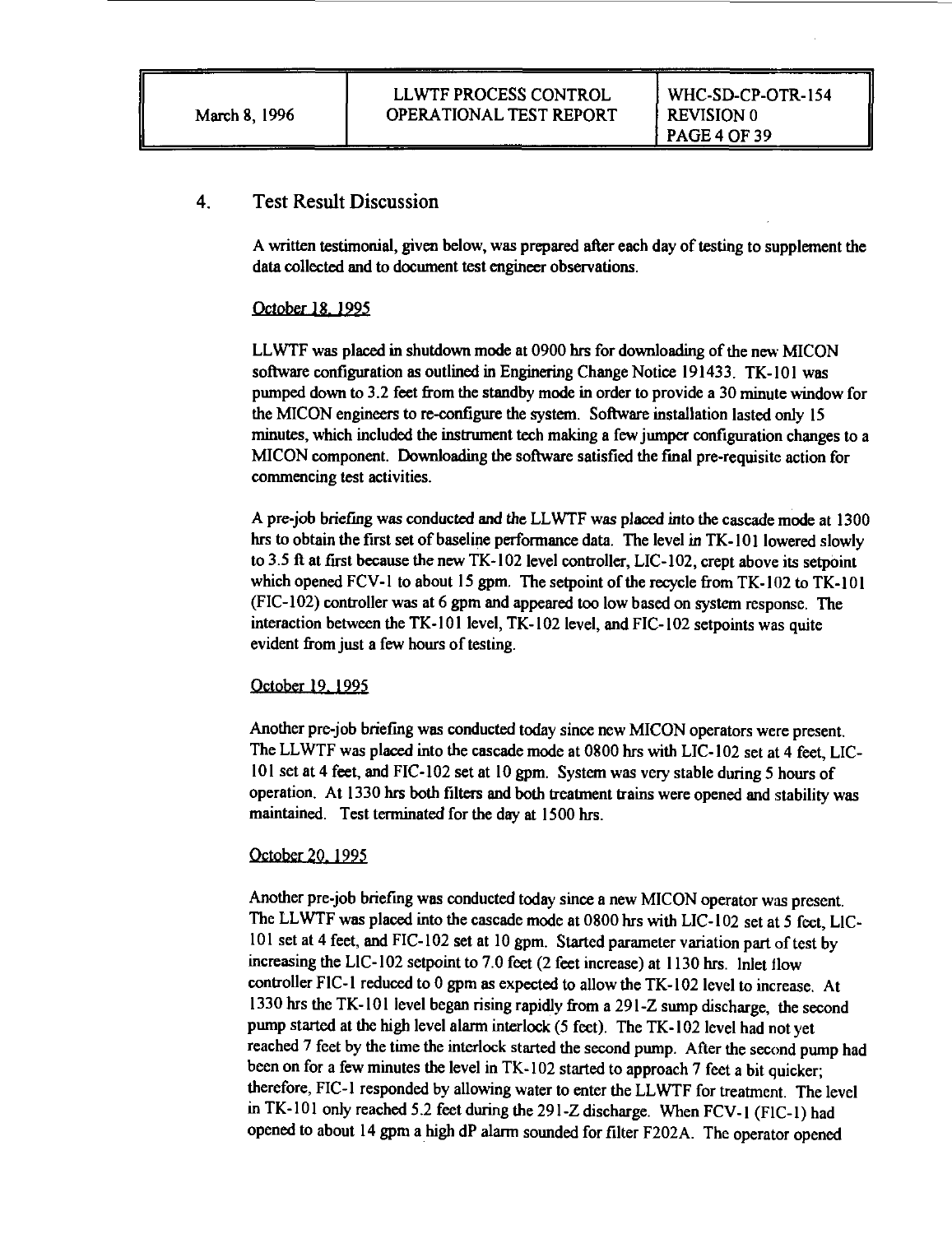filter F202B to reduce the pressure and clear the alarm. System stabilized by 1500 hrs when the test was terminated for the day.

#### October 23. 1995

Another pre-job briefing was conducted today since a new MICON operating crew was present. The LLWTF was placed into cascade mode at 0900 hrs with very little water present in TK-101 (3.4 feet) and TK-102 (4 feet). FIC-102 setpoint was 8 gpm. The test attempted to bring the TK-102 level to 9 feet by increasing the LIC-102 setpoint in smaller increments than 2 feet. At 1045 hrs we noticed that FCV-2 was open at 5 gpm when the LIC-102 signal to FCV-1 called for 0 gpm. The OTP was redlined to place FCV-2 in manual and adjust output to 0% during test evolutions and return to auto when done for the day. LIC-102 does not cascade to the second inlet flow control valve FCV-2. Incremental changes of 0.5 feet in LIC-102 slowly brought TK-102 level up to 8 feet with TK-101 level staying between 3.9 and 4.1 feet. System stabilized by 1500 hrs when the test was terminated for the day.

#### October 24. 1995

The LLWTF was placed into the cascade mode at 0740 hrs. The parameter variation started by lowering the TK-102 level setpoint from 7 feet to 5 feet in one foot increments. FIC-102 setpoint was 12 gpm and LIC-101 setpoint was 4 feet. The decrease in LIC-102 setpoint resulted in a rapid increase to the FCV-1 flow rate ncaring 25-30 gpm and no override control present from pressure controller, PIC-2. The train pressure alarm sounded at 11 psig and was cleared by opening the second treatment train. Also, this variation in the TK-102 level setpoint resulted in a TK-101 low level interlock to shut off the pump. The system was stabilized by adjusting the TK-102 setpoint to the current tank level.

The next parameter variation involved increasing the FIC-102 setpoint from 12 gpm to 20 gpm while holding LIC-101 and LIC-102 constant. This action had an immediate impact on the TK-101 level raising it to 4.7 feet which resulted in the LIC-101 controller in driving LCV-1 wide open. The TK-101 level eventually dropped to 4.3 feet before again rising to 4.95 feet. Without using the second TK-101 pump the system did not stabilize. This parameter variation test was terminated after about an hour.

The next parameter variation involved decreasing the FIC-102 setpoint from 12 gpm to 7 gpm. The system stabilized and operated smoothly for an hour prior to ending the test for the day at 1400 hrs.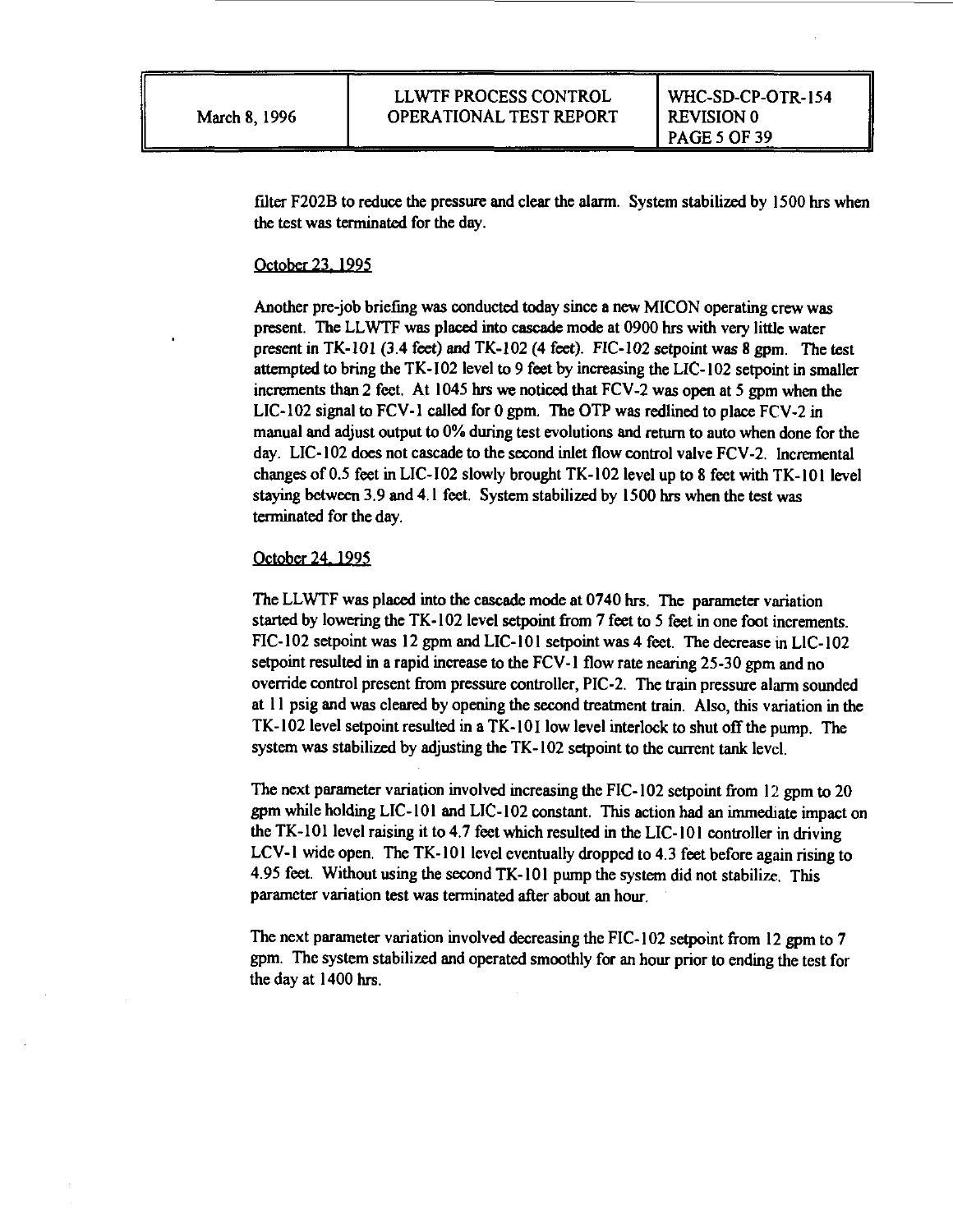#### October 25. 1995

The LLWTF was placed into the cascade mode at 0815 hrs. Parameter variation began by increasing the TK-101 level setpoint from 4.0 to 4.2 feet and then decreasing from 4.0 feet to 3.8 feet in the afternoon. The system was stable and FIC-102 and LIC-102 were held constant at 12 gpm and 6.4 feet, respectively.

Additionally, in the afternoon another attempt was made to drop the TK-102 level setpoint by 0.8 feet. We realized that the PIC-2 controller had been in manual yesterday during this test. Again, even with PIC-2 in auto (setpoint 10 psig), it did not limit the rapid increase in the FCV-1 valve position. A high pressure alarm at 11 psig sounded and was cleared by opening the second treatment train. However, after opening the second train, the TK-101 level only dropped to 3.2 feet before the system stabilized and test activities for the day were stopped at 1500 hrs.

Greg Silvan corrected the MICON historian to recognize the TK-102 level data point. This data point had not been saved to the SUN hard drive file from earlier testing activities.

#### October 26.1995

Another pre-job briefing was conducted since another MICON operator was present today. The LLWTF was placed into the cascade mode at 0815 hrs. LIC-101 was set at 4 feet, LIC-102 was set at 6.4 feet, and FIC-102 was set at 12 gpm. Operated until 1400 hrs to collect information from TK-102 level into the historian file. Turned on both pumps at 1300 hrs and system response was good with TK-101 level near 4 feet.

#### October 31. 1995

Another pre-job briefing was conducted since another MICON operator was present today. The LLWTF was placed into the cascade mode at 0800 hrs. LIC-101 was set at 4 feet, LIC-102 was set at 6.4 feet, and FIC-102 was set at 9.8 gpm. Operated until 1500 hrs to collect baseline information into the historian file.

#### November 1. 1995

Another pre-job briefing was conducted since another MICON operator was present today. The LLWTF was placed into the cascade mode at 0815 hrs. LIC-101 was set at 4 feet, LIC-102 was set at 4.6 feet, and FIC-102 was set at 9.5 gpm. Operated until 1415 hrs to collect baseline information into the historian file.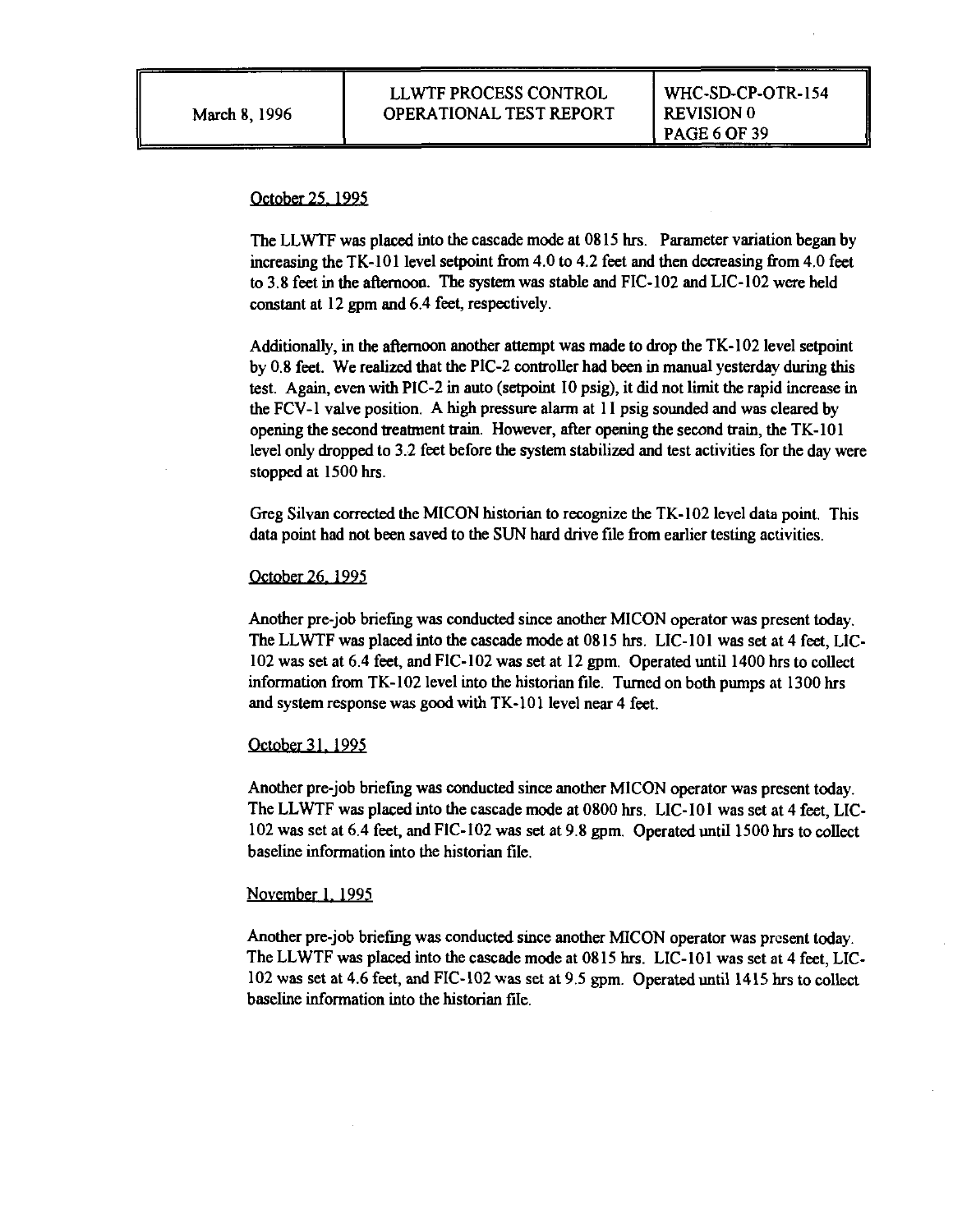#### November 6, 1995

The LLWTF was placed into cascade mode at 0915 hrs. LIC-101 was set at 4 feet, LIC-102 was set at 5.4 feet, and F1C-102 was set at 12.1 gpm. Two upset conditions were tested to gain performance information.

The first involved shutting off pump P101B so that both pumps were off. Hand switch HS-101 had P101A selected as lead pump. TK-101 began filling. As expected LIC-101 slowly opened LCV-1 because of the increase in the process variable above the setpoint. However, LIC-102 did not throttle down FIC-1 when it was decreasing below the TK-I02 setpoint. Valve FCV-1 was 100 % open even though a setpoint near zero was being received from the cascade controller LIC-102. This test was terminated prior to TK-101 reaching the high level interlock (5 ft) and starting the pump. If the pump would have started a pressure shock wave would have hit the pipe elbow downstream of valve FCV-1, since it was wide open. This simulation tested a very unlikely event, a failure of the HS-101 lead pump interlock. Normally, if a pump fails in the field the other pump will automatically start with only a 1-2 second delay. However, it does prove we do not want to shut off a pump to help control level in TK-101 without first taking the system out of cascade mode and closing FCV-1 and opening LCV-1 prior to starting a pump.

The second test involved evaluating system response to a discharge of the 291-Z sump. Fortunately, steam turbine testing was taking place today, which allowed the 291-Z sump to start and stop while in the automatic mode. The cascade mode system responded nicely without intervention by the operator or engineer. TK-101 did rise to 5.1 ft and the second pump automatically started. The system stabilized after about 30 minutes.

### 5. Test Conclusions

#### Flow Totalizer

Two separate length tests were conducted for a comparison of the MICON historian data versus the new flow totalizer. MICON historian data was retrieved manually by verifying inlet flowrate (FRC-1) and time information to calculate a volume processed through the facility. The differences were 0.4% and 1.3% for an 8 hour and 19 hour test, respectively. These differences are acceptable because the inlet flowrate controller usually deviates about 0.5 gpm around a given setpoint.

#### Cascade Control

With the TK-102 to TK-101 flow controller (FIC-102) set at half the pump flow capacity (25-30 gpm) from TK-101 to TK-102, the control system was stable during the cascade control mode. When FIC-102 was set outside 8-15 gpm range, the control system became unstable because the TK-101 level varied enough to activate the pump level shut-off interlocks.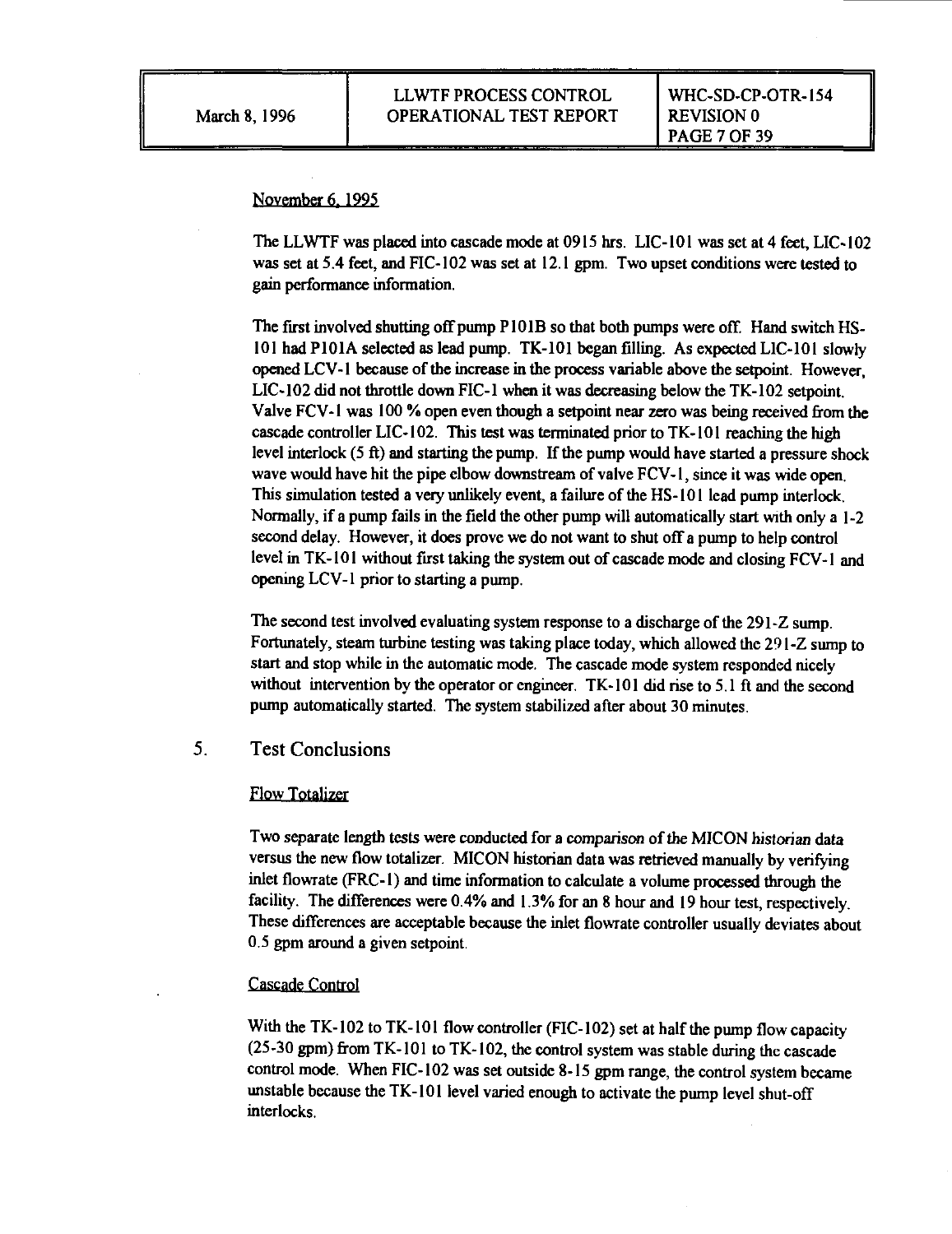**The operational test also varied setpoints on the TK-101 level and TK-102 level controllers outside of what has been normally allowed by current LLWTF operating practice. The control system became unstable under some of the large setpoint variations, which demonstrated the system operating boundaries. Observations made during the test supports operating the LLWTF in the cascade mode for periods between 3-4 hours without making system adjustments. However, timely alarm response (5-10 minutes) still is required.**

#### **Abnormal Condition Response**

**The cascade mode was able to respond to a water surge in TK-101 from the 291 -Z sump system. The 291-Z sump system discharges water to TK-101 periodically and has typically resulted in a high TK-101 level alarm. When TK-101 reaches the high level alarm setpoint of 5 feet, the backup pump starts to assist in lowering the tank level.**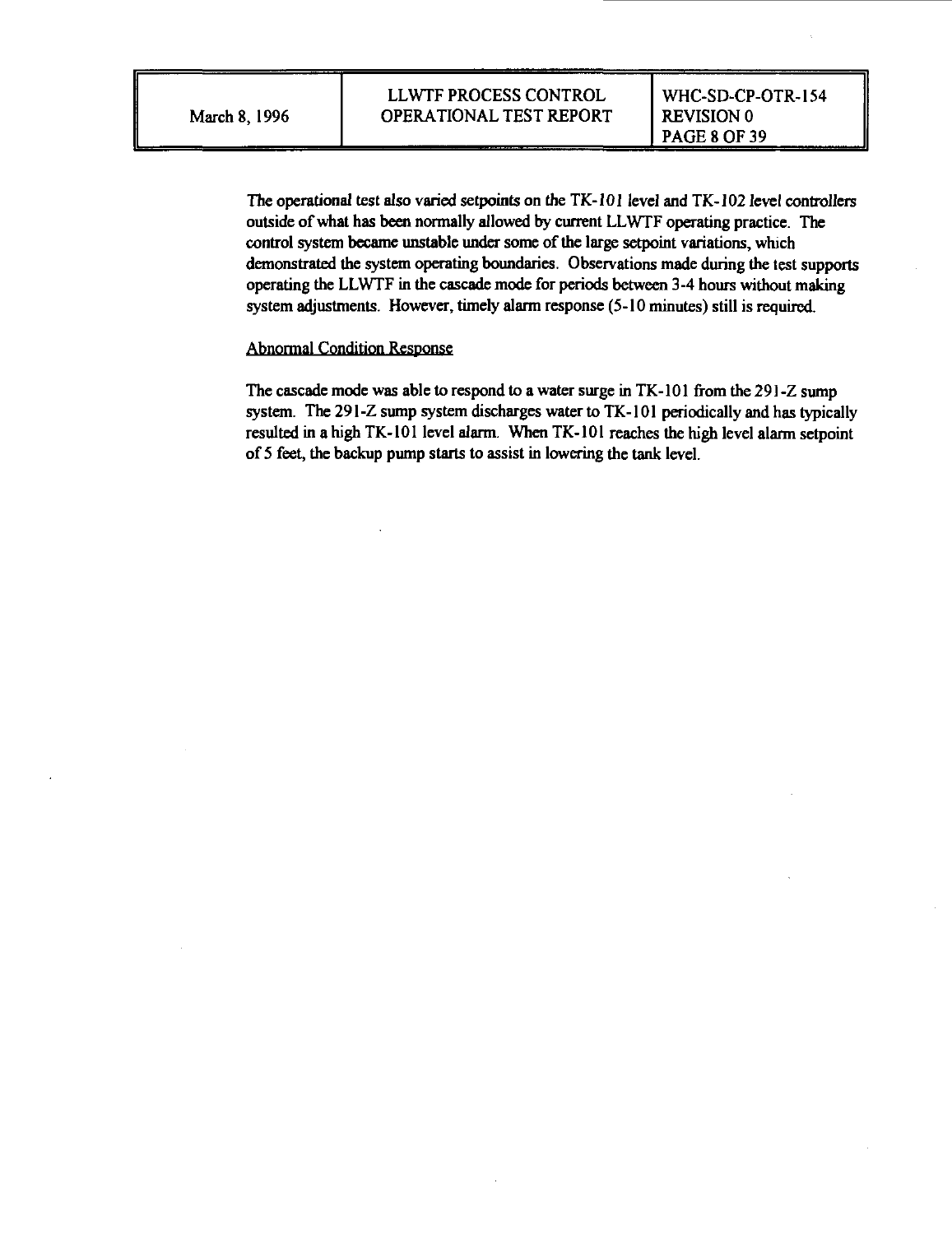| March 8, 1996 |  |  |
|---------------|--|--|
|               |  |  |

WHC-SD-CP-OTR-154 REVISION 0 PAGE 9 OF 39

APPENDIX A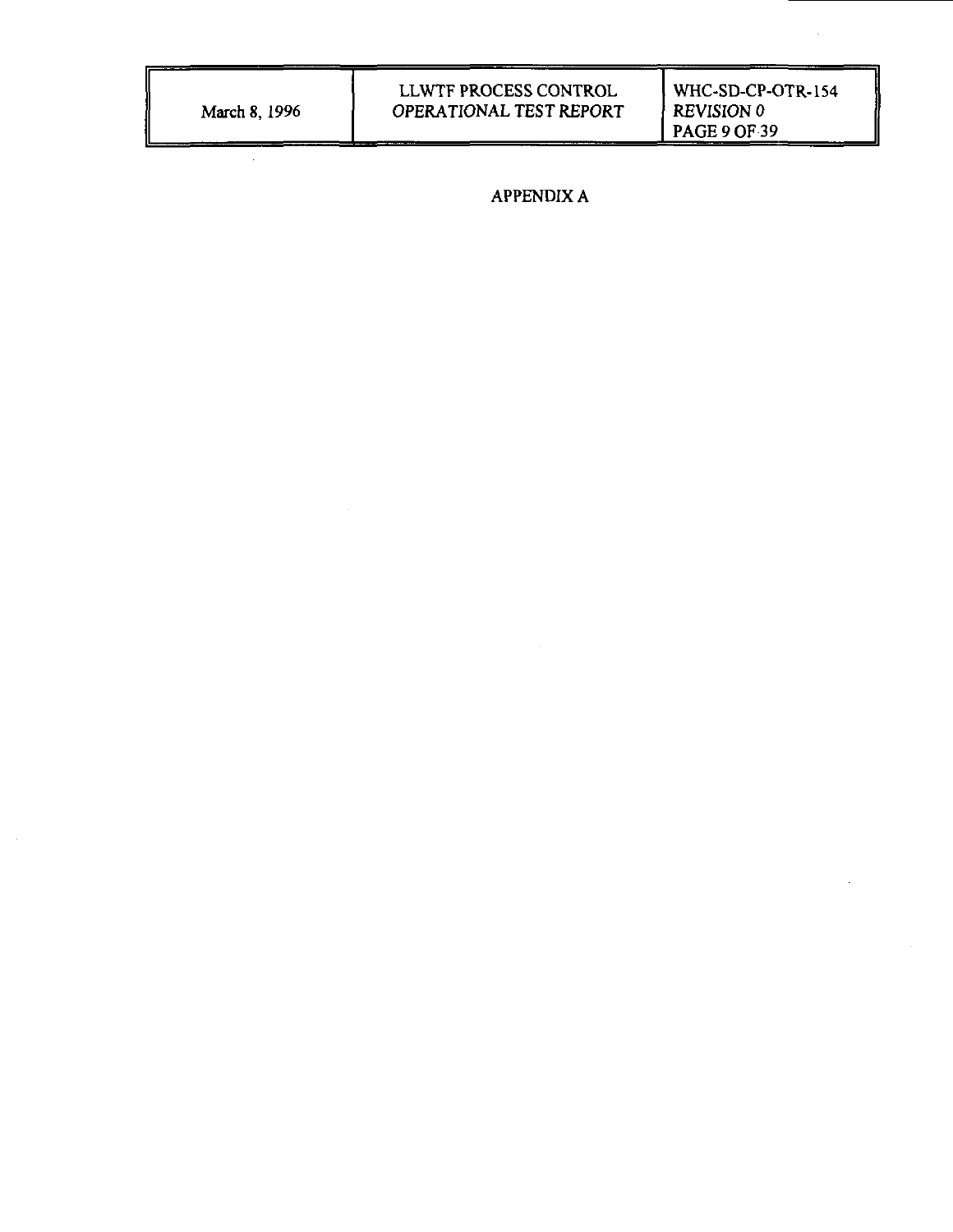| SUPPORTING DOCUMENT                                                                        |                     | 1. Total Pages $1466$                |            |
|--------------------------------------------------------------------------------------------|---------------------|--------------------------------------|------------|
| 2. Title                                                                                   | 3. Number           |                                      | 4. Rev No. |
| LOW LEVEL WASTEWATER TREATMENT FACILITY PROCESS<br>CONTROL OPERATIONAL TEST                | $WHC-SD-CP-OTR-154$ | P3 10 of 39                          | 0          |
| 5. Key Words                                                                               | 6. Author           |                                      |            |
| LLWTF, OTP, CASCADE CONTROL, 243-Z, MICON                                                  |                     | Name: M. L. Winstead                 |            |
|                                                                                            | Signature           | nsteach                              |            |
|                                                                                            |                     | Organization/Charge Code 15530/K6002 |            |
| 7. Abstract<br>Document provides instructions for testing the operability of the Low Level |                     |                                      |            |
| Wastewater Treatment Facility new control system and flow totalizer.                       |                     |                                      |            |
|                                                                                            |                     |                                      |            |
|                                                                                            |                     |                                      |            |
|                                                                                            |                     |                                      |            |
|                                                                                            |                     |                                      |            |
|                                                                                            |                     |                                      |            |
|                                                                                            |                     |                                      |            |
|                                                                                            |                     |                                      |            |
|                                                                                            |                     |                                      |            |
|                                                                                            |                     |                                      |            |
|                                                                                            |                     |                                      |            |
|                                                                                            |                     |                                      |            |
|                                                                                            | 8.                  | RELEASE STAMP                        |            |
|                                                                                            |                     |                                      |            |
|                                                                                            |                     | OFFICIAL RELEASE                     |            |
|                                                                                            | DATE                | BY WHC                               |            |
|                                                                                            |                     | AUG 17 1995<br>$2ca$ 5               |            |
|                                                                                            |                     |                                      |            |
|                                                                                            |                     |                                      |            |

 $\sim 10^{11}$  GeV  $M_{\rm BH}$ 

(10%)

 $\sim 10^{-1}$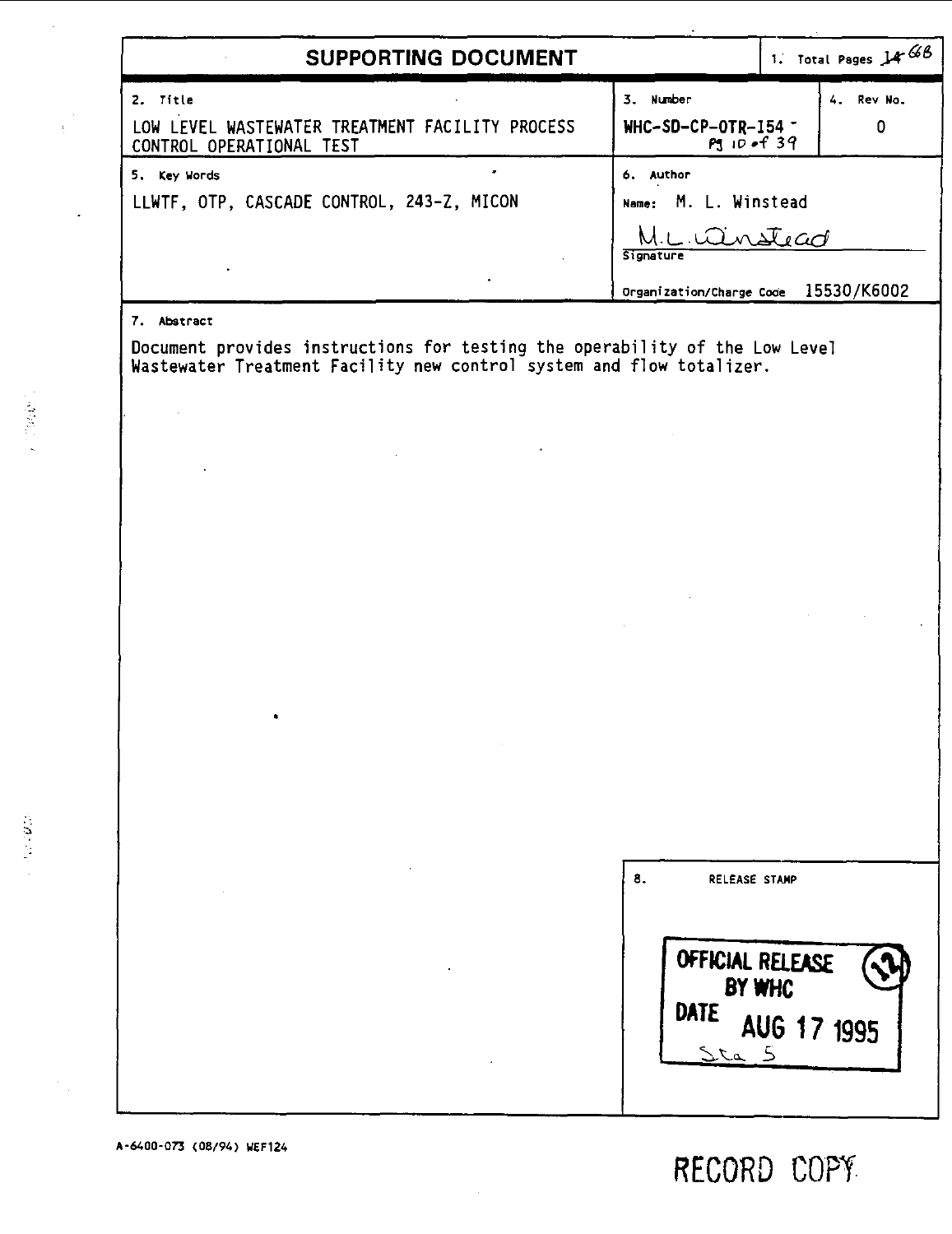| I OTP APPROVAL<br>DESIGNATOR O | PFP LOW LEVEL WASTEWATER<br>TREATMENT FACILITY (PROCESS) | WHC-SD-CP-OTR-154<br>REV-0<br>PAGE $2-0$ <del>F 14</del> $10 of 39$ |  |  |  |  |  |  |
|--------------------------------|----------------------------------------------------------|---------------------------------------------------------------------|--|--|--|--|--|--|
| TABLE OF CONTENTS              |                                                          |                                                                     |  |  |  |  |  |  |

| 3.0 |                |                                                            |  |  |  |  |  |  |
|-----|----------------|------------------------------------------------------------|--|--|--|--|--|--|
|     |                |                                                            |  |  |  |  |  |  |
|     |                | B. BASELINE PERFORMANCE OF THE CASCADE CONTROL SYSTEM 7    |  |  |  |  |  |  |
|     | $\mathbf{c}$ . | VARIATION OF PARAMETERS USING THE CASCADE CONTROL SCHEME 7 |  |  |  |  |  |  |
|     | n.             | UPSET CONDITIONS USING THE CASCADE CONTROL SCHEME 8        |  |  |  |  |  |  |
|     |                | E. FINAL TESTING OF THE CASCADE CONTROL SCHEME 9           |  |  |  |  |  |  |
|     |                |                                                            |  |  |  |  |  |  |
| 5.  |                |                                                            |  |  |  |  |  |  |
|     |                |                                                            |  |  |  |  |  |  |
|     |                | BASELINE PERFORMANCE DATA SHEET (DATA SHEET 2) 12          |  |  |  |  |  |  |
|     |                | PARAMETER VARIATION DATA SHEET (DATA SHEET 3) 13           |  |  |  |  |  |  |
|     |                |                                                            |  |  |  |  |  |  |

PECORD COPY

¢

**July 25, 1995 1:03pm**

548325

 $\label{eq:2} \frac{1}{2} \sum_{i=1}^n \frac{1}{2} \sum_{j=1}^n \frac{1}{2} \sum_{j=1}^n \frac{1}{2} \sum_{j=1}^n \frac{1}{2} \sum_{j=1}^n \frac{1}{2} \sum_{j=1}^n \frac{1}{2} \sum_{j=1}^n \frac{1}{2} \sum_{j=1}^n \frac{1}{2} \sum_{j=1}^n \frac{1}{2} \sum_{j=1}^n \frac{1}{2} \sum_{j=1}^n \frac{1}{2} \sum_{j=1}^n \frac{1}{2} \sum_{j=1}^n \frac{1}{$ 

 $\bar{\zeta}$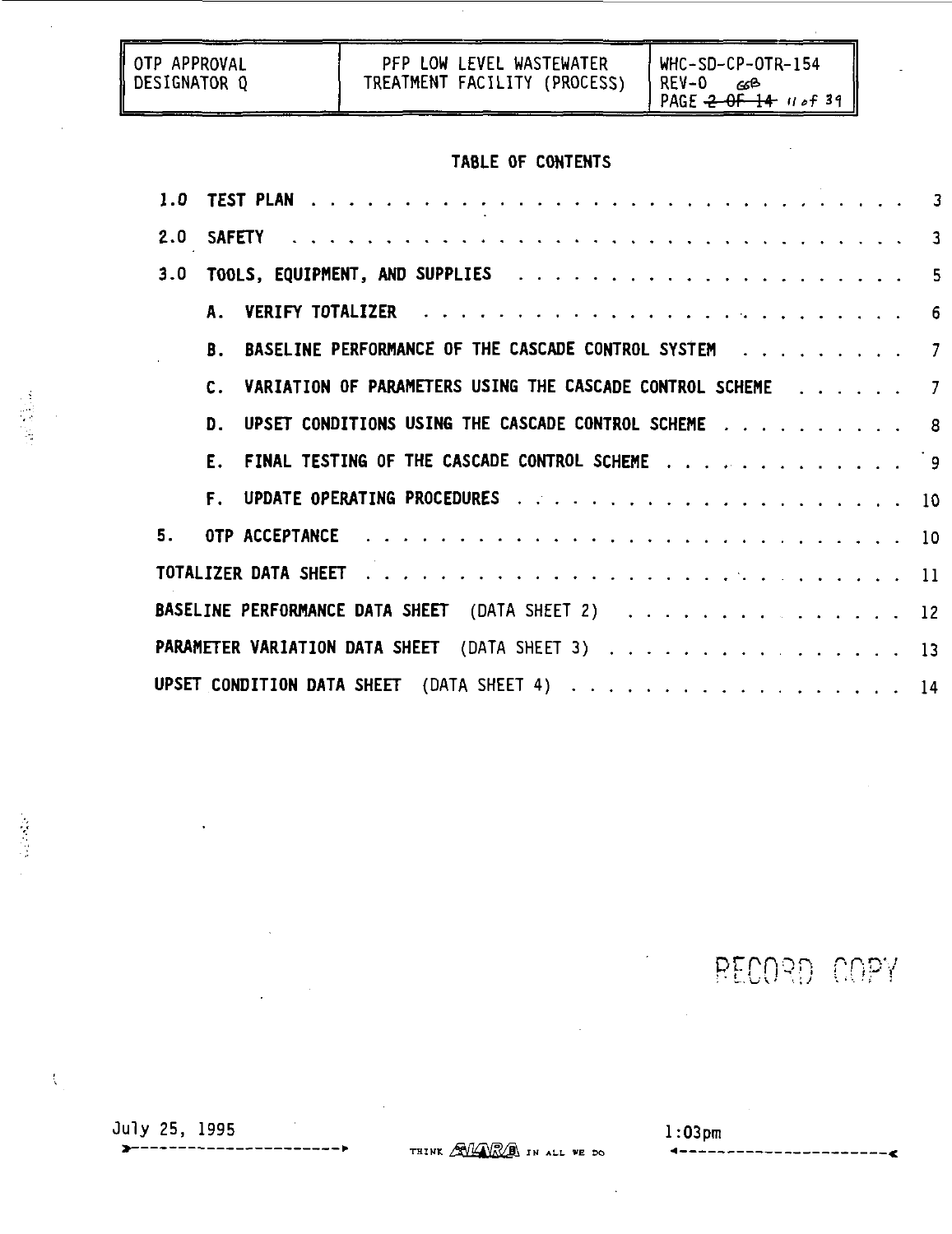| I OTP APPROVAL<br>DESIGNATOR Q | PFP LOW LEVEL WASTEWATER<br>TREATMENT FACILITY (PROCESS) | WHC-SD-CP-OTR-154<br>lRFV–0 G≾s<br>PAGE $3-0F-14$ 12 of 39 |
|--------------------------------|----------------------------------------------------------|------------------------------------------------------------|
|--------------------------------|----------------------------------------------------------|------------------------------------------------------------|

#### **1.0 TEST PLAN**

1.1 This Operability Test Procedure (OTP) provides instructions for testing operability of the additional TK-102 level controller and total outflow integrator added to the MICON software that controls the Low Level Wastewater Treatment Facility (LLWTF) located in 243-Z and 243-ZA at the Plutonium Finishing Plant (PFP).

The new controller will control Tank 102 level and the setpoint will be cascaded to the flow indicator controller's (FIC-1) setpoint in the process. The additional controller should enable the facility to be run in automatic by having the level in TK-102 controlling the flowrate into the LLWTF through flow control valve FCV-1. The test will ensure that the new controller scheme can handle the process and information from the test will be considered when deciding whether the process will require constant monitoring.

1.2 The test objectives are to functionally test the new proposed control scheme. The LLWTF control system will be tested with various combinations of pumps, treatment trains, filters, etc., to verify that the control scheme is completely operable and can handle small system upsets. Data will be collected in order to provide technical information on the amount of periodic monitoring the process will need.

Another test objective will functionally test the flow totalizer. This new display feature will combine the information from both flow transmitters (FT-1 and FT-2) to present a facility throughput value in gallons.

#### **2.0 SAFETY**

A pre-job safety meeting shall be conducted and documented on Table 1 by the Test Engineer prior to work start to discuss the scope of work and the safety issues. This pre-job will.be repeated for subsequent days/crews as the test progresses and the need arises. Applicable sections of this OTP shall be read and discussed in detail by all personnel involved with their performance.

RECORD COPY

Ouly 25, 1995 1:03pm

THINK **AVANTA** IN ALL WE DO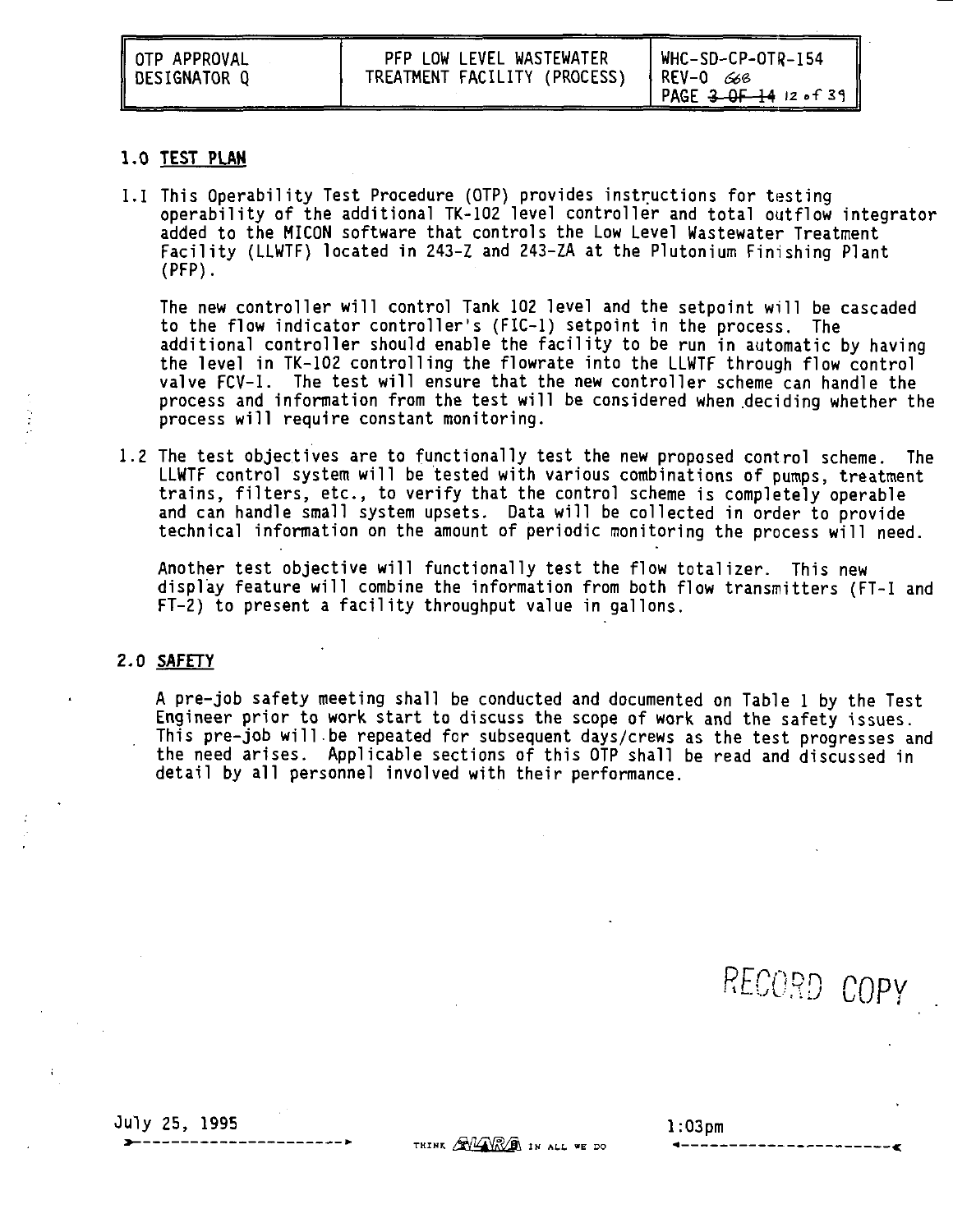| TREATMENT FACILITY (PROCESS)<br>1 REV-0 668<br>DESIGNATOR O<br>PAGE $-4$ $-0$ $-1$ $-4$ $-13$ $-1$ $-3$ $-1$ |
|--------------------------------------------------------------------------------------------------------------|
|--------------------------------------------------------------------------------------------------------------|

| TABLE 1                                  |  |
|------------------------------------------|--|
| PRE-JOB SAFETY/OPERABILITY BRIEFING LIST |  |

|                    | PRESENTER: BERGQUIST     | DATE: $10/15/95$ |              |
|--------------------|--------------------------|------------------|--------------|
| <b>ATTENDEES</b>   | ORGANIZATION             | ATTENDEES        | ORGANIZATION |
|                    | $E_{\frac{M_{\chi}}{2}}$ |                  |              |
| Benguist<br>Rettig | カルノ                      |                  |              |
|                    |                          |                  |              |
|                    |                          |                  |              |
|                    |                          |                  |              |
|                    |                          |                  | ۰            |
|                    |                          |                  |              |
|                    |                          |                  |              |
|                    |                          | ٠                |              |
|                    |                          |                  |              |
|                    |                          |                  |              |
|                    |                          |                  |              |
|                    |                          |                  |              |
|                    |                          |                  |              |
|                    |                          |                  |              |
|                    |                          |                  |              |
|                    |                          |                  |              |
|                    |                          |                  |              |

 $\vec{\psi}$ 

 $\tilde{\gamma}$ 

RECORD COPY

×

July 25, 1995

 $\bullet$ 

 $\ddot{\phantom{a}}$ 

 $\cdot$ 

--------

THINK **AVANCE** IN ALL WE DO

 $1:03$ pm  $\frac{1}{2}$ --------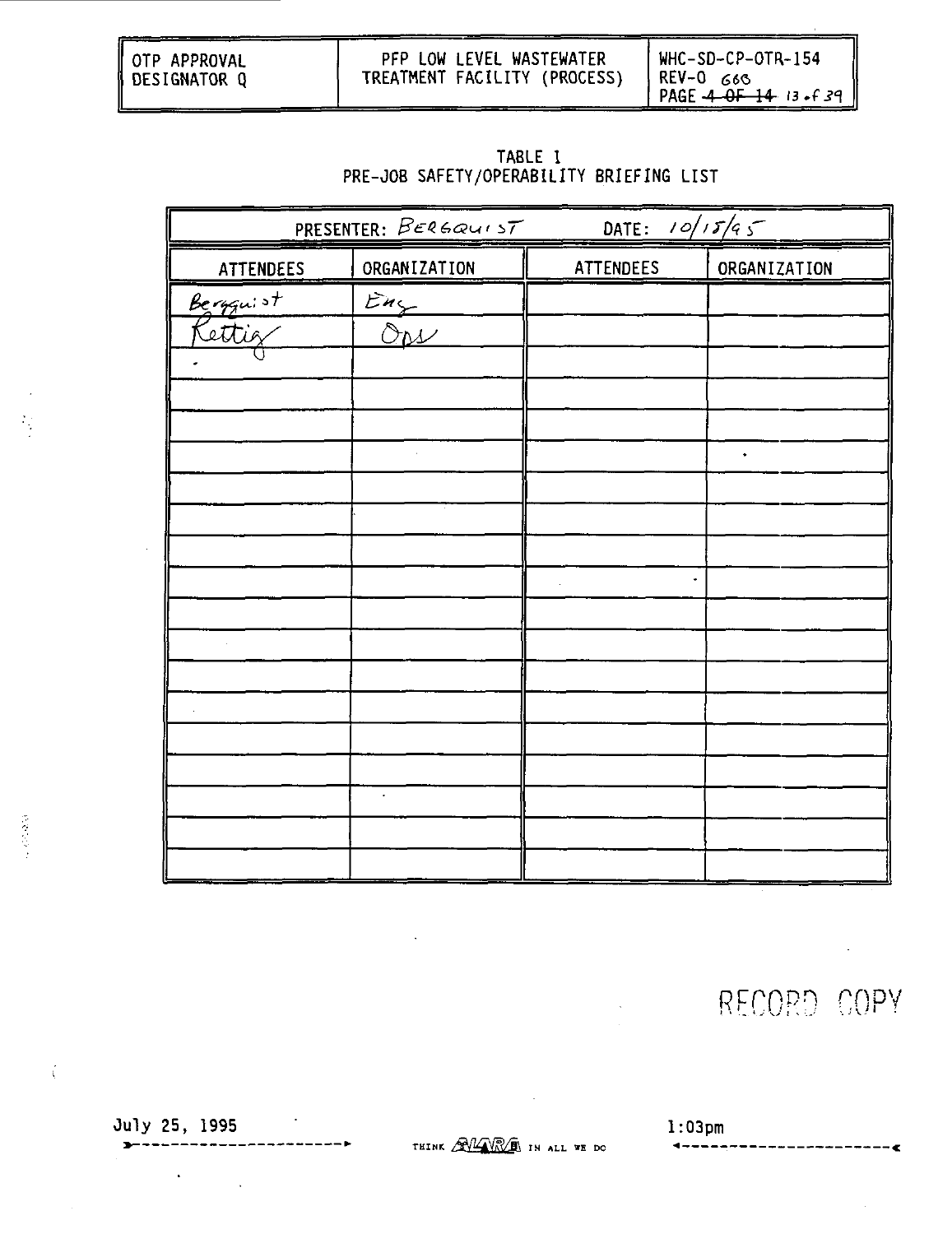| I OTP APPROVAL<br>I DESIGNATOR O | PFP LOW LEVEL WASTEWATER<br>TREATMENT FACILITY (PROCESS) | WHC-SD-CP-OTR-154<br>REV-0 ∠∡os<br>່ PAGE <del>4aOF 14 </del> ι4  σf 39 ∥ |
|----------------------------------|----------------------------------------------------------|---------------------------------------------------------------------------|
|----------------------------------|----------------------------------------------------------|---------------------------------------------------------------------------|

TABLE 1<br>PRE-JOB SAFETY/OPERABILITY BRIEFING LIST

| PRESENTER: WINSTEPIO |              | DATE: $10 - 19 - 95$ |              |
|----------------------|--------------|----------------------|--------------|
| ATTENDEES            | ORGANIZATION | ATTENDEES            | ORGANIZATION |
| <b>NINSTEAD</b>      | <u>lng.</u>  |                      |              |
| Stanger              |              |                      |              |
| <u>atlerson</u>      | OP S         |                      |              |
|                      |              |                      |              |
|                      |              |                      |              |
|                      |              |                      | ٠            |
|                      |              |                      |              |
|                      |              |                      |              |
|                      |              |                      |              |
|                      |              |                      |              |
|                      |              |                      |              |
|                      |              |                      |              |
|                      |              |                      |              |
|                      |              |                      |              |
|                      |              |                      |              |
|                      | $\epsilon$   |                      |              |
|                      |              |                      |              |
|                      |              |                      |              |

July 25, 1995 ------------

 $\sim$ 

 $\sim$ 

 $\ddot{\phantom{0}}$ 

----------

 $\tilde{\chi}$ 

 $\ddot{\phantom{a}}$ 

÷

THINK ANAVRA IN ALL WE DO

 $1:03$ pm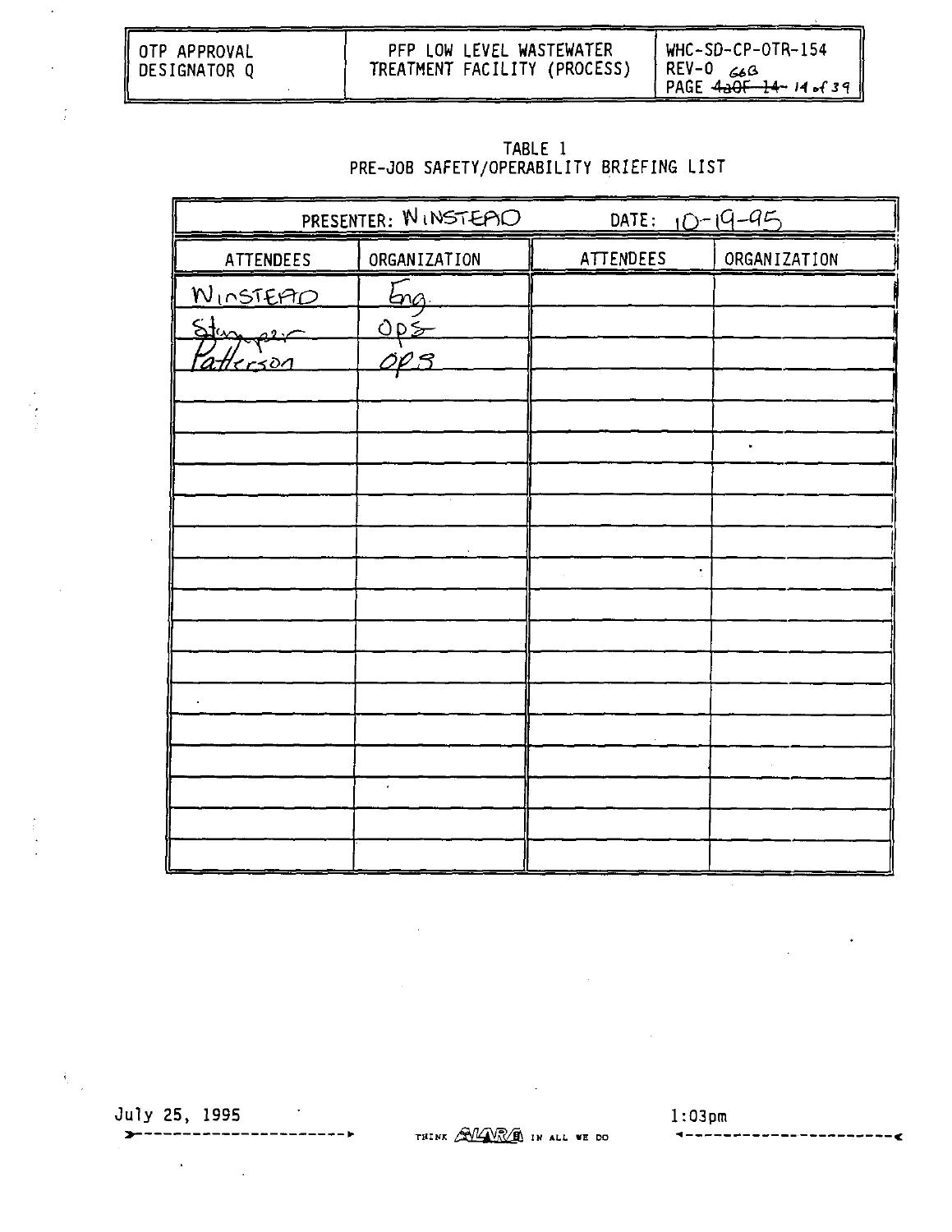| I OTP APPROVAL<br>I DESIGNATOR Q | PFP LOW LEVEL WASTEWATER<br>TREATMENT FACILITY (PROCESS) | WHC-SD-CP-OTR-154<br>.REV–0 668 |
|----------------------------------|----------------------------------------------------------|---------------------------------|
|----------------------------------|----------------------------------------------------------|---------------------------------|

| TABLE 1 |  |                                          |  |  |
|---------|--|------------------------------------------|--|--|
|         |  | PRE-JOB SAFETY/OPERABILITY BRIEFING LIST |  |  |

|             | PRESENTER: WINSTERD |           | DATE: 10-20-95      |
|-------------|---------------------|-----------|---------------------|
| ATTENDEES   | ORGANIZATION        | ATTENDEES | <b>ORGANIZATION</b> |
| in sont     | <u>whereps</u>      |           |                     |
| MC Winslead | WHC-eng             |           |                     |
|             |                     |           |                     |
|             |                     |           |                     |
|             |                     |           | ٠                   |
|             |                     |           |                     |
|             |                     |           |                     |
|             |                     |           |                     |
|             |                     |           |                     |
|             |                     |           |                     |
|             |                     |           |                     |
|             |                     |           |                     |
|             |                     |           |                     |
| ł           |                     |           |                     |
|             | $\bullet$           |           |                     |
|             |                     |           |                     |
|             |                     |           |                     |
|             |                     |           |                     |

July 25, 1995  $- - - - - - - - - -$ 

 $\ddot{\phantom{a}}$ 

 $\mathcal{L}$ 

----

at de

2010年

í,

THINK AVANCE IN ALL WE DO

 $1:03$ pm

... ........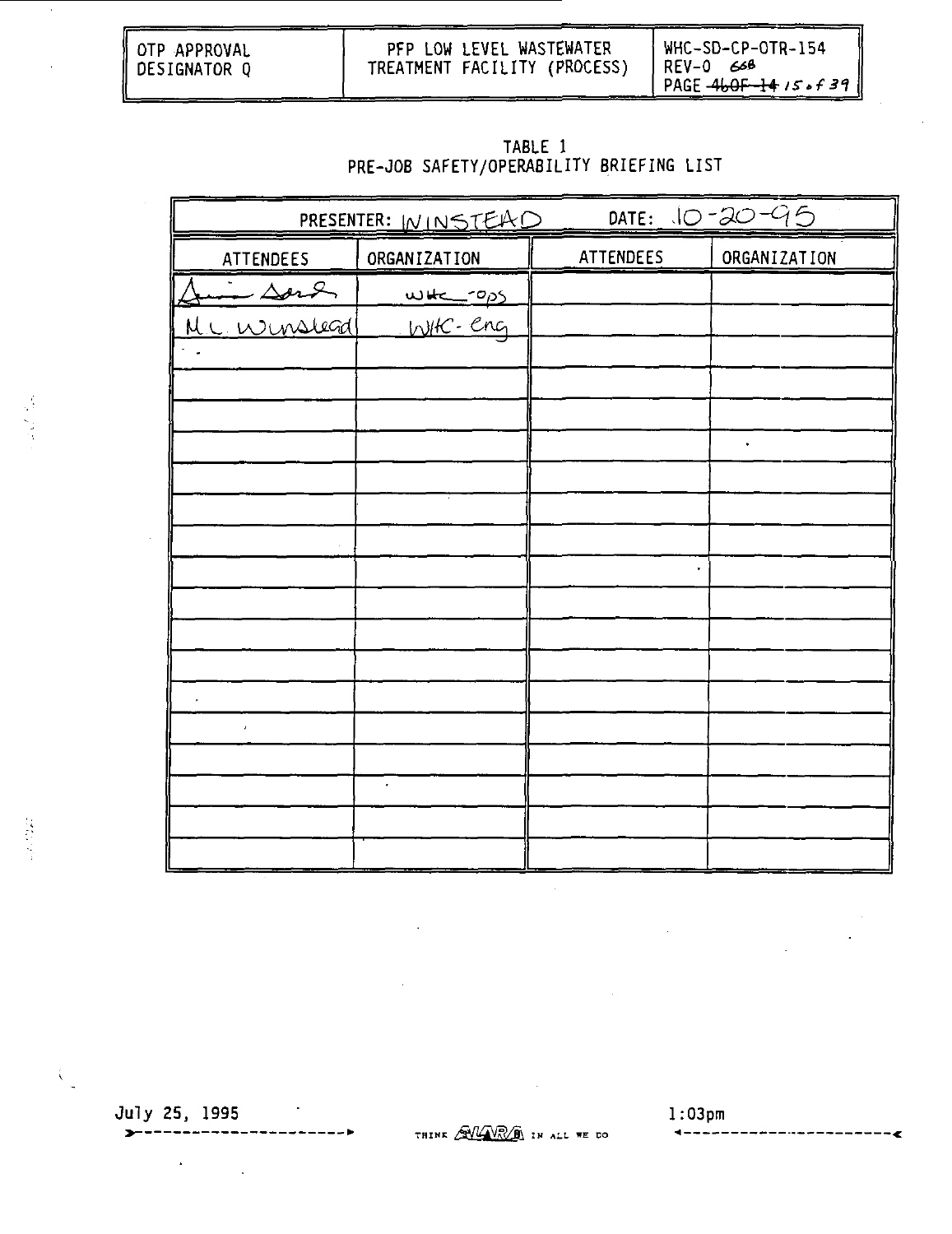| OTP APPROVAL   | PFP LOW LEVEL WASTEWATER     | WHC-SD-CP-OTR-154                                           |
|----------------|------------------------------|-------------------------------------------------------------|
| ‼ DESIGNATOR Q | TREATMENT FACILITY (PROCESS) | A REV-O ح                                                   |
|                |                              | PAGE $A \triangle A = 14$ $16 \triangle A$ $36$ $\parallel$ |

| TABLE 1 |  |                                          |  |  |
|---------|--|------------------------------------------|--|--|
|         |  | PRE-JOB SAFETY/OPERABILITY BRIEFING LIST |  |  |

| PRESENTER: Bergquist |                                 | DATE: 10/23/95 |              |
|----------------------|---------------------------------|----------------|--------------|
| ATTENDEES            | ORGANIZATION                    | ATTENDEES      | ORGANIZATION |
| Beygut               | $rac{2}{\sqrt{2}}$              |                |              |
| یدځ                  | $\frac{\partial R}{\partial s}$ |                |              |
|                      |                                 |                |              |
|                      |                                 |                |              |
|                      |                                 |                |              |
|                      |                                 |                | ٠            |
|                      |                                 |                |              |
|                      |                                 |                |              |
|                      |                                 |                |              |
|                      |                                 |                |              |
|                      |                                 |                |              |
|                      |                                 |                |              |
|                      |                                 |                |              |
|                      |                                 |                |              |
|                      |                                 |                |              |
|                      | $\bullet$                       |                |              |
|                      |                                 |                |              |
|                      |                                 |                |              |

 $\ddot{\phantom{0}}$ 

 $\bar{\chi}$ 

 $\ddot{\phantom{0}}$ 

 $\overline{a}$ 

- 1

 $\overline{\phantom{a}}$ 

THINK AVANS IN ALL WE DO

 $1:03$ pm

------

.

æ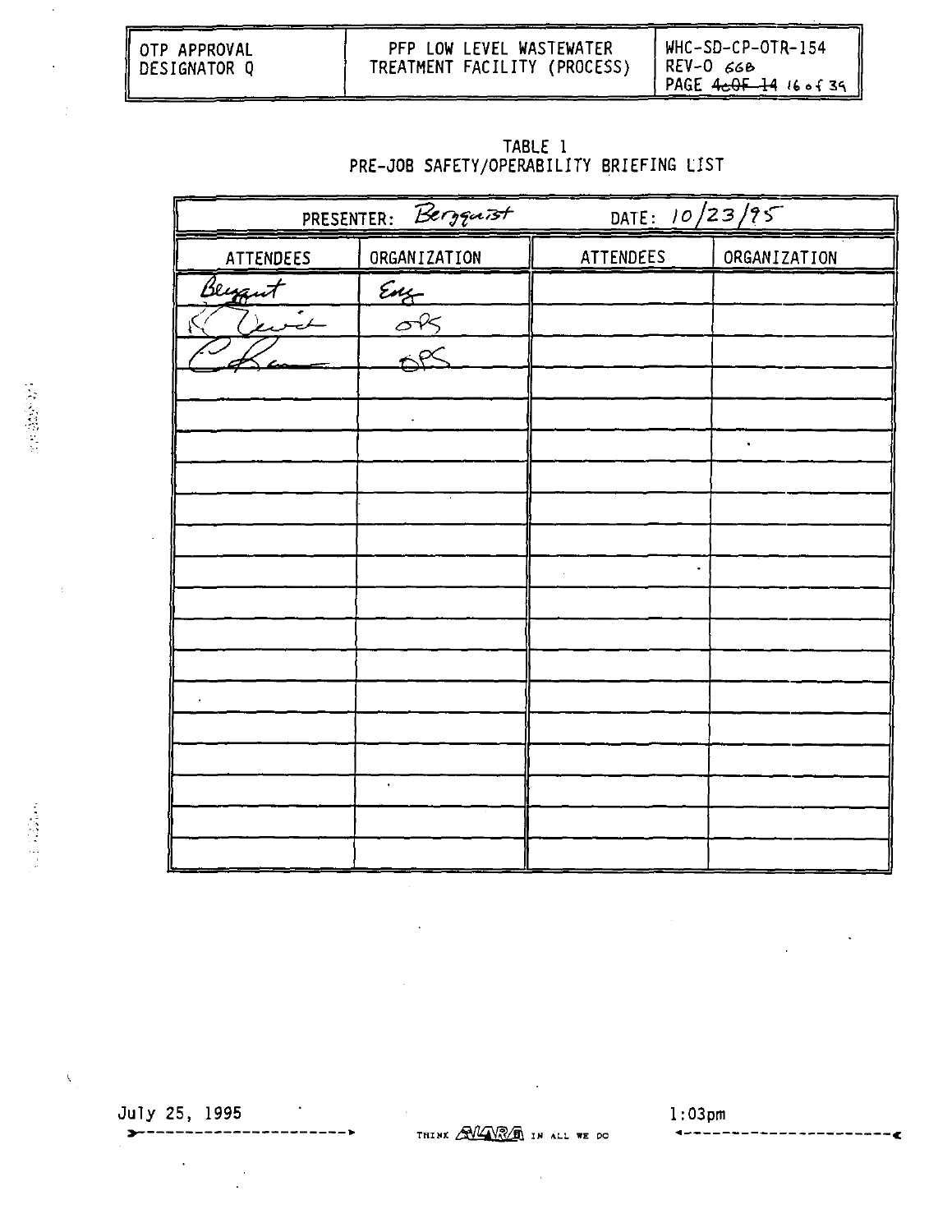| I OTP APPROVAL<br>DESIGNATOR 0 | PFP LOW LEVEL WASTEWATER<br>TREATMENT FACILITY (PROCESS) | WHC-SD-CP-OTR-154<br>IREV-0666<br>PAGE $4-9F-1417+39$ |
|--------------------------------|----------------------------------------------------------|-------------------------------------------------------|
|                                |                                                          |                                                       |

# TABLE 1<br>PRE-JOB SAFETY/OPERABILITY BRIEFING LIST

| PRESENTER: BERGOLUST |               | DATE:            | 10   26   95         |
|----------------------|---------------|------------------|----------------------|
| ATTENDEES            | ORGANIZATION  | <b>ATTENDEES</b> | ORGANIZATION         |
| BERGQUIST            | $\epsilon$ ng |                  |                      |
| Streepers            | عقب           |                  |                      |
|                      |               |                  |                      |
|                      |               |                  |                      |
|                      |               |                  | $\ddot{\phantom{0}}$ |
|                      |               | $\epsilon$       |                      |
|                      |               |                  |                      |
|                      |               |                  |                      |
|                      |               |                  |                      |
|                      |               |                  |                      |
|                      |               |                  |                      |
|                      |               |                  |                      |
|                      |               |                  |                      |
|                      |               |                  |                      |
|                      | $\epsilon$    |                  |                      |
|                      |               |                  |                      |
|                      |               |                  |                      |
|                      |               |                  |                      |

July 25, 1995 -----------

 $\bar{z}$ 

 $\ddot{\phantom{a}}$ 

-----

 $\tilde{\mathbb{S}}$ 

 $\mathcal{L}_1$ 

THINK AVANCE IN ALL WE DO

 $l:03$ pm  $- - - - -$ 

 $\ddot{\phantom{a}}$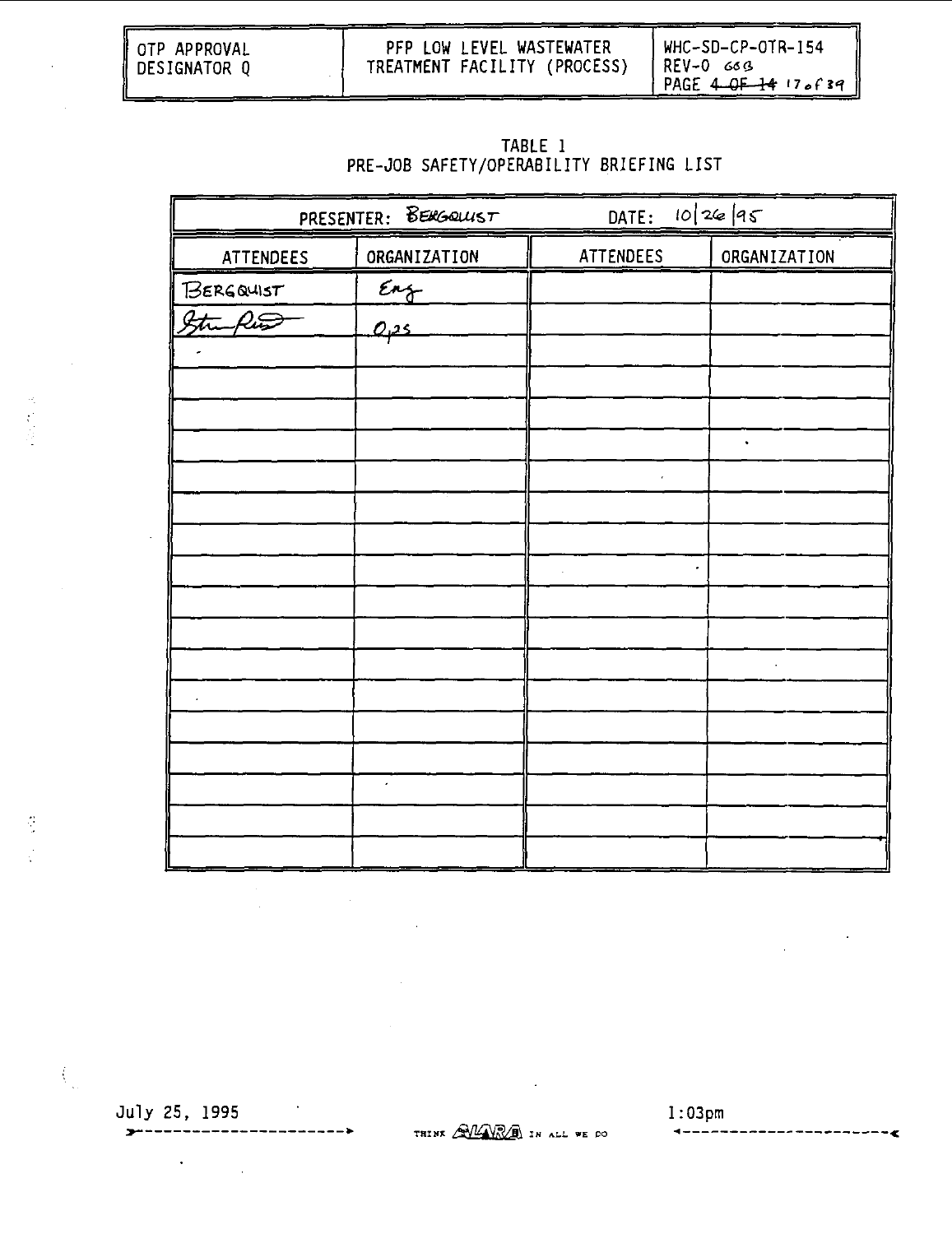| I OTP APPROVAL<br>DESIGNATOR Q | PFP LOW LEVEL WASTEWATER<br>TREATMENT FACILITY (PROCESS) | WHC-SD-CP-OTR-154<br>1 REV-0 668<br>PAGE $4.0$ F $14.18.639$ |
|--------------------------------|----------------------------------------------------------|--------------------------------------------------------------|
|                                |                                                          |                                                              |

| TABLE I |                                          |  |  |
|---------|------------------------------------------|--|--|
|         | PRE-JOB SAFETY/OPERABILITY BRIEFING LIST |  |  |

|                       | PRESENTER: Bergquist | DATE:     | 10/31/55     |
|-----------------------|----------------------|-----------|--------------|
| <b>ATTENDEES</b>      | ORGANIZATION         | ATTENDEES | ORGANIZATION |
| Begat                 | $\epsilon$ ug        |           |              |
| $RH$ $\triangle$ cotr | <u>کاؤه</u>          |           |              |
|                       |                      |           |              |
|                       |                      |           |              |
|                       |                      |           |              |
|                       |                      |           | ٠            |
|                       |                      |           |              |
|                       |                      |           |              |
|                       |                      |           |              |
|                       |                      |           |              |
|                       |                      |           |              |
|                       |                      |           |              |
|                       |                      |           |              |
|                       |                      |           |              |
|                       |                      |           |              |
|                       | $\cdot$              |           |              |
|                       |                      |           |              |
|                       |                      |           |              |

 $\sim$  $\frac{1}{2}$  ,  $\frac{1}{2}$ 

 $\langle$ 

 $\overline{a}$ 

 $\frac{1}{2} \frac{1}{2} \frac{d\mu}{d\mu} \frac{d\mu}{d\mu}$ 

July 25, 1995 1:03pm

 $\sim$ 

 $\mathcal{L}^{\text{max}}$ 

 $\lambda$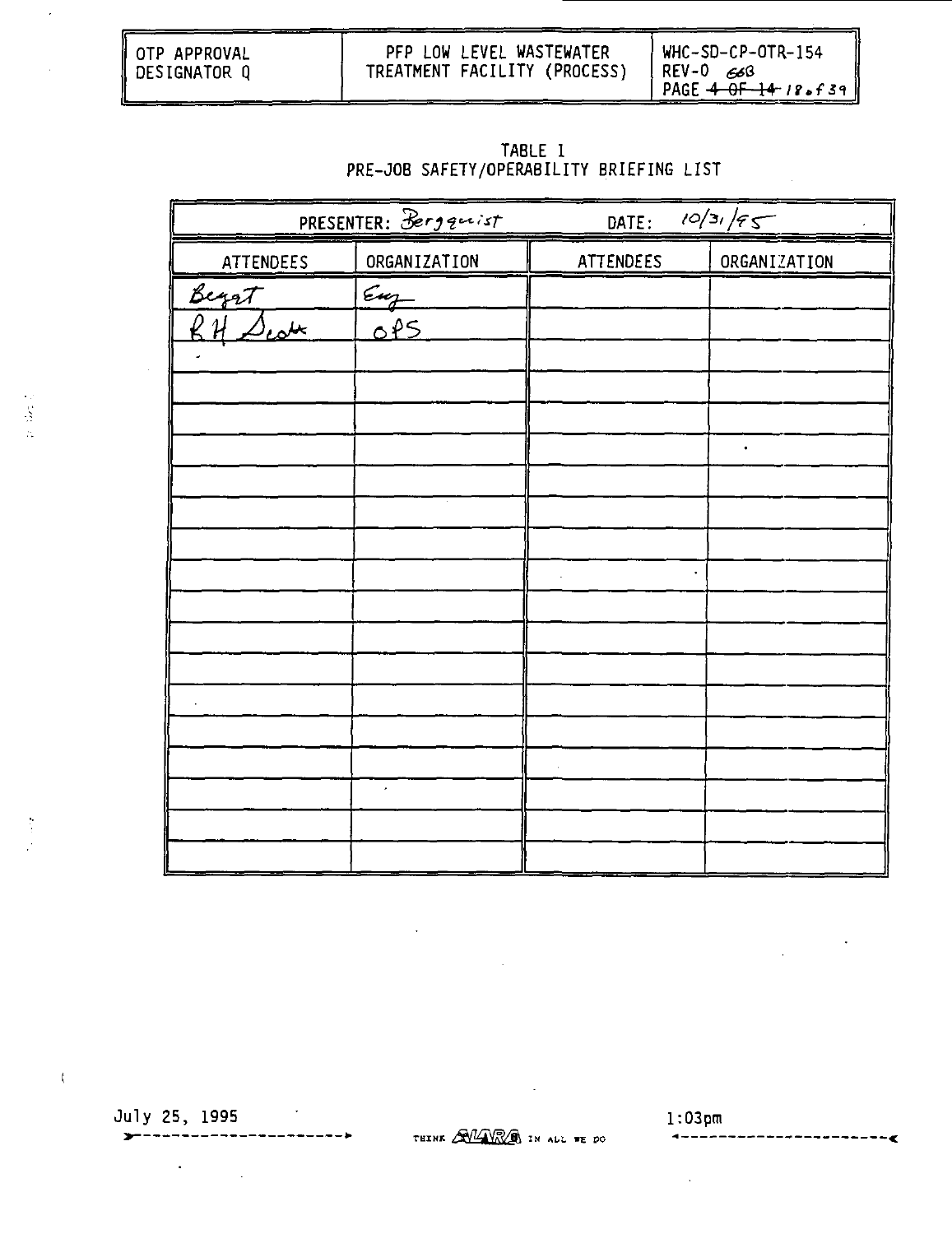| ∥OTP APPROVAL<br>∥DESIGNATOR Q | PFP LOW LEVEL WASTEWATER<br>TREATMENT FACILITY (PROCESS) | WHC-SD-CP-OTR-154<br>$ $ REV-0 $\sim$ 6<br>PAGE <del>4 OF 14</del> 19 <del>6</del> 4 3 9 1 |
|--------------------------------|----------------------------------------------------------|--------------------------------------------------------------------------------------------|
|--------------------------------|----------------------------------------------------------|--------------------------------------------------------------------------------------------|

| TABIE 1                                  |  |
|------------------------------------------|--|
| PRE-JOB SAFETY/OPERABILITY BRIEFING LIST |  |

| PRESENTER:       | <b>BERGOUIS</b> | DATE:     | 11/1/95              |
|------------------|-----------------|-----------|----------------------|
| ATTENDEES        | ORGANIZATION    | ATTENDEES | ORGANIZATION         |
| <u>Berbaurst</u> | <u>ENG</u>      |           |                      |
| Brown            | OPS             |           |                      |
|                  |                 |           |                      |
|                  |                 |           |                      |
|                  |                 |           |                      |
|                  |                 |           | $\ddot{\phantom{0}}$ |
|                  |                 |           |                      |
|                  |                 |           |                      |
|                  |                 | $\bullet$ |                      |
|                  |                 |           |                      |
|                  |                 |           |                      |
|                  |                 |           |                      |
|                  |                 |           |                      |
|                  |                 |           |                      |
|                  |                 |           |                      |
|                  | $\cdot$         |           |                      |
|                  |                 |           |                      |
|                  |                 |           |                      |

July 25, 1995 **\_\_\_\_\_\_\_\_\_\_** 

 $\cdot$ 

 $\overline{a}$ 

-------

ران<br>والأمام الأمام الأ

THINK AVANTA IN ALL WE DO

 $1:03$ pm ---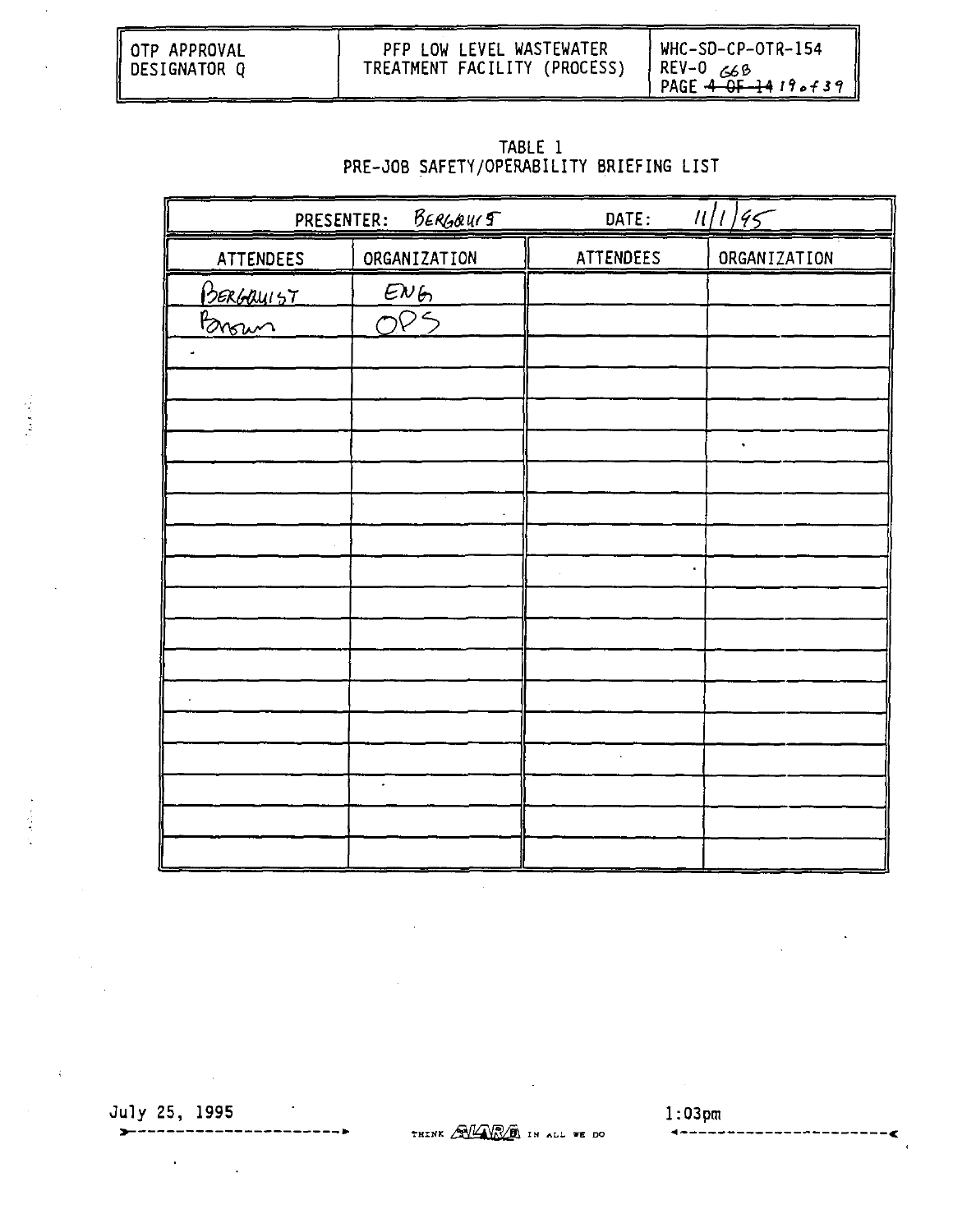| ∥ OTP APPROVAL | PFP LOW LEVEL WASTEWATER     | WHC-SD-CP-OTR-154              |
|----------------|------------------------------|--------------------------------|
| N DESIGNATOR Q | TREATMENT FACILITY (PROCESS) | 1 REV-0 666                    |
|                |                              | ' PAGE 5 OF 14 20 $\cdot$ f 39 |

#### **3.0 TOOLS. EQUIPMENT. AND SUPPLIES**

**The 243-ZA Sump is a Non-Permit confined space. Entry shall be in conformance with WHC-CM-4-40, section 4.0.**

**Applicable Radiation Work Permit**

#### **4.0 PROCEDURE**

**The Test Engineer shall be selected from PFP Engineering and has overall responsibility and authority over the OTP performance. Testing will be conducted by the Test Engineer (TE), Nuclear Operations, Power Operations, and MICON Engineer personnel. Test section completion verification will be signed by the Cognizant Engineer or designee in the space provided. Data recording will be performed by TE or designee.**

**Adjustments to the OTP may be necessary in the field as the test run progresses. Therefore, the Test Engineer is permitted to authorize test site personnel to ink in changes to the OTP with the concurrence of the Cognizant Engineer and Cognizant Manager and any additional approvals required by the Approval Designator given to the change.**

**The following tests can be performed in any order.**

**Existing data sheets or applicable test sections may be copied and added to this test plan if needed to re-perform a section of the test. The page number of the page added will be appended with an alphabetical (a-z) suffix.**

HOLD POINTS: Prerequisite actions that must be completed before testing can begin.

**1. Prefilter configuration has been corrected by JCS work package number** 2Z-95-01018. Yug Berggunt 10/18/95

**Cognizant Engineer / Date**

------------

2. MICON software changed to reflect configuration on ECN # 191433.<br>
<u>Cause (Oligin Cause Collection</u> **Cognizant Engineer / Date '**

RECORD COPY

**August 1, 1995 9:23am**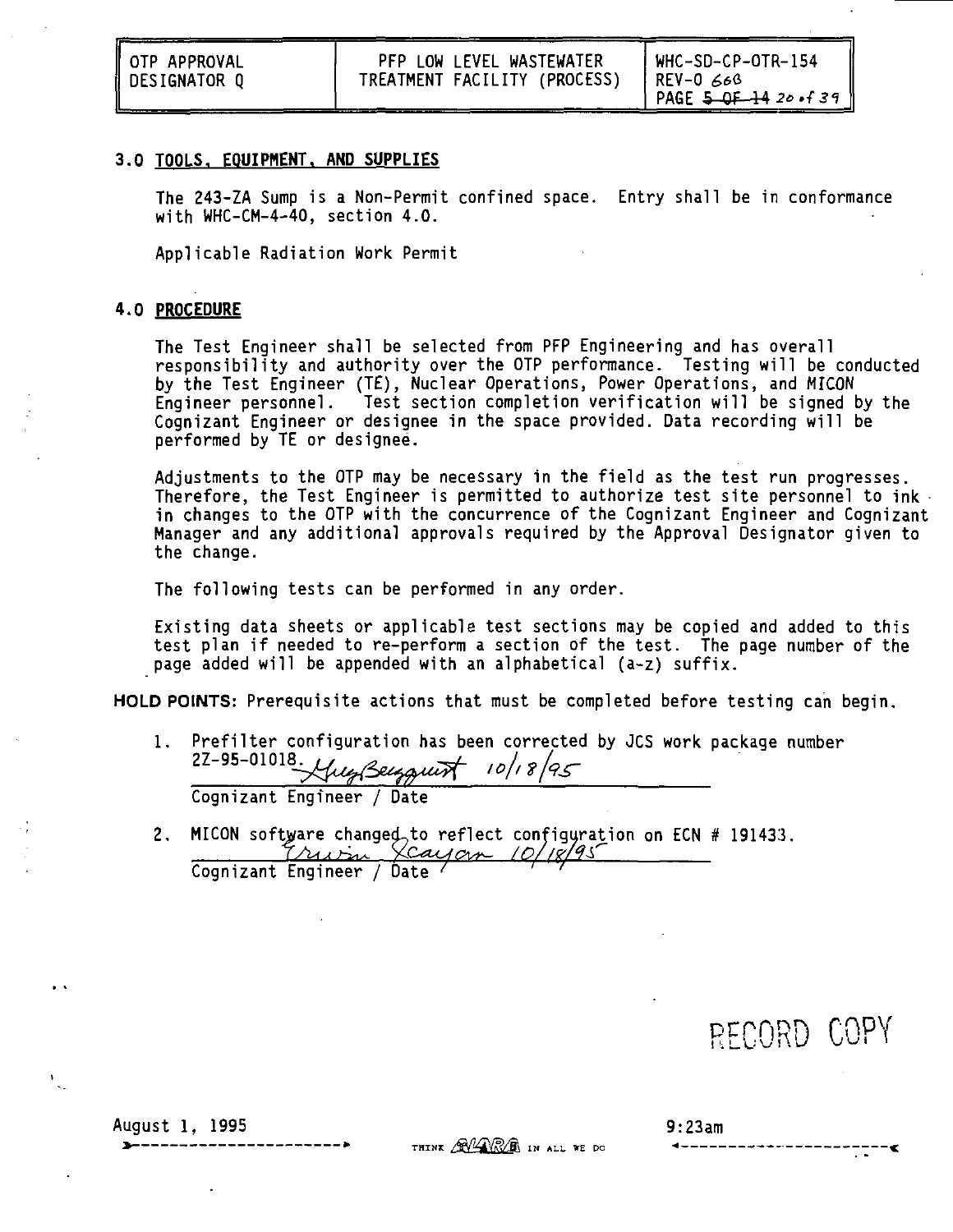| I OTP APPROVAL<br>DESIGNATOR Q | PFP LOW LEVEL WASTEWATER<br>TREATMENT FACILITY (PROCESS) | WHC-SD-CP-OTR-154<br>1 REV-0 668<br>PAGE $6 - 0 + 14$ 21 of 39 |
|--------------------------------|----------------------------------------------------------|----------------------------------------------------------------|
|--------------------------------|----------------------------------------------------------|----------------------------------------------------------------|

#### **A. VERIFY TOTALIZER**

#### SHIFT TEST

- 1. Record FQ-2 (flow totalizer), and date and time reading is taken on data sheet 1.
- 2. Continue to perform the OTP and at the end of day shift record FQ-2 (flow totalizer), and date and time reading is taken on data sheet 1.
- 3. Test engineer will record actual data from the HICON historian to compare with FQ-2.

#### DAY TEST (24-Hour)

- 4. Record FQ-2 (flow totalizer), and date and time reading is taken on data sheet 1.
- 5. Allow LLWTF to run for at least 24 hour period before recording FQ-2 (flow totalizer), and date and time reading is taken on data sheet  $1$ .
- 6. Test engineer will record actual data from the MICON historian to compare with FQ-2.
- 7. Test engineer will review the data from both tests and determine if these two tests need to be repeated or additional testing needs to be done.
	- a. Record information from tests on data sheet 1.

RECORD COPY

Ouly 25, 1995 1:03pm

THINK AVAIRA IN ALL WE DO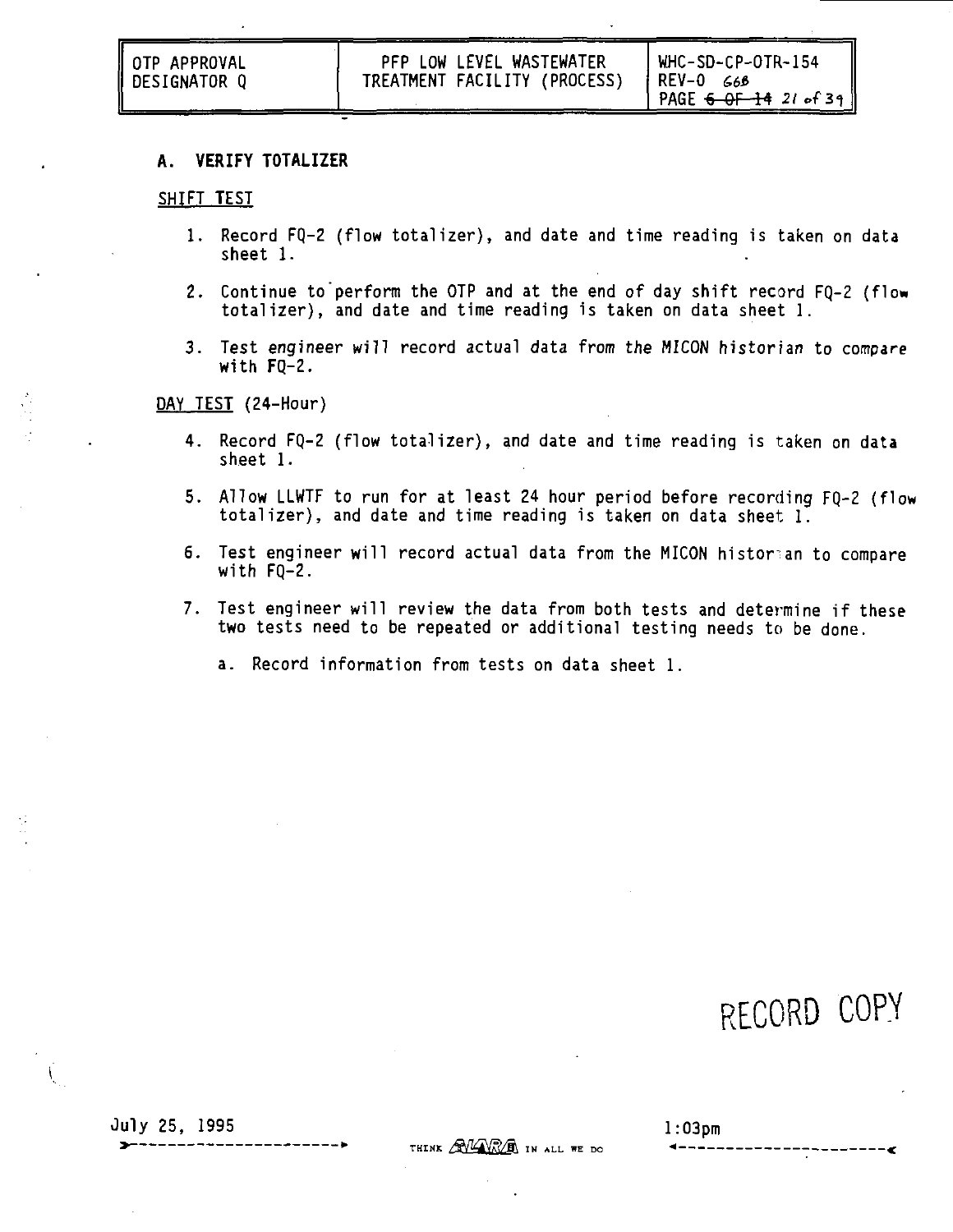#### **B. BASELINE PERFORMANCE OF THE CASCADE CONTROL SYSTEM**

- 1. If the LLWTF is not operating start up process by procedure ZO-106-101, Task<br>B.
- لات المسلمان.<br>B. When system has stabilized, place FIC-1 in CASCADE. A Fic-2 in wender, 07 <del>in</del>
- 3. Set LIC-102 in AUTO. Allow system to stabilize and monitor process.

- a. Place LIC-102 in MANUAL, FIC-1 in AUTO^and operate LLWTF facility plant operating procedure ( $20-106-101$ ), when the following tests are done for the day.
- 4. Run control scheme up to 8 hrs (dayshift). Make few adjustments and let the system control itself.
	- a. Record information of this control scheme on the data sheet and any problems that occur.
- 5. Open both trains and both filters.
	- a. Open second pre-filter by positioning hand switch, HS-28 (F-202A) or HS-29 (F-202B) to OPEN.
	- b. Open second train by positioning hand switch HS-30 (Train 1) or HS-31 (Train 2) to OPEN.
	- c. Run control scheme up to 8 hrs. (dayshift). Make few adjustments to allow the control system to function.
	- d. Record information of this control scheme on the data sheet and any problems that occur.

#### **C. VARIATION OF PARAMETERS USING THE CASCADE CONTROL SCHEME**

- 1. If the LLWTF is not operating start up process by procedure ZO-106-101, Task
- 2. When system has stabilized, place FIC-1 in CASCADE.  $^{\circ}$  fices with mean
- 3. Set LIC-102 in AUTO. Allow system to stabilize and monitor process.

 $F$  10-2  $int$  Auto

• a. Place LIC-102 in MANUAL, FIC-1 in AUTO'and operate LLWTF facility per plant operating procedure (ZO-106-101), when the following tests are done for the day.

RECORD COPY

----------------

-----------**-**

 $\overline{\mathcal{L}}$ 

July 25, 1995 1:03pm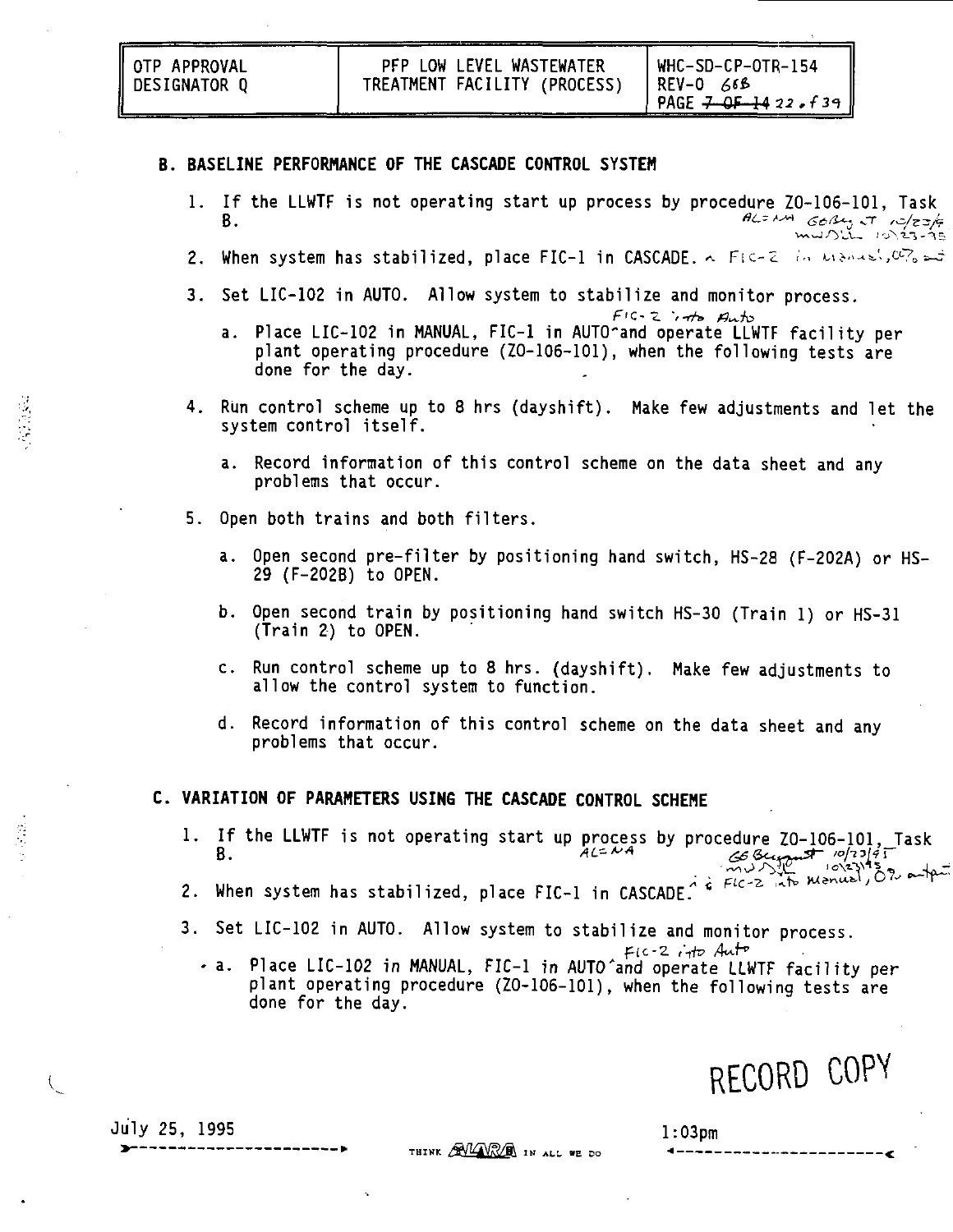| II OTP APPROVAL<br>DESIGNATOR 0 | PFP LOW LEVEL WASTEWATER<br>TREATMENT FACILITY (PROCESS) | WHC-SD-CP-OTR-154<br>$ $ REV-0 $68$<br>$PAGE = QF - 1423 - 139$ |
|---------------------------------|----------------------------------------------------------|-----------------------------------------------------------------|
|---------------------------------|----------------------------------------------------------|-----------------------------------------------------------------|

- 4. Vary TK-102 level by adjusting LIC-1O2 setpoint (SP/W) to 5 feet, 7 feet, and 9 feet to see how the system responds. Additional setpoints can be tested if needed, do not go below 5 feet. Allow system to stabilize after making each adjustment.
	- a. Record information of the different control schemes on the data sheet 3 and any problems observed.
- 5. Vary flow from T-102 to T-101 through FCV-3 by adjusting FIC-102 set point (SP/W) to 5 gpm, 10 gpm, 20 gpm to see how the system responds. Additional setpoints can be used if needed. Allow system to stabilize after making each adjustment.
	- a. Record information of this control scheme on the data sheet 3 and any problems observed.
- 6. Vary TK-101 level by adjusting LIC-101 setpoint (SP/W) to 3.8 feet, 4.0 feet, 4.2 feet to see how the system responds. Additional setpoints can be used if needed. Allow system to stabilize after making each adjustment.
	- a. Record information of this control scheme on the data sheet 3 and any problems observed.
- 7. Optimize process controls by varying LIC-102, FIC-102, and LIC-101 setpoints. Record information on data sheet 3 of control schemes.

#### **D. UPSET CONDITIONS USING THE CASCADE CONTROL SCHEME**

- 1. LLWTF needs to be operating and stabilized in the CASCADE control scheme. If plant is not in CASCADE control scheme, start up per steps below.
	- a. If the LLWTF is not operating start up process by procedure  $Z0-106-101$ ,<br>Task B.
	- b. When system has stabilized, place FIC-1 in CASCADE. Af FIC-2 in Manuel, or
	- c. Set LIC-102 in AUTO. Allow system to stabilize and monitor process.
	- d. Place LIC-102 in MANUAL, FIC-1 in AUTO-and operate LLWTF facility per plant operating procedure (ZO-106-101), when the following tests are done for the day.
- 2. The following actions could cause LLWTF control system to not be able to stabilize itself. After each scenario is performed system will need to stabilize before performing the next scenario. Record initial conditions for each of the below scenarios on Data Sheet 4.

**RECORD COPY**

. . . . . . . *.* 

**August 8, 1995 7:47am**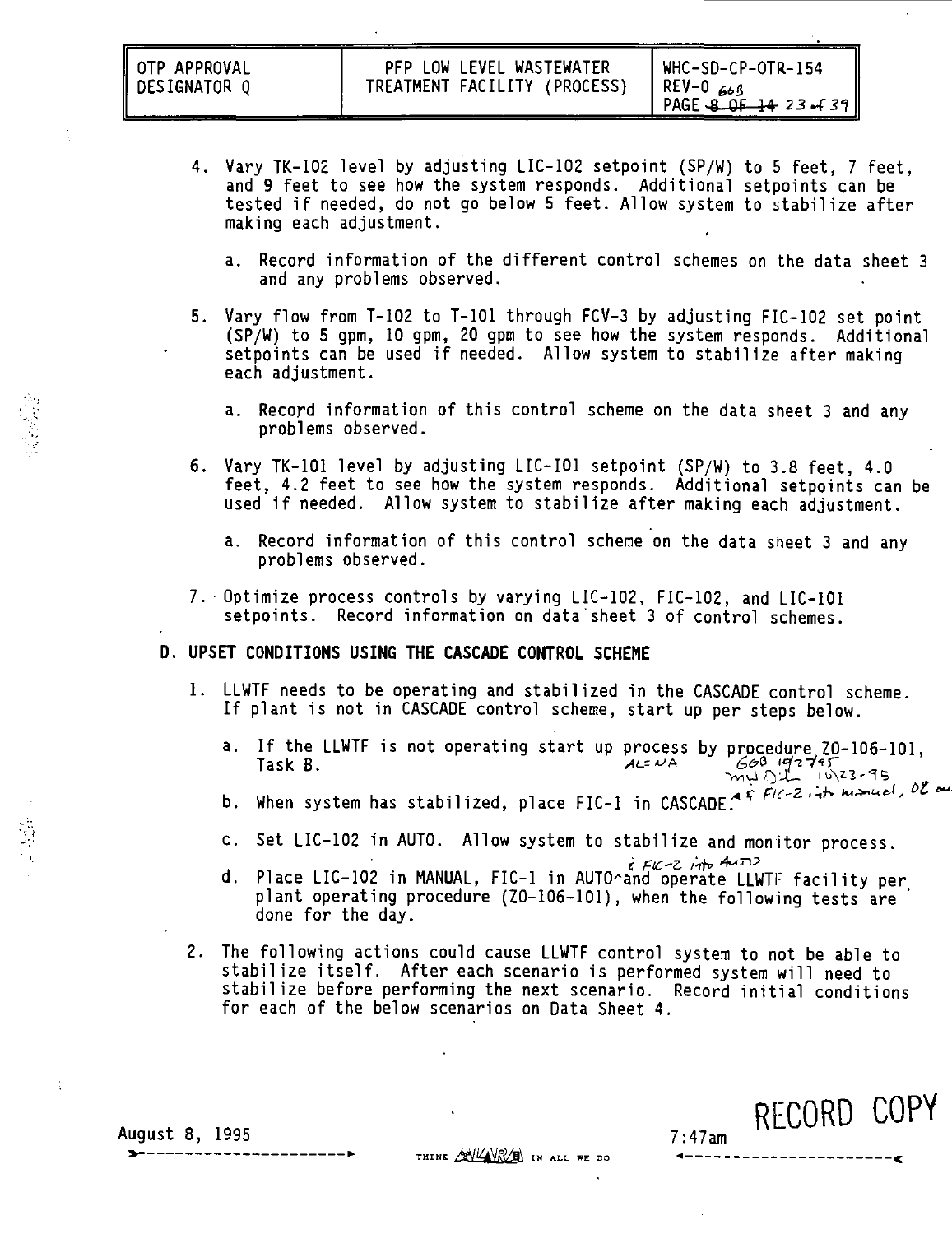#### OFF-NORMAL CONDITIONS

- 3. Have Power Operator pump 291-Z sump to observe system's flow increase response.
	- a. Observe how system handles a large volume of water. Record any observations on Data Sheet 4.
- 4. Turn off pump to simulate failure or loss of pump.
	- a. Shut both pumps off by setting HS-101A and HS-1O1B to OFF.
	- b. Verify that both pump P-101A and P-1O1B start on T-101 high level alarm.
	- c. Shut off pump P-1O1B by setting HS-1O1B to OFF. Observe how system handles T-101 high level alarm condition with one pump. Record relevant observations on Data Sheet 4.

Place FIC-102 to MANUAL to place valve FCV-3 into manual mode and then adjust flowrate to 15 gpm.

- a. If system was able to handle large flow of water from 291-Z pump errestal west left system was able to handle lingual to step 6.<br>continue, if not go to step 6.
	- b. Have Power Operator pump 291-Z sump.
	- c. If T-101 receives a high high alarm, verify that FCV-3 has closed.
	- d. Continue to observe how the system operates with out the use of FCV-3. Record any observations or comments on Data Sheet 4.
	- 6. Perform any additional upset conditions that need to be done based on information gathered from this test.

#### **E. FINAL TESTING OF THE CASCADE CONTROL SCHEME**

Before the test is complete tuning of the controllers may need to be done and some sections of the test repeated. Also, some tests may need to be repeated or further testing done to gain more information on the cascade control scheme.

- 1. Repeat any parts of the test that need to be performed with information gained from earlier testing.
- 2. Test is completed when the test engineer and the MICON engineer are satisfied with how the cascade control scheme operates.

step 5 of the eff-normal testines is not necessary after witnessing servial days of cascado control performance. The situation exercisement in the 5 RECO<br>of cascado control performance. The situation exercisement in the 5 RECO **COPY** August 9, 1995 8:29am

 $2r = N$ A  $W^{1,22}_{\lambda^2}$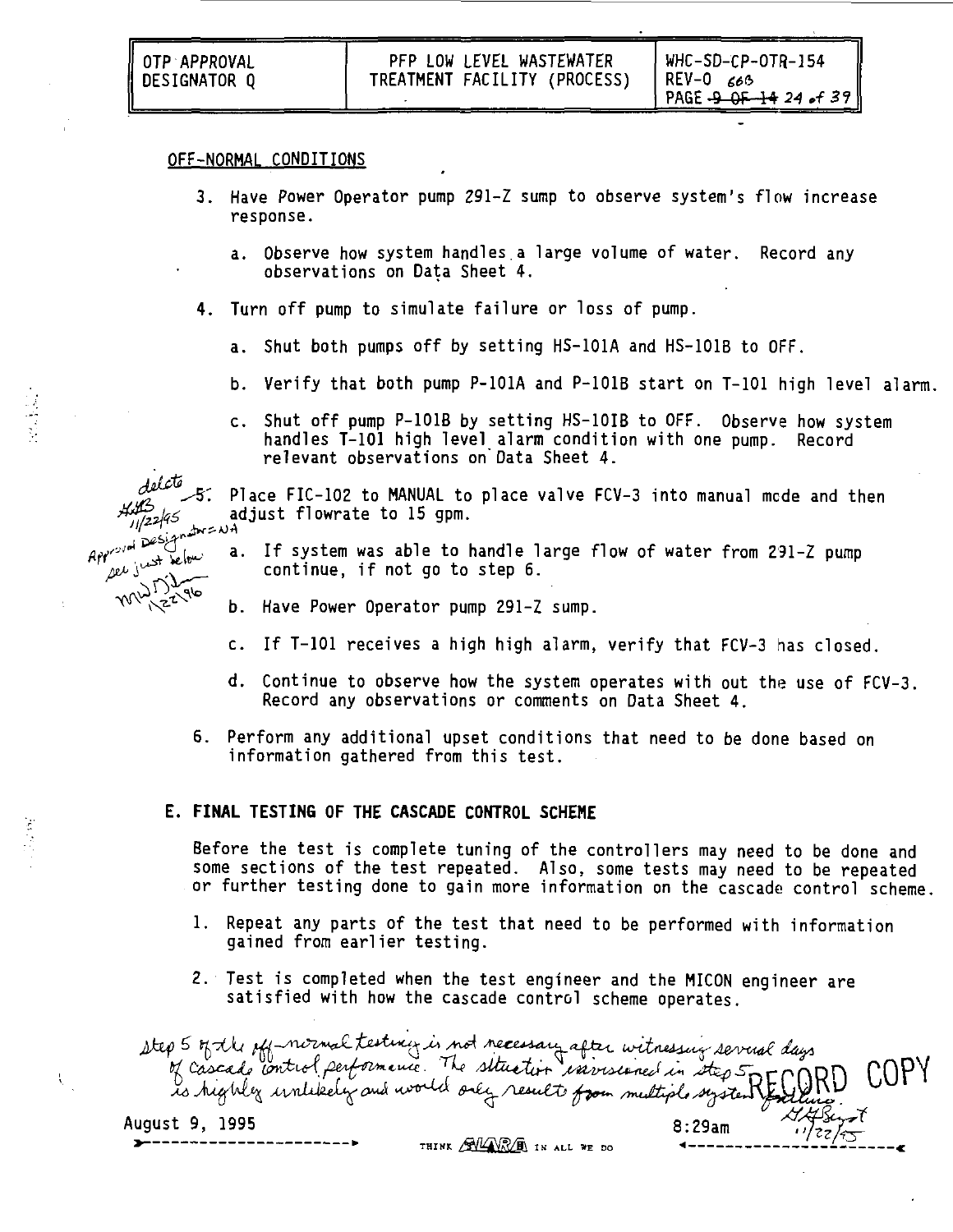#### **F. UPDATE OPERATING PROCEDURES**

1. Cognizant Engineer will need to update all LLWTF operating procedures prior to completing test procedure.

#### **5. OTP ACCEPTANCE**

- A. All LLWTF operating procedures update have been completed.
- B. The undersigned concur the OTP was completed successfully and are satisfied with the cascade control scheme and flow totalizer.

|                                                        | Print                 | Cognizant Engineer GREG BERGQUIST, July Seizquit<br>Signature | Date $1/10/9$  |  |
|--------------------------------------------------------|-----------------------|---------------------------------------------------------------|----------------|--|
| Cognizant Engineer Marke W Guzzon/ Mark W 5<br>Manager | Print                 | Signature                                                     | Date $12296$   |  |
| Operations Manager <i>MDTHLCOT</i>                     |                       | mi Signature                                                  | Date $1/22/96$ |  |
| MICON Engineer                                         | ERWIN ICAYAN<br>Print | Jeayam<br>Erurn<br>Signature                                  | Date $12z/96$  |  |

RECORD COPY

S.

÷.

August 9, 1995 8:29am

THINK AVANS IN ALL WE DO

----------------------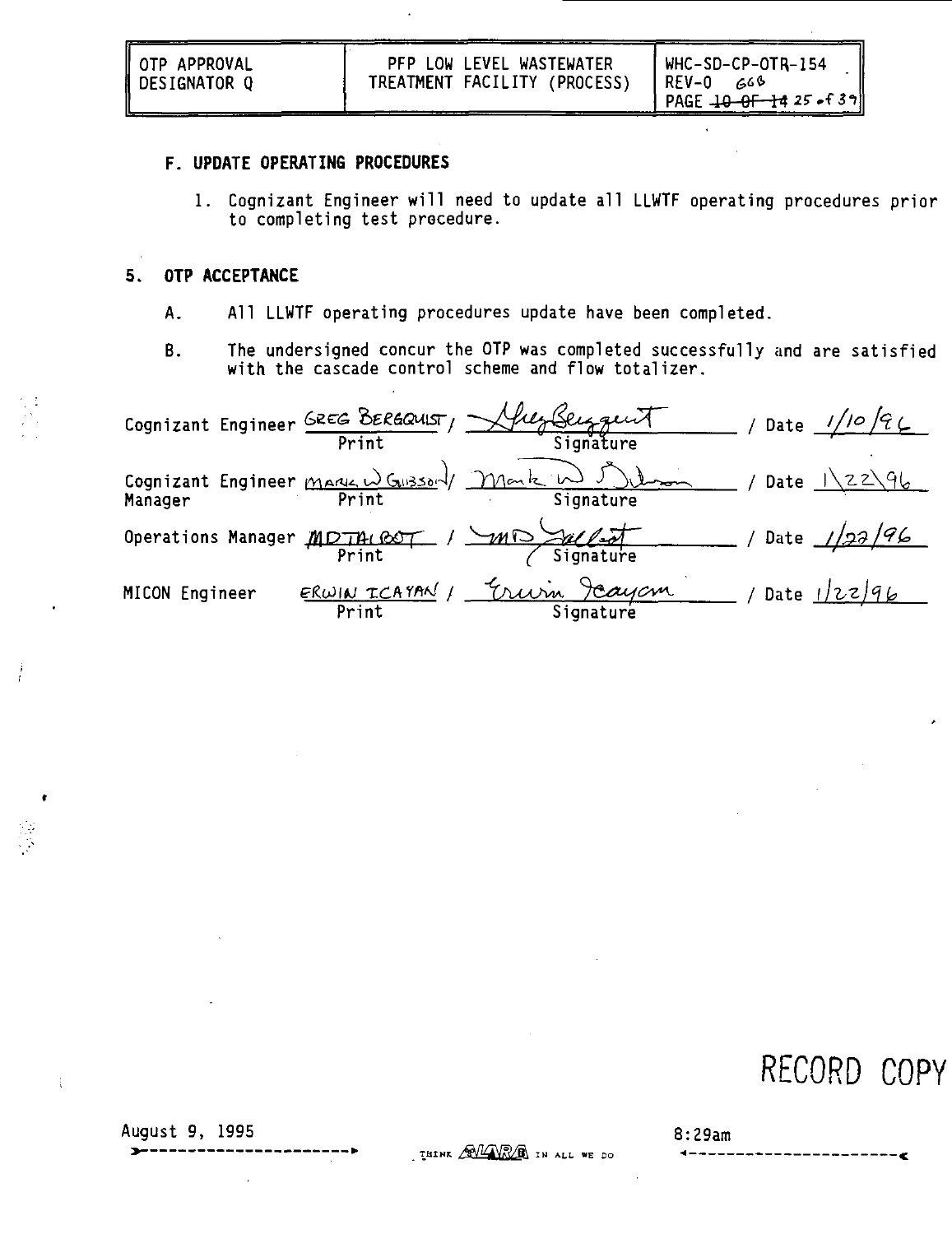| OTP APPROVAL<br><b>DESIGNATOR Q</b>         |                          | TREATMENT FACILITY (PROCESS)                                                                                                                     | PFP LOW LEVEL WASTEWATER               |                                 | WHC-SD-CP-OTR-154<br>$REV-0$ 66 | PAGE $\frac{11}{11}$ OF 14 26.439         |  |
|---------------------------------------------|--------------------------|--------------------------------------------------------------------------------------------------------------------------------------------------|----------------------------------------|---------------------------------|---------------------------------|-------------------------------------------|--|
|                                             |                          |                                                                                                                                                  | TOTALIZER DATA SHEET<br>(DATA SHEET 1) |                                 |                                 |                                           |  |
| <u>SHIFT TEST</u><br>$FQ-2: 23020$<br>Date: | stat<br> 0 17 45<br>1740 |                                                                                                                                                  | stop<br>25667<br>10/195<br>2152        |                                 | (2647, 9e10.3)                  | $Diff = \frac{2658 - 2647}{2658} = 0.4\%$ |  |
| Time:<br>DAY TEST                           |                          | $2058$ gallons<br>Actual Flow: 2447 gailers                                                                                                      |                                        |                                 | 10.55 gpm for 4hrs 12 minutes   |                                           |  |
|                                             |                          | Stert End $f_{\text{low}.\text{e}tss}$ ( $\frac{f_{\text{low}.\text{e}tss}}{f}$ ( $\frac{7}{2}$ ) ( $\frac{7}{2}$ )<br>Date: $10f21f5$ $10f27f5$ |                                        | 10.8                            | $10.6$ $\bar{K} = 10.77$ gpm    |                                           |  |
| Time: $/2.45$                               |                          | 0754<br>$10.77$ gpx $\frac{R}{10.41}$ gpx $\frac{R}{10.41}$ general lating function                                                              |                                        | 11.1<br>10.6<br>10.5<br>(12374) |                                 | $Diff = \frac{12374 - 12208}{12374}$      |  |

### ADDITIONAL TEST

| Type:        |  |
|--------------|--|
| $F0 - 2:$    |  |
| Date:        |  |
| Time:        |  |
| Actual Flow: |  |

----------**-**

# RECORD COPY

.........**.** 

July 25, 1995

 $\ddot{i}$ 

THINK AVANAGA IN ALL WE DO

 $1:03$ pm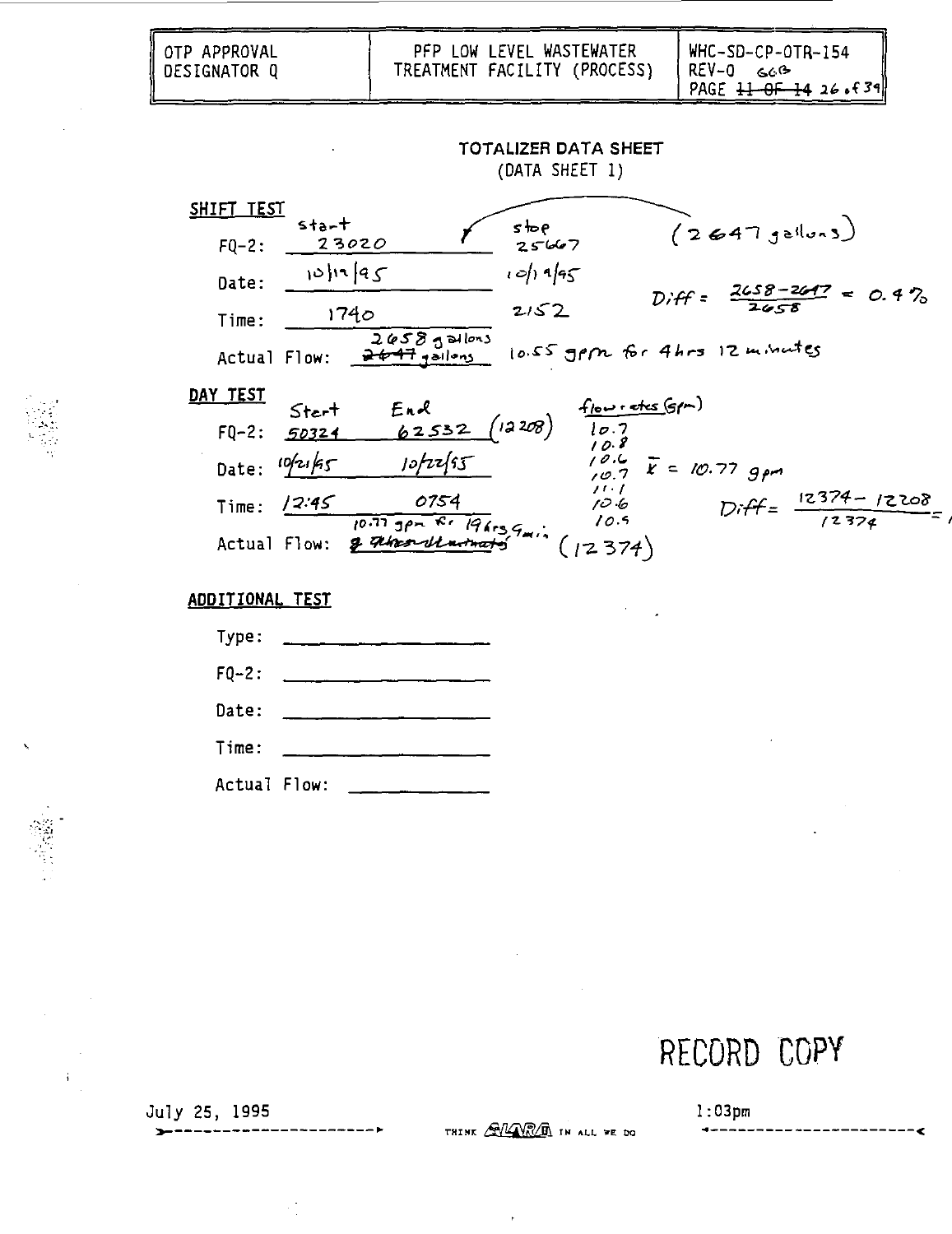$\bullet$ 

OTP APPROVAL **DESIGNATOR Q** 

# PFP LOW LEVEL WASTEWATER<br>TREATMENT FACILITY (PROCESS)

# WHC-SD-CP-0TR-154 REV-0<br>
PAGE  $\frac{12}{12}$  of 14 27 = f39

### **BASELINE PERFORMANCE DATA SHEET**

(DATA SHEET 2)

| CONTROL SCHEME/<br><b>COMMENTS</b>                                                                | DATE                       | TIME              | LIC-102 | FIC-102         | LIC-101 | $FIC-1$              | Filter OPEN<br><b>F202A F202B</b> |        | <b>PDI-202</b>    |              | Train OPEN                 | <b>PIC-2</b> |       |
|---------------------------------------------------------------------------------------------------|----------------------------|-------------------|---------|-----------------|---------|----------------------|-----------------------------------|--------|-------------------|--------------|----------------------------|--------------|-------|
| Low FIC-102 setpoint<br>coused LIC-101 level to<br>drop near 3.6 ft Fic-1.<br>$10.15.9$ $\rho$ m. | 10<br>48/951               | start<br>1252     | 4.о     | ں جا            | 3.9     | 8.0                  | open                              | cbc    | 2.1               | Open         | $ c $ osel                 | 1.35         | يبرا  |
| Filter 2023 changed<br>& leak tested at 1325hrs.<br>Continuing to use $F-202A$                    | 10.<br>18/85               | 14zz              | 4.1     | 6.0             | 3.48    | 12.4                 | $0$ <i>p</i> 2n                   | c      | 3.6               | $o_{\theta}$ | $d\sigma$                  | 3.20         | ‼‰    |
| TK-102 cycling between<br>$Ap-A.S.$ Tk-101 cycling<br>between 3.5 - 4.0                           | 10<br>18/951               | /510              | 4.1     | 6.0             | 3.61    | 13. 8                | Open                              | elosc  | 4. Z              | gren         | $\frac{c}{\log c}$         | 3.74         | بها   |
| Test stopped of 1530<br>for day. $L_{\text{C-102 set}}$<br>point neturied to 0, monual.           | $1/2$<br>$4/2$ $45/1526$   |                   | 3.8     | 6.0             | 3.96    | 9.0                  | open                              | closc  | 2.6               | open         | $c\ell$ os $_{\mathbb{C}}$ | 1.51         | بروا  |
| Placed into case ade using 19/19/<br>Cuerent conditions, Wit<br>clic up FIC 100 to 10 gpm         |                            | Stari<br>195/0813 | 4.2     | 10 <sub>o</sub> | 4.05    | 7.5                  | <b>UPEN</b>                       | CLOSE  | 3.3               |              | Open   CLOSE   1.4         |              | Дм.   |
| $\frac{201}{4}$ water in Let uncreased, $ 0\rangle$ 19/50/952<br>Went up to 4. Toching            |                            |                   | 4.5     | 10.0            | 4,70    | 15.5                 | apen                              | Cucse  | 7.1               |              | open[CLSE][0.5]            |              | ll ur |
| System seems<br>stable                                                                            | $10^{6}$                   | 1124              | 40      | 10.0            | 06.4    | $10.2$ open $\alpha$ |                                   |        | 3.3               | lopen l      | CIOSE                      | 2.0          | M     |
| System stable                                                                                     | $110\sqrt{19}$ $951$       | 1330              | 4.50    | 10.0            | 4.00    | 14.1                 | lopen                             | lclose | 49.<br>$470 - 60$ |              | $c$ $c$ se                 | 4.2          | ∥Nt   |
| $\overline{B}$ of $\overline{B}$ tracting $+$<br>FLITERS OPEN                                     | $ {}^{10}$ $ q_{45} $ 1335 |                   | 4.07    | 10.00           | 4. IG   | IO.                  | ppen                              | gxn    | $\mathbf{1}$      | laxin        | $C\mathsf{R}$              | [1.4]        | ∝∕ا ∥ |

August 1, 1995

--------

 $\bullet - - - - - - - -$ 

THINK **NAME IN ALL WE DO** 

 $9:37am$  $\blacksquare$ 

---------<mark>-</mark>

RECORD COPY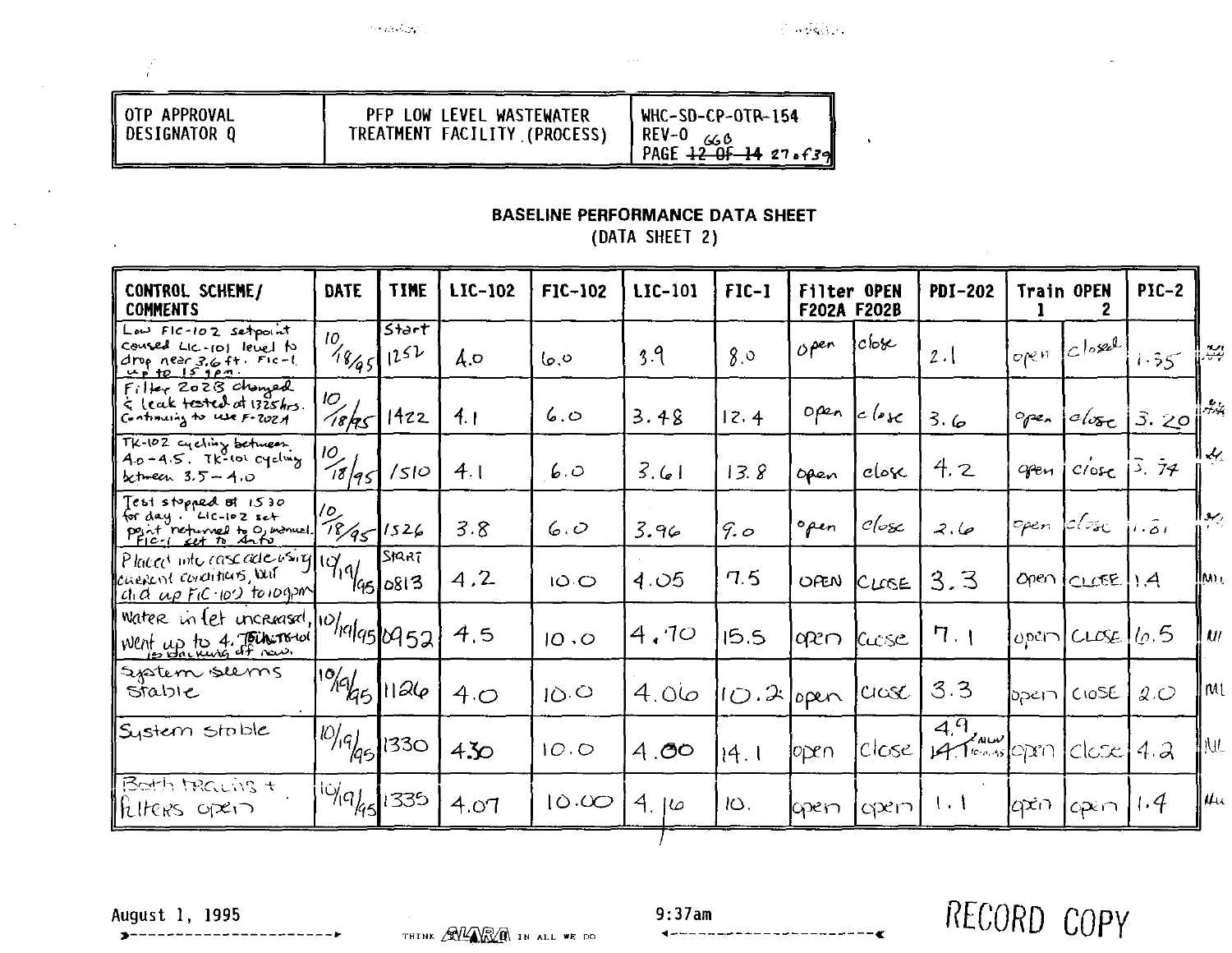$\ddot{\phantom{a}}$ 

| II OTP APPROVAL | PFP LOW LEVEL WASTEWATER     | WHC-SD-CP-OTR-154     |
|-----------------|------------------------------|-----------------------|
| 'I DESIGNATOR O | TREATMENT FACILITY (PROCESS) | REV-0 GGB             |
|                 |                              | PAGE 12a0F-1428 of 39 |

# **BASELINE PERFORMANCE DATA SHEET**

(DATA SHEET 2)

|                    | CONTROL SCHEME/<br><b>COMMENTS</b>                                                           | DATE                           | <b>TIME</b> | LIC-102 | F1C-102 | LIC-101     | $FIC-1$       | Filter OPEN<br>F202A F202B |                   | <b>PDI-202</b> | Train OPEN                    |                   | $PIC-2$         |       |
|--------------------|----------------------------------------------------------------------------------------------|--------------------------------|-------------|---------|---------|-------------|---------------|----------------------------|-------------------|----------------|-------------------------------|-------------------|-----------------|-------|
| Test d<br>stuppere | Both Trains<br>Bath Futeus.                                                                  | $\frac{1}{\sqrt{2}}$           | $ 3\rangle$ | 394     | 10.17   | A.001       | $v_{\beta}$ . | Eler                       | Rut               | 0.56           | 1266                          | $12e^{x}$         | $\sigma_{\nu'}$ | ‼u⊾   |
|                    | Saited test-pio<br>into cascade in<br>existing set points                                    | 10/2/15/0808                   |             | 4,9     | 10.0    | 4,15        | 11.1          | $ICR^{2D}$                 | $10^{100}$        | 5.3            | $10^{88}$                     | $ICU^{\circledK}$ | صا. ا           | llut  |
|                    | tut LIC-102 into<br>to 50 toRun<br><u>variation</u> test                                     | 19/30/<br>k5.                  | 0842        | 4.9     | 10.2    | 4.15        | 7.4           | lopen                      | klase.            | 2.9            | aixin                         | close             | 1.5             | الدا  |
|                    | Put LIC-102 to<br>7O                                                                         | $\frac{10}{2}$                 | 1138        | 50      | 10.0    | 14.05       | O             | l6pei7                     | Close             | 3.1            |                               | cpon clase        | $\mathcal{N}$ . | $\mu$ |
|                    | wic-102 setpoint<br>$N_{c}$ 100 setpoint $\frac{1}{2}$<br>at 7.0ft second $\frac{1}{2}$ 1339 |                                |             | 7.0     | 10.1    | 5.1         | 128           | osen                       | WOSL<br>$ $ oper9 | 16.2           |                               | ben Iclose        | 3.7             | ایم ا |
|                    | NC-102 setizent<br>aid get nich pleasure                                                     | 10/sd<br>7451                  | 1500        | $\P.$   | 10.1    | 3.97        | 14            | 10P401                     | lelase            | 5.5            |                               | lopen/close       | 4.0             | 14    |
|                    | Started into Cascade w/<br>Little water present.                                             | $\sqrt{10}$<br>$\frac{23}{45}$ | 0911        | f.o     | 8.0     | $3.4 + 3.7$ | Ŏ             | open                       | ∣close            | 0.3            | open                          | ≤lœ               | 0.3             | ∥ćς   |
|                    | Increased LIC-102<br>set point to $5.0$                                                      | $\frac{10}{23}$                | 015         | 46      | 7.6     | 419         | O             | $\partial P$               | Klose             | 2.8            | open                          | $c/b$ $\times$    | 10              | ⊫6    |
|                    | Increased LIC-102<br>set point to 6.0 $\ast$                                                 | 1248/1046                      |             | 4.94    | 7.8     | 4.01        | O             | open                       | cloce             | 0.98           | $\mathcal{O}_\mathcal{O}$ eq. | $c$ lesc          | $0.5^{-}$       | ľю    |

Uset FC-2 into manual and Oli ontput. It come open when FIC-1 closed below O gpm.

August 1, 1995

----------

 $\mathbf{y}$ 

¥.

THERE AND THE THE SECOND TELL

 $9:37$ am

 $\sim$   $\sim$ 

 $\pmb{\epsilon}$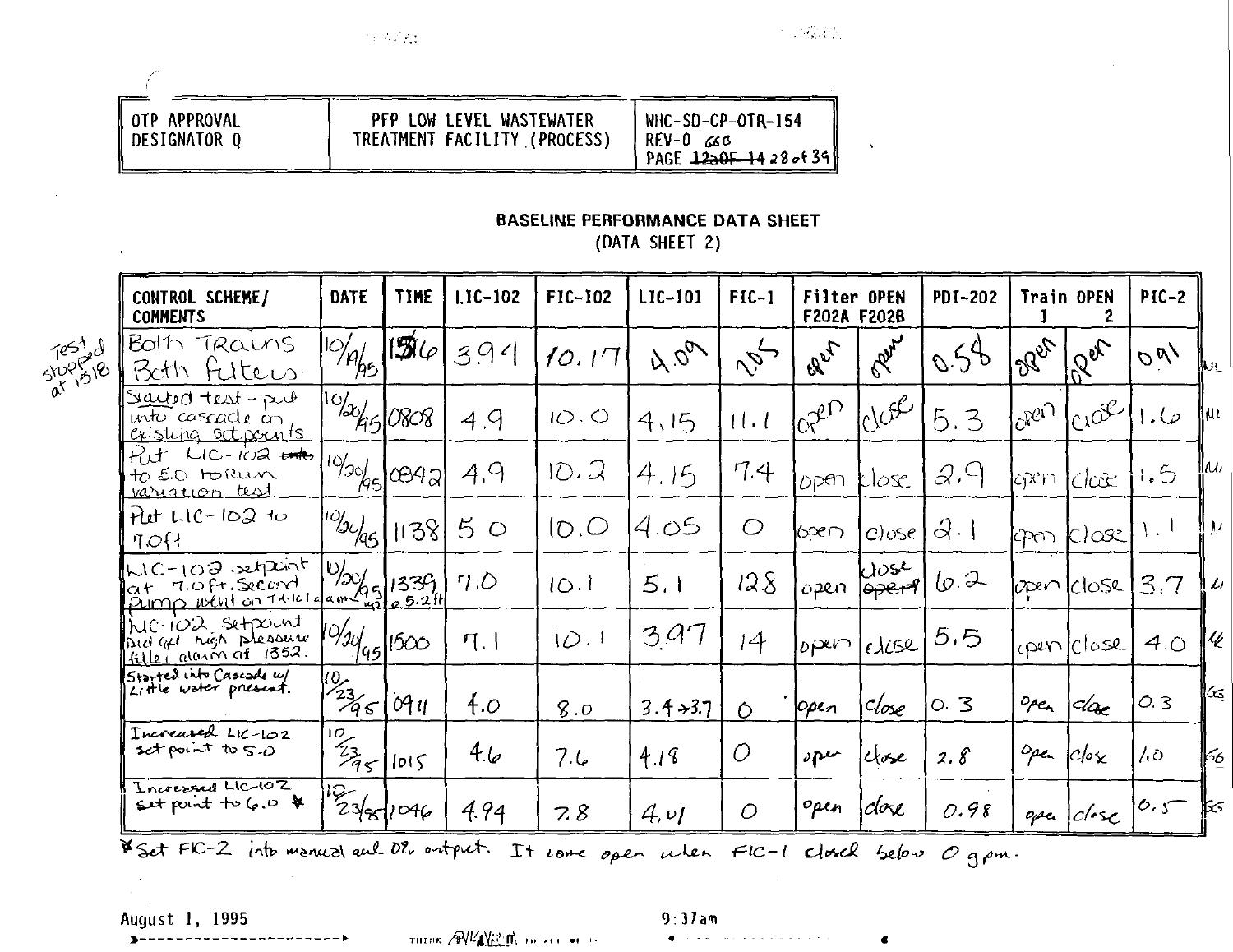| OTP APPROVAL | PFP LOW LEVEL WASTEWATER     | WHC-SD-CP-OTR-154                                 |
|--------------|------------------------------|---------------------------------------------------|
| DESIGNATOR Q | TREATMENT FACILITY (PROCESS) | 1 REV-0 663<br>' PAGE <del>1260F 14</del> 27 + 39 |

 $\sqrt{2}$ 

## **BASELINE PERFORMANCE DATA SHEET**

22.32.3

 $\mathbf{r}$ 

(DATA SHEET 2)

| CONTROL SCHEME/<br><b>COMMENTS</b>   | DATE                    | TIME       | LIC-102 | FIC-102 | LIC-101 | $FIC-1$ | Filter OPEN<br><b>F202A F202B</b> |            | <b>PD1-202</b> |      | Train OPEN | $PIC-2$         |              |
|--------------------------------------|-------------------------|------------|---------|---------|---------|---------|-----------------------------------|------------|----------------|------|------------|-----------------|--------------|
| $LIC-102$ $SP4,0$                    | $rac{10}{2}$            | 1109       | 5. U p  | 7. 86   | 4.10    | 41      |                                   | Open Close | 2.25           | pen  | close      | 0.90            | $\mu$        |
| $L1C - 102$ $S6 = 6.0$               | $\frac{10}{23}$ 45 //53 |            | 5.71    | 797     | 3.97    | 9.1     | 0pen                              | $c$ lose   | 5.44           | open | $ e $ ac   | 1. 70           | ₩            |
| $LLIC-W2$ $SP = 6.5$                 | 13/45                   | 1228       | 5.67    | 8.0     | 410     | Ο       | gran                              | close      | 0.10           |      | Sea close  | $c_{.5}$        | ره ال<br>شدن |
| $LLC-102$ $SPC(6.5)$                 |                         | 1311       | 6. 26   | 8.12    | 4.01    | 6.89    | Open                              | $c/\alpha$ | 4.3            | Ver  | klose      | 1, 2            | 屘            |
| LIC-102 $SP = 7.0$                   | 10g<br>Mas              | 1313       | 6.27    | 801     | 4.04    | 1.3     | open                              | $c$ lox    | 0.67           |      | open close | $\varphi$ .4    | 怅            |
| LIC-10C $SP = 7.0$                   | $v_{z_{3/5}}$           | 1332       | 6.50    | 7.95    | 4.ap    | 3.68    | open                              | $ c $ on   | 2.34           | gra  | c          | 0.8             | ₩            |
| $LLC-IOZ$ $Sf-7.5$                   | 19/23/25                | 1338       | 6.60    | 8.21    | 3.98    | 0       | open                              | بادان      | $D_{1}/$       | 0pm  | clox       | 6.3             | ⊯            |
| $5P = 7.5$<br>$\mu$ <sub>C-102</sub> | $\frac{1}{23/45}$       | $\mu_{40}$ | 7.26    | 8.24    | 3.98    | 10.1    | $\mathcal{O}\mathcal{P}$ cn       | close      | 6.38           | 'pen | olose      | $\mathsf{R}$ .4 | ₩            |
| $5P = 9.0$<br>$L C - 102$            | $\frac{1}{2}$ 95        | 1416       | 7.10    | 7.86    | 4.09    | 0       | open                              | lelose     | 0.14           | open | close      | 0.3             | ⊬            |

August 1, 1995 -------------

---------

× ÷.

 $\epsilon$ 

 $\cdot$ 

THINK AVANA IN ALL WE DO

 $9:37am$ 

1------------------------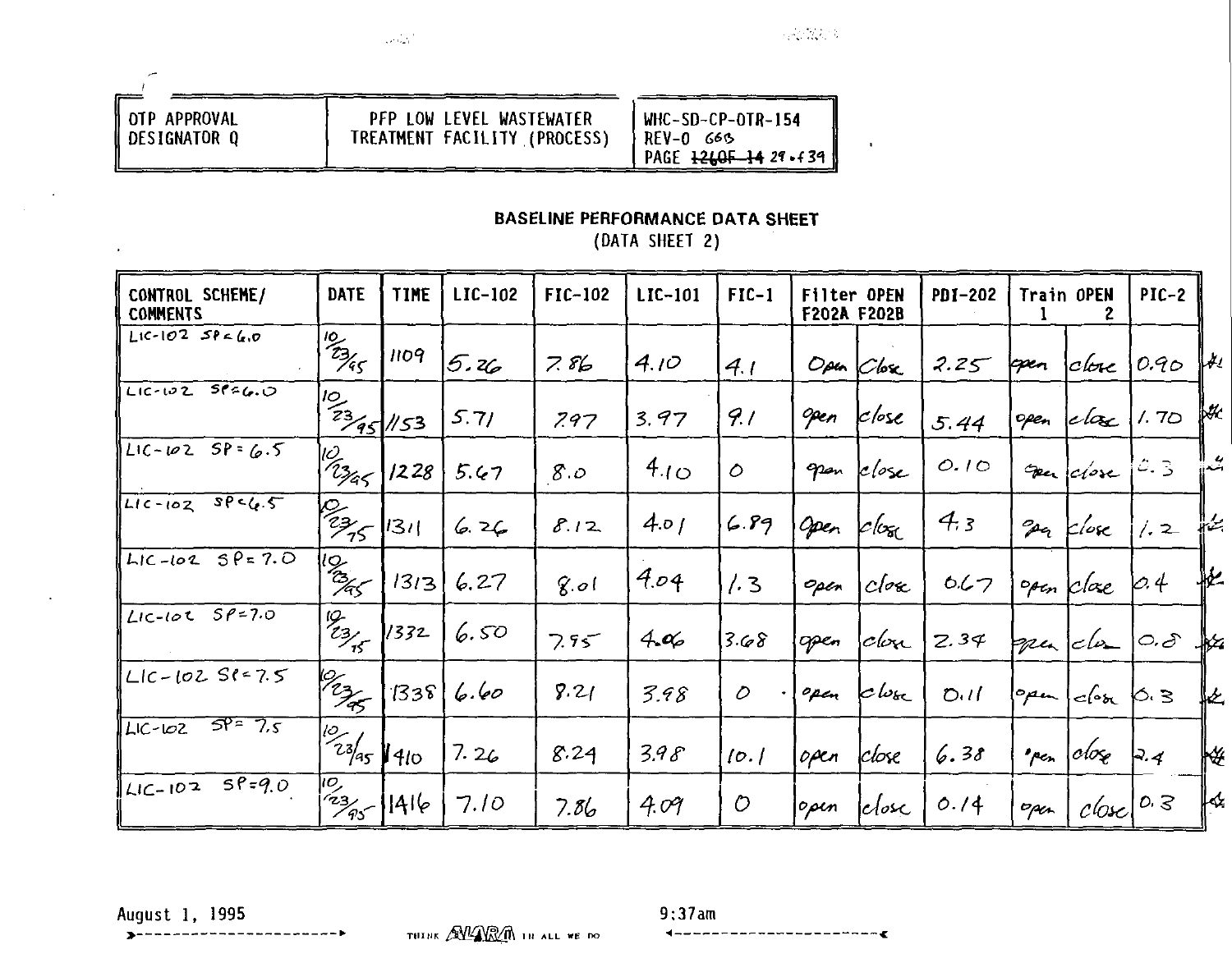z

# PFP LOW LEVEL WASTEWATER<br>TREATMENT FACILITY (PROCESS)

and the state

WHC-SD-CP-OTR-154<br>REV-0 668<br>PAGE <del>1200F 14</del> 30 0f39

 $\mathbf{v}$  .

 $\cdot$ 

### **BASELINE PERFORMANCE DATA SHEET** (DATA SHEET 2)

| CONTROL SCHEME/<br><b>COMMENTS</b>                                                                    | DATE                              | TIME | LIC-102 | FIC-102 | LIC-101 | $FIC-1$ | Filter OPEN<br><b>F202A F202B</b> |                | <b>PDI-202</b> | Train OPEN |                          | <b>PIC-2</b> |     |
|-------------------------------------------------------------------------------------------------------|-----------------------------------|------|---------|---------|---------|---------|-----------------------------------|----------------|----------------|------------|--------------------------|--------------|-----|
| $5P - 90$<br>LIC-102                                                                                  | $\frac{1}{2365}$                  | 1428 | 7.45    | 7.73    | 3.98    | 0.6     | open                              | <u> clase</u>  | 0.6            | open       | c/ar                     | 0.40         | ₩   |
| $Lic-102$ $SPE9.0$                                                                                    | 10.<br>$\frac{1}{256}$            | 144B | 7.83    | 813     | 4.00.   | 2,3     | open                              | close          | 1.3            | ope,       | cha                      | 0.54         | ⊮   |
| 5856.8<br>$LIC - 102$                                                                                 | $\frac{10}{2}$<br>$\frac{24}{95}$ | 0740 | 6.86    | 11.7    | 4. II   | O       | Dpen                              | $c_{\ell}$ ose | 1. O           | Фen        | $c/\epsilon$             | 0.36         | i₩  |
| $50 - 6.8$<br>10-102<br>Second filter opened due<br>to dPalarm on F2024                               | $\frac{10}{24}$                   | 0836 | 7.49    | 12.0    | 3.92    | 17.2    | open                              | 10aen          | 1.99           | open       | $c\mathbf{b}$ s $c$      | 5.93         | ⊮   |
| $L1C-102595C0$<br>Pic-2 alanm at 11 psig, FIC =<br>27qpm after setprint change                        | $rac{10}{24}$                     | Ogol | سى7.05  | 11.3    | سى 4.   | 20.4    | open                              | open           | 3.6            | open       | clase<br><del>epr</del>  | 6.2          | ∥∡{ |
| LIC-102 $SP = 5.0$<br>  TK-101 level went to<br>2.46 & PIOIB shut-off.<br>Lic-102 st set bock to $60$ | IО<br>$2y_{45}$                   | 0934 | عا . ھا | 11.D    | 3,88    | 34      | open                              | pper           | ىم             | open       | 'open                    | 900          | ₩   |
| $LIC-IO2 5P = 5.5$<br>$F1C-102$ SP=20 gpm                                                             | D.<br>29/95                       | 1049 | 6.4     | 20.2    | 4.70    | 20.2    | Open                              | open           | 2,3            | ope_       | $c _{\alpha_{\epsilon}}$ | 8.2          | ₩   |
| H,                                                                                                    | $\frac{10}{295}$                  | 1/32 | 5.7     | 20. 3   | 4.35    | 13.3    | open                              | Close          | 7.9            | Open.      | close                    | $3.5^{-}$    | ⊯   |
|                                                                                                       | $\frac{10}{2465}$                 | 1145 | 5.78    | 20.3    | 4.78    | 15.0    | open                              | open           | 1.7            | Open       | clx                      | 5.0          | Kz  |

August 1, 1995 -------------

THINK AVANA IN ALL WE DO

 $9:37am$ **1-----------------------**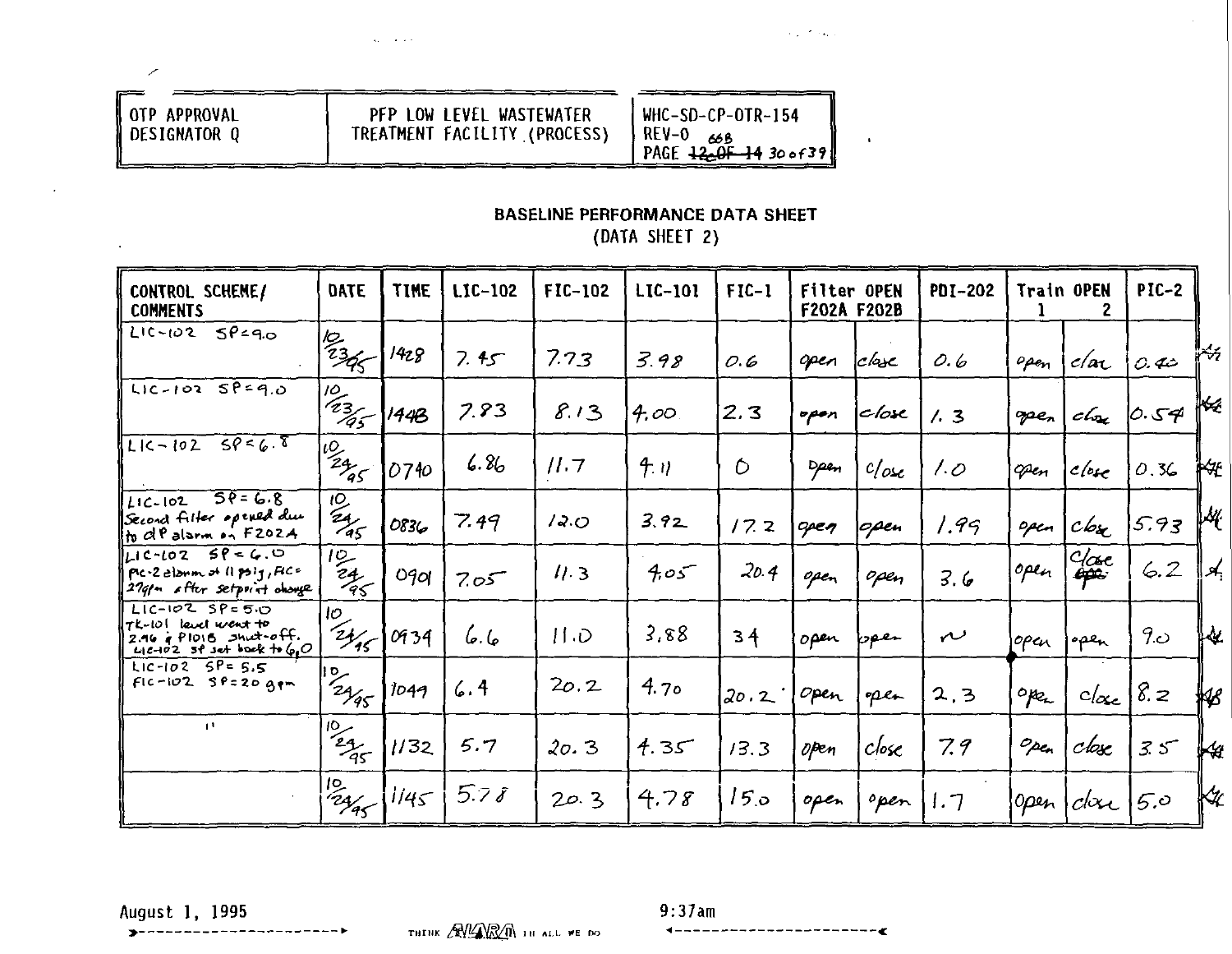**College** 

 $\sim 100$ 

 $\bullet$ 

| <b>I</b> OTP APPROVAL<br><b>I DESIGNATOR O</b> | PFP LOW LEVEL WASTEWATER<br>TREATMENT FACILITY (PROCESS) | WHC-SD-CP-OTR-154<br>REV-O<br>കാ<br>PAGE <del>12d0F 14</del> 31 of 39 h |
|------------------------------------------------|----------------------------------------------------------|-------------------------------------------------------------------------|

# **BASELINE PERFORMANCE DATA SHEET**

(DATA SHEET 2)

| CONTROL SCHEME/<br><b>COMMENTS</b>                                   | DATE                            | <b>TIME</b> | LIC-102 | FIC-102 | $LIC-IOI$   | $FIC-1$ | Filter OPEN<br>F202A F202B |                 | <b>PDI-202</b> |                          | Train OPEN                  | $PIC-2$                  |    |
|----------------------------------------------------------------------|---------------------------------|-------------|---------|---------|-------------|---------|----------------------------|-----------------|----------------|--------------------------|-----------------------------|--------------------------|----|
| $LC - 1025555$<br>$F1C-102$ $S P = 12.0$                             | $\frac{10}{24}$                 | 1307        | 5.58    | 11.76   | 4.05        | 13.93   | $\circ P$                  | $^{\circ}$ p    | سی             | $\circ \rho$             | $\epsilon$ /                | 3.8                      | ‼∻ |
|                                                                      | $\frac{110}{245}$               | 1326        | 5.35    | 7.0     | 3.87        | 10.7    | оp                         | $\rho \rho$     | $1.5^\circ$    | $\mathfrak{o}\rho$       | $\mathbb{C}/$               | 2,7                      | ŀ× |
| $59 - 6.95$<br>$L(C-102)$<br>$5p = 12.0$<br>$F(C-102)$               | $\int_{\frac{25}{45}}^{10} 818$ |             | 6.95    | 11.9    | 4.09        | 9.5     | $\mathcal{P}$              | c/              | 7.5            | $\sigma$                 | c/                          | 2.3                      | M  |
|                                                                      | $\frac{1}{25}$                  | 0928        | 6.95    | 12.4    | $4.\iota$ o | 10.2    | $\mathfrak{o}\rho$         | $\mathcal{O}$   | 1.2            | $\mathcal{O}\rho$        | ヒ/                          | 23                       | پ⊪ |
| $L1C - 102 = 5P = 6.96$<br>$F1C-102587+17.0$<br>$L1C$ -101 $S1 + 40$ | $\frac{10}{25}$                 | 1308        | 6.93    | 11.8C   | 4.15        | 10.3    | Op                         | op              | 1.3            | $\mathcal{O}\mathcal{P}$ | .cl                         | 2,4                      | ₩  |
| $L1C-102$ $SP40.0$<br>$Fic - 10255P = 12.0$<br>$L1C-101$ $S1 + 4.0$  | $\frac{10}{25}$ 45              | 1338        | 6.61    | 12.5    | 3.4         | 23c     | op                         | $\sigma_{\rho}$ | $4\sigma$      | $\sim$                   | $\sim$                      | $\mathbb{R}\mathfrak{S}$ | Įκ |
| $\leftarrow$                                                         | $\frac{10}{25}$                 | 1348        | 6.25    | 12.2    | 3.30        | 18.9.   | op                         | $\varphi$       | 3.0            | op                       | $\mathcal{O}_{\mathcal{C}}$ | $3.5^\circ$              | K  |
|                                                                      | $\frac{125}{255}$               | 1354        | 6.02    | 12.1    | 3.32        | 15.3    | ص                          | $\gamma$        | 2.23           | Y                        | $\varphi$                   | Z.7                      | Ҝ  |
|                                                                      |                                 | 1447        |         |         |             |         |                            |                 |                |                          |                             |                          |    |

August 1, 1995  $3 - - - - - - - - - -$ 

 $\sim$ 

THENK AVANA IN ALL WE DO

 $9:37am$ 

 $\leftarrow$   $- - - - -$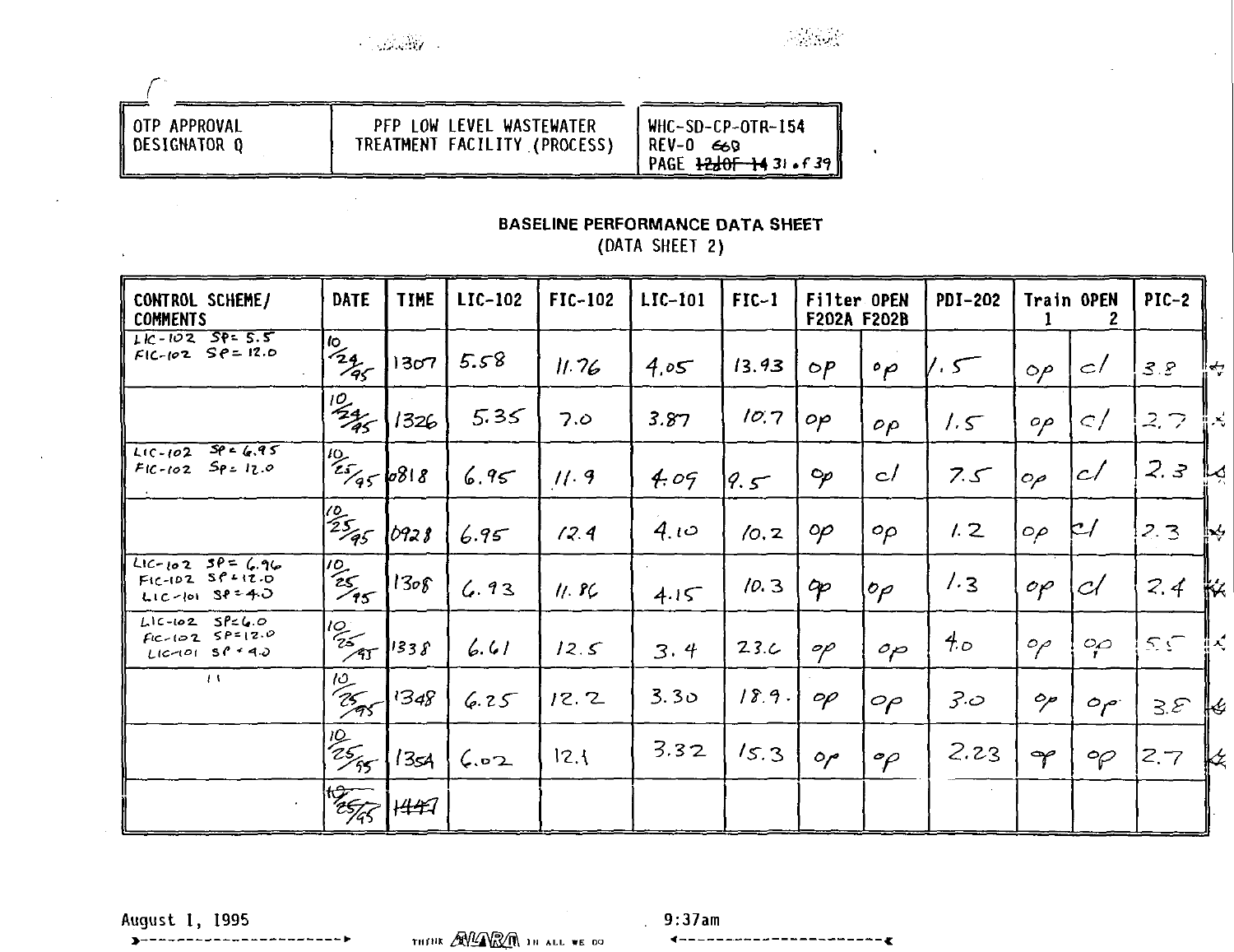$\ddot{\phantom{0}}$ 

| I OTP APPROVAL<br>  DESIGNATOR Q | PFP LOW LEVEL WASTEWATER<br>TREATMENT FACILITY (PROCESS) | WHC-SD-CP-OTR-154<br>i REV-0<br>66 N<br>PAGE $\frac{1260f-14}{226f+37}$ |
|----------------------------------|----------------------------------------------------------|-------------------------------------------------------------------------|
|                                  |                                                          |                                                                         |

## **BASELINE PERFORMANCE DATA SHEET**

(DATA SHEET 2)

| CONTROL SCHEME/<br><b>COMMENTS</b>                                               | DATE                      | <b>TIME</b> | LIC-102 | FIC-102 | <b>LIC-101</b> | $FIC-1$ | Filter OPEN<br><b>F202A F202B</b> |                           | <b>PDI-202</b> |                   | Train OPEN | <b>PIC-2</b> |
|----------------------------------------------------------------------------------|---------------------------|-------------|---------|---------|----------------|---------|-----------------------------------|---------------------------|----------------|-------------------|------------|--------------|
| $11C - 1029006.4$<br>$F1C-102$ $S24$ $12.0$<br>$L1C-101 50.40$                   | $\frac{10}{25}$           | 0813        | 6.38    | 12.1    | 4.01           | 10.6    | $\mathcal{C}$                     | op                        | 2.1            | OP                | اے         | ₽.6          |
| PIOI A turned on to                                                              | $1^{\circ}$ $\frac{1}{2}$ | 1303        | 6.5     | 12.1    | 4.01           | 13.4    | Cl                                | $\mathfrak{o}_{\rho}$     | 2.7            | يهم               | $\subset$  | 3, 7         |
| $5$ s s $\approx$ state $\omega$<br>both peops                                   |                           |             |         |         |                |         |                                   |                           |                |                   |            |              |
| $LiC-102.590564$<br>   FIC-102 = 5P=9.77<br>$5\rho$ = 4.0<br>$L$ l $C$ -lol $\;$ | $\frac{1}{\sqrt{3}}$      | 10801       | 5.5     | ن دا    | 4.01           | 7.8     | اے                                | $\circ \varphi$           | 5. Z           | $\infty$          | c          | 1.6          |
| Π.                                                                               | $\frac{10}{3165}$         | 1244        | 5.9     | 9.7     | 4.о            | 12.7    | ارح                               | $^{\circ}$ p              | 68             | Op                | сľ         | 4.2          |
| System stable, test<br>Herminated at 1452                                        |                           |             |         |         |                |         |                                   |                           |                |                   |            |              |
| $\sqrt{U(-102.5)} = 9.6$<br>$F1C-102$ sp.9.5<br>$ UCA01 \times 104 $             | $1\frac{1}{45}$           | 0812        | 4.75    | 9.7     | 4.02           | 11.5    | H                                 | $\mathcal{O} \mathcal{P}$ | 7.9            | $\mathcal{P}$     | $\varphi$  | 3.2          |
| $\pmb{\mathcal{H}}$                                                              | $\frac{1}{45}$            | 1414        | 4.(6)   | 9.5     | 4.09           | 10.1    | c/                                | oр                        | 5.8            | $^{\circ}$        | c          | 2.3          |
| $57 - 54$<br>$LiC-102$<br>$F1C-102$<br>$51< 12.1$ .<br>$5! = 4.0$<br>   LIC-101  | $\frac{1}{65}$            | 0917        | 5.4     | 12.1    | 4.10           | ${0,0}$ | oβ                                | $\mathcal{O}$             | ר, ו           | $\mathcal{D}\rho$ | 1C/        | 12.5         |

August 1, 1995

 $\mathbf{r}$ 

THINK AND AND IN ALL WE DO

 $9:37am$ 4---------------------**-**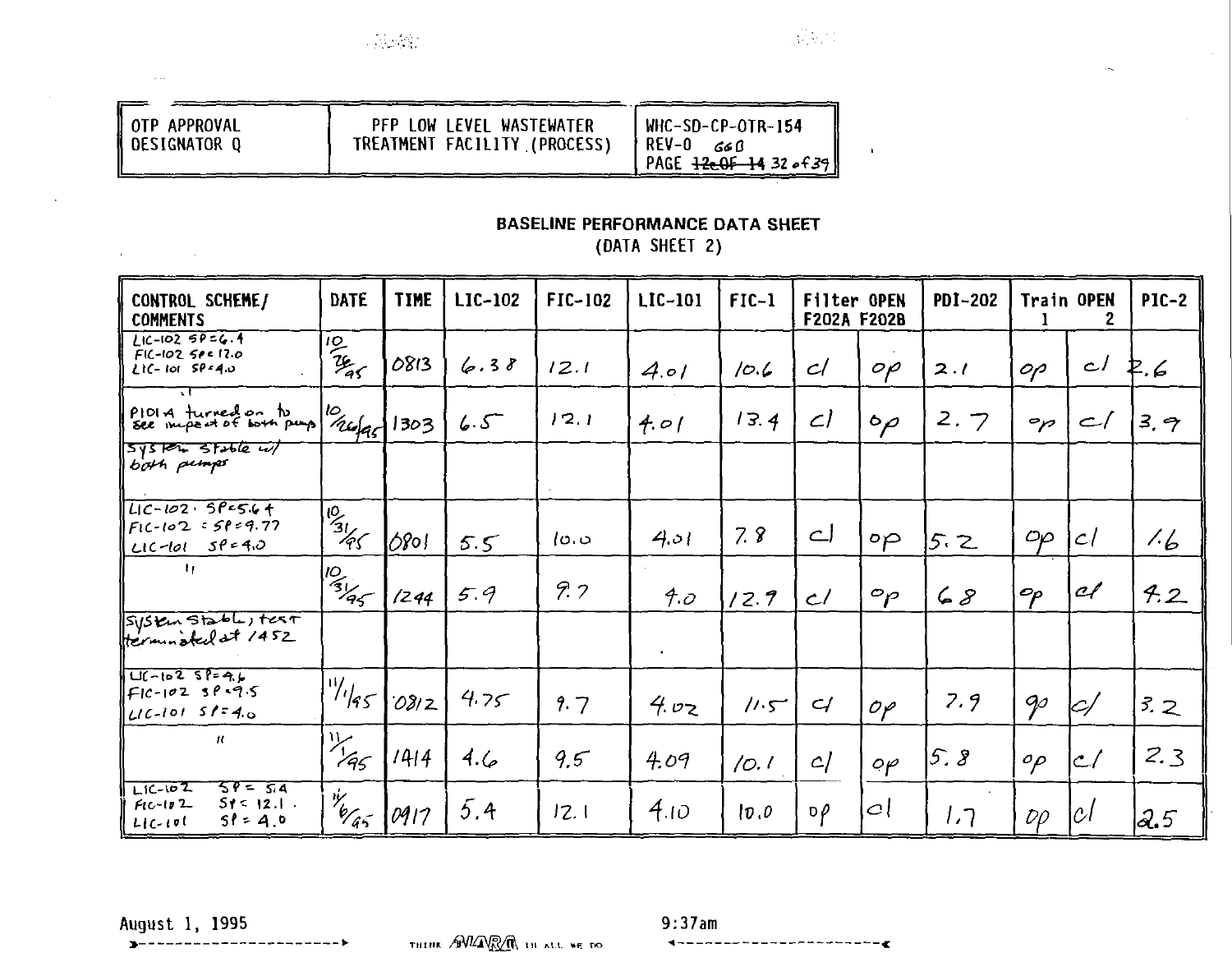| OTP APPROVAL<br><b>DESIGNATOR Q</b> | PFP LOW LEVEL WASTEWATER<br>TREATMENT FACILITY (PROCESS) | WHC-SD-CP-OTR-154<br>REV-0<br>PAGE $13-0F-14-33$ of 39 |
|-------------------------------------|----------------------------------------------------------|--------------------------------------------------------|
|                                     |                                                          |                                                        |

 $\tau = 5.3 \tau_0$ 

## PARAMETER VARIATION DATA SHEET

 $\sim 22\, \mathrm{MeV}$ 

(DATA SHEET 3)

| CONTROL SCHEME/COMMENTS                                           | <b>DATE</b> | <b>TIME</b> | LIC-102                                     | FIC-102  | LIC-101  | $FIC-1$ | <b>PDI-202</b> | $PIC-2$               |      |
|-------------------------------------------------------------------|-------------|-------------|---------------------------------------------|----------|----------|---------|----------------|-----------------------|------|
| Set point for LIC-100 at 5.0<br>actual tank Level 5.1 - Municipal |             | בכסן'       | $5$ ft                                      | 10.1     | 3.98     | 11.5    | 4.4            | $2.\overline{\delta}$ | MW   |
| subpoint at TO for LIC-102 has                                    | 10/20 1304  |             | $\overline{\mathscr{X}}$ ft $\lim_{b\to 0}$ | 9.97     | 4.05     | 5.8     | 2.5            | b.9                   | lmLW |
|                                                                   |             |             | $9$ ft                                      |          |          |         |                |                       |      |
|                                                                   |             |             |                                             | $5$ gpm  |          |         |                |                       |      |
|                                                                   |             |             |                                             | $10$ gpm |          |         |                |                       |      |
|                                                                   |             |             |                                             | $20$ gpm |          |         |                |                       |      |
|                                                                   |             |             |                                             |          | $3.8$ ft |         |                |                       |      |
|                                                                   |             |             |                                             |          | $4.2$ ft |         |                |                       |      |
|                                                                   |             |             |                                             |          | $4.5$ ft |         |                |                       |      |
|                                                                   |             |             |                                             |          |          |         |                |                       |      |
|                                                                   |             |             |                                             |          |          |         |                |                       |      |
|                                                                   |             |             |                                             |          |          |         | $\cdot$        |                       |      |

August 8, 1995

 $\rightarrow -$ 

 $\frac{1}{4}$ 

THINK AVANE IN ALL WE DO

 $7:46$ am

RECORD COPY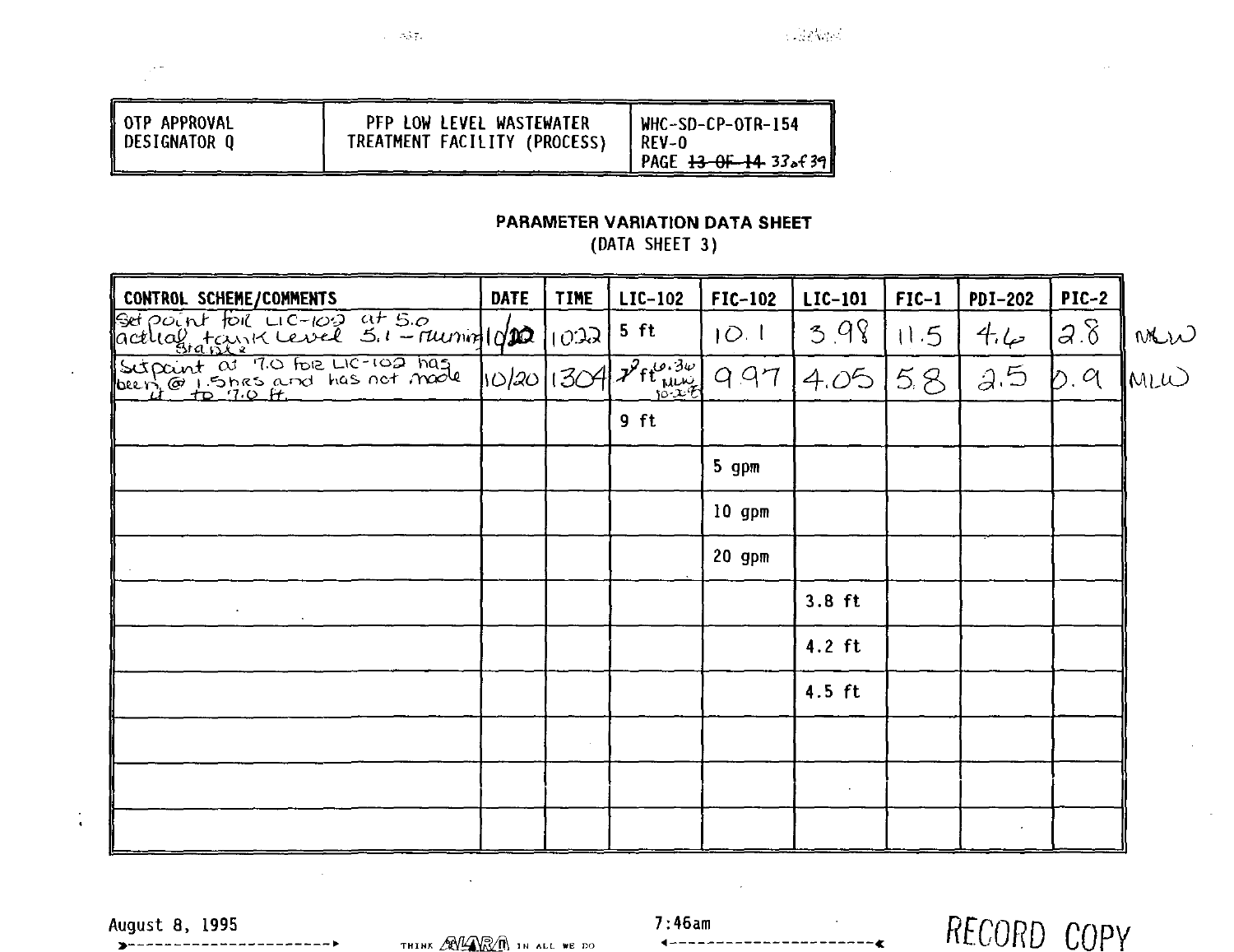18239998

 $\left\langle \left\langle \mathcal{A}_{1} \right\rangle \right\rangle \left\langle \left\langle \mathcal{A}_{2} \right\rangle \right\rangle \left\langle \left\langle \mathcal{A}_{1} \right\rangle \right\rangle$ 

OTP APPROVAL<br>DESIGNATOR Q

# PFP LOW LEVEL WASTEWATER<br>TREATMENT FACILITY (PROCESS)

WHC-SD-CP-OTR-154<br>REV-0 668<br>PAGE <del>13<sub>3</sub>0F-14</del> 34 of 39

## PARAMETER VARIATION DATA SHEET

(DATA SHEET 3)

|           | CONTROL SCHEME/COMMENTS                                                                  | DATE                                       | <b>TIME</b> | LIC-102      | FIC-102  | LIC-101  | $FIC-1$ | <b>PDI-202</b> | $PIC-2$ |                 |
|-----------|------------------------------------------------------------------------------------------|--------------------------------------------|-------------|--------------|----------|----------|---------|----------------|---------|-----------------|
|           | $Syslem Stable$ at LIC-102 $Sf=6.0$                                                      | $\frac{1}{2}$                              | 1039        | 5 ft         | 7.8      | 4.0      | 5.3     | 2.7            | 1.0     | Ŀß              |
|           | System Stable at LIC-102 SP=7.5<br>Low Reset on LIC-102 forcing PB (Gair) Asd. 2995 1347 |                                            |             | 7 ft $(6.9)$ | 8.2      | 4.04     | 6.0     | 4.3            | 1,2     | $\frac{1}{100}$ |
|           | Trated System Stable at LIC-102 SP=9.0<br>Trated Low React on LIC-102 finally offset     | $\frac{1}{2}$ $\frac{2}{1}$ $\frac{1}{45}$ |             | 9 ft $(7.9)$ | 7.9      | 4.01     | $\circ$ | 0.7            | 0.4     |                 |
|           |                                                                                          |                                            |             |              | 5 gpm    |          |         |                |         |                 |
|           |                                                                                          |                                            |             |              | $10$ gpm |          |         |                |         |                 |
|           |                                                                                          |                                            |             |              | 20 gpm   |          |         |                |         |                 |
|           |                                                                                          |                                            |             |              |          | $3.8$ ft |         |                |         |                 |
|           |                                                                                          |                                            |             |              |          | $4.2$ ft |         |                |         |                 |
|           |                                                                                          |                                            |             |              |          | $4.5$ ft |         |                |         |                 |
|           |                                                                                          |                                            |             |              |          |          |         |                |         |                 |
|           |                                                                                          |                                            |             |              |          |          |         |                |         |                 |
| $\bullet$ |                                                                                          |                                            |             |              |          |          |         |                |         |                 |

 $\mathbf{r}$ 

August 8, 1995

---------

THINK AVAVAVA IN ALL WE DO

 $7:46am$ 4------------------------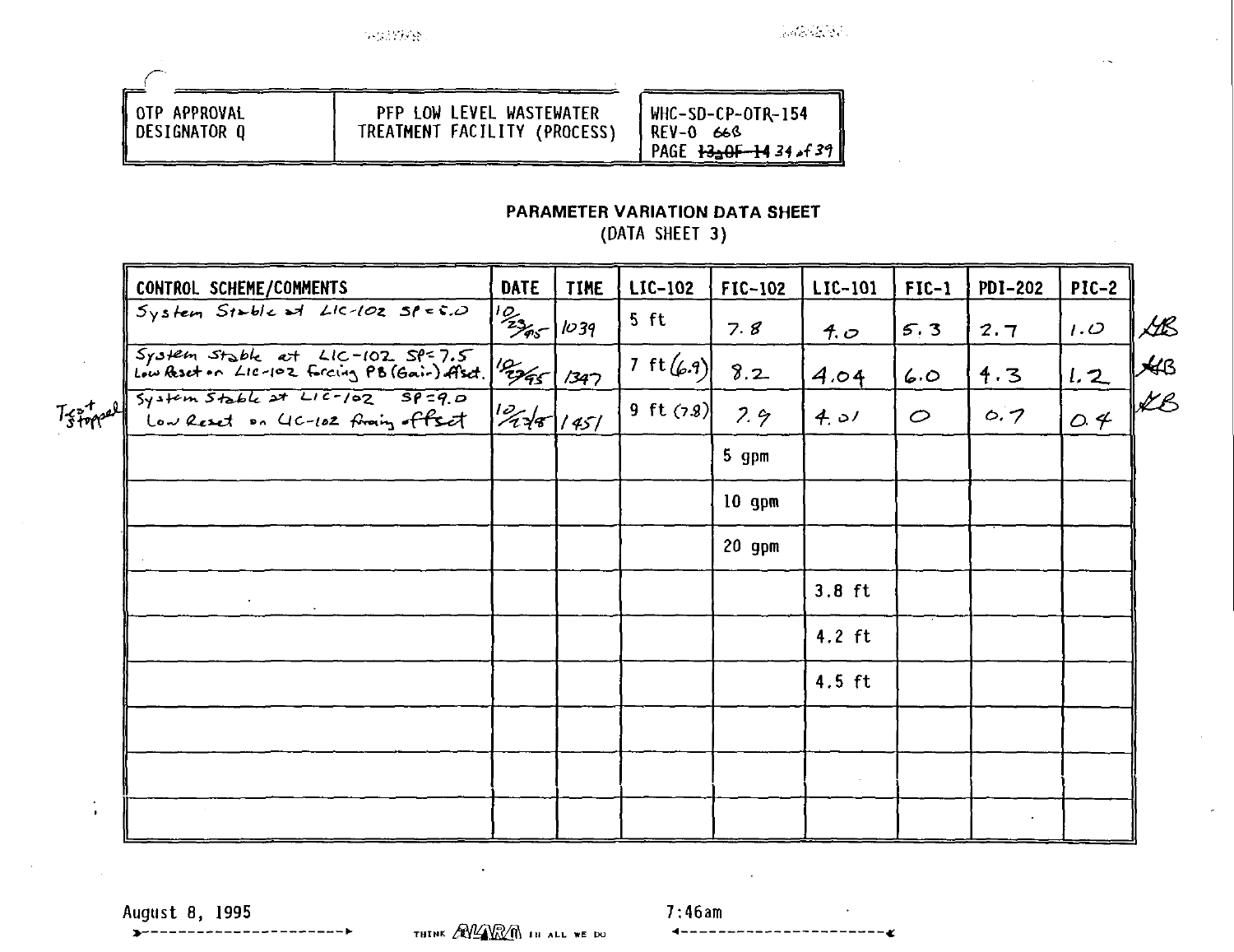|  | OTP APPROVAL<br>DESIGNATOR O | PFP LOW LEVEL WASTEWATER<br>TREATMENT FACILITY (PROCESS) | WHC-SD-CP-OTR-154<br>RFV-0 669<br>PAGE $1360F - 14356639$ |
|--|------------------------------|----------------------------------------------------------|-----------------------------------------------------------|
|--|------------------------------|----------------------------------------------------------|-----------------------------------------------------------|

# **PARAMETER VARIATION DATA SHEET**

(DATA SHEET 3)

| CONTROL SCHEME/COMMENTS                                                         | DATE                   | <b>TIME</b> | LIC-102 | FIC-102  | LIC-101  | $FIC-1$ | <b>PDI-202</b> | $PIC-2$ |
|---------------------------------------------------------------------------------|------------------------|-------------|---------|----------|----------|---------|----------------|---------|
|                                                                                 |                        |             | $5$ ft  |          |          |         |                |         |
|                                                                                 |                        |             | $7$ ft  |          |          |         |                |         |
|                                                                                 |                        |             | 9 ft    |          |          |         |                |         |
|                                                                                 |                        |             |         | 5 gpm    |          |         |                |         |
| Increase FIC-102 from 12gpm to Zogpm<br>$Lic - 102 - 58 < 6.0$ . Drupped 4c-102 | $\frac{10}{2465}$ 1024 |             | 456.4   | 102gpm   | 4.1      | 9.9     | 7.5            | 2.1     |
| SP to 5.5 because of the offset & TK-101                                        |                        |             |         | $20$ gpm |          |         |                |         |
| put book to 12 gpm. TK-101 never able<br>$h$ stabilize. $e$ 1145                |                        |             |         |          | $3.8$ ft |         |                |         |
|                                                                                 |                        |             |         |          | $4.2$ ft |         |                |         |
|                                                                                 |                        |             |         |          | $4.5$ ft |         |                |         |
|                                                                                 |                        |             |         |          |          |         |                |         |
|                                                                                 |                        |             |         |          |          |         |                |         |
|                                                                                 |                        |             |         |          |          |         |                |         |

 $3 - - - - - -$ 

August 8, 1995 7:46am<br> **August 8, 1995** 7:46am<br> **August 8, 1995** 7:46am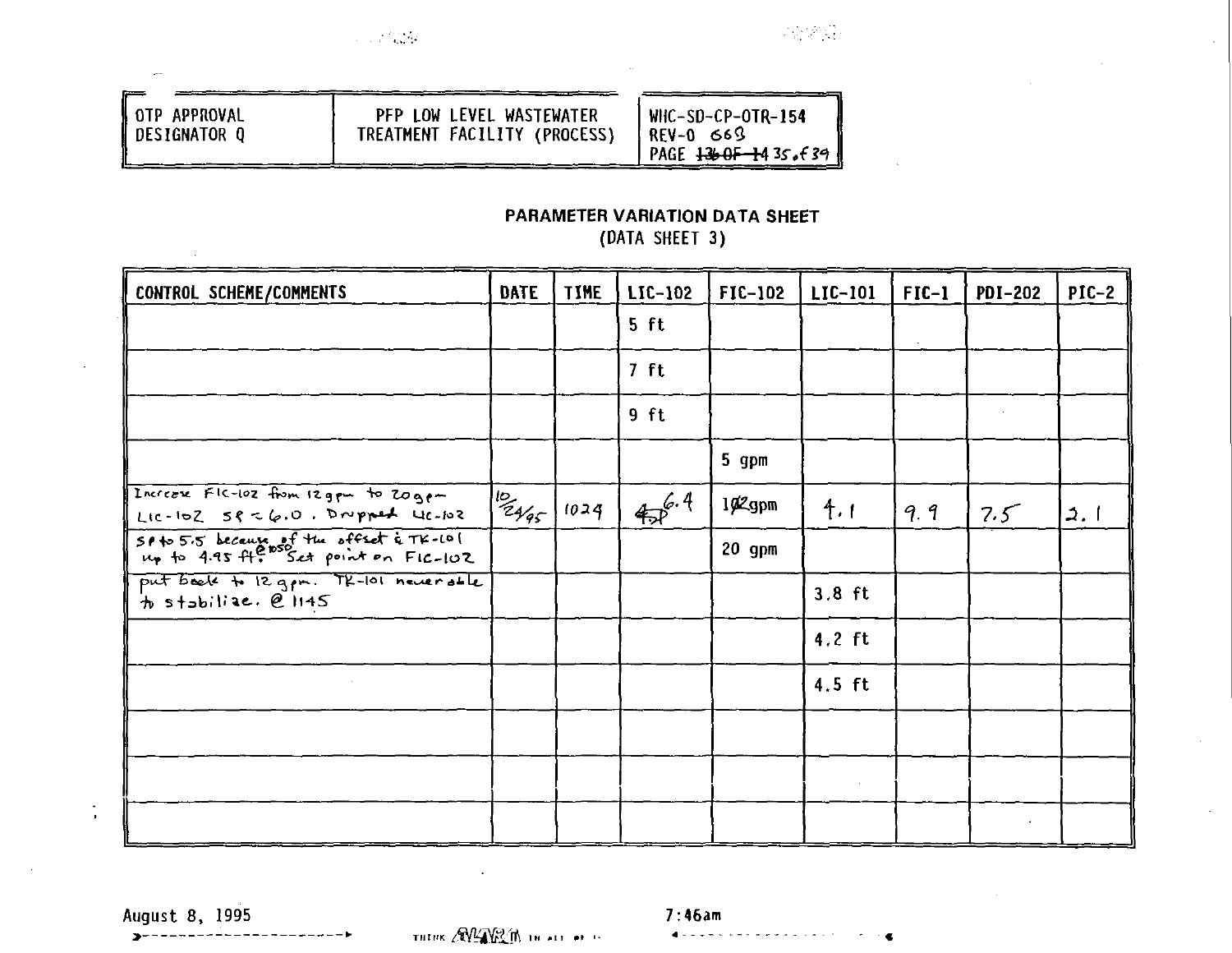| ∥ OTP APPROVAL | PFP LOW LEVEL WASTEWATER     | l WHC-SD-CP-OTR-154 |
|----------------|------------------------------|---------------------|
| ∥DESIGNATOR Q  | TREATMENT FACILITY (PROCESS) | $REV-0.665$         |
|                |                              | PAGE 13c0F 1436.639 |

## **PARAMETER VARIATION DATA SHEET**

(DATA SHEET 3)

| CONTROL SCHEME/COMMENTS                                                                     | <b>DATE</b>              | <b>TIME</b> | LIC-102 | FIC-102           | LIC-101  | $FIC-1$ | <b>PDI-202</b> | $PIC-2$ |
|---------------------------------------------------------------------------------------------|--------------------------|-------------|---------|-------------------|----------|---------|----------------|---------|
|                                                                                             |                          |             | $5$ ft  |                   |          |         |                |         |
|                                                                                             |                          |             | 7 ft    |                   |          |         |                |         |
|                                                                                             |                          |             | $9$ ft  |                   |          |         |                |         |
| Test termisted of 1920, system stable                                                       | $\frac{10}{2}a a5 $ 1402 |             | 5.58    | $\sqrt{a}$ gpm    | 3.92     | 15.7    | 1.2            | 5.2     |
| Decrease FIC-102 from 12gpm to 7gpm                                                         | $\sqrt{\frac{10}{296}}$  | 1316        | 5.48    | $\frac{1}{2}$ opm | 3.77     | 15      | 1.8            | 4.7     |
|                                                                                             |                          |             |         | 20 gpm            |          |         |                |         |
| $\mathcal{F}^{\mathcal{A}}_{\mathcal{A}}$ , where $\mathcal{F}^{\mathcal{A}}_{\mathcal{A}}$ |                          |             |         |                   | $3.8$ ft |         |                |         |
|                                                                                             |                          |             |         |                   | $4.2$ ft |         |                |         |
|                                                                                             |                          |             |         |                   | $4.5$ ft |         |                |         |
|                                                                                             |                          |             |         |                   |          |         |                |         |
|                                                                                             |                          |             |         |                   |          |         |                |         |
|                                                                                             |                          |             |         |                   |          |         | $\bullet$      |         |

 $\mathbf{B}$ 

 $\ddot{\cdot}$ 

 $\sqrt{ }$ 

August 8, 1995 7:46am<br>
<br>
August 8, 1995 7:46am (1995 - 1996 - 1997 - 1998 - 1998 - 1998 - 1999 - 1999 - 1999 - 1999 - 1999 - 1999 - 1

 $4 - -$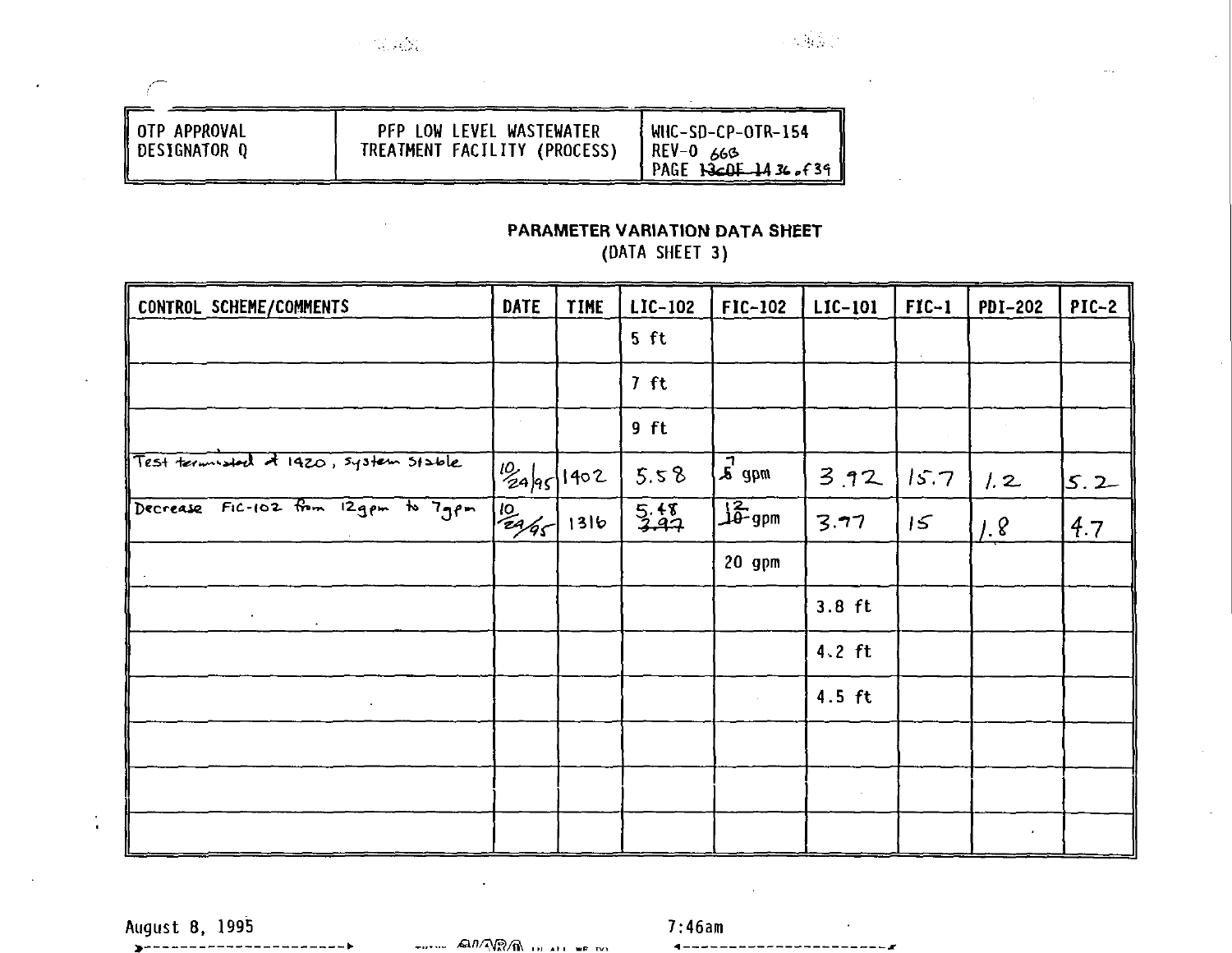| I OTP APPROVAL<br>DESIGNATOR O | PFP LOW LEVEL WASTEWATER<br>TREATMENT FACILITY (PROCESS) | WHC-SD-CP-OTR-154<br>IRFV–∩ 6≾8<br>' PAGE 4340F-14 37. f39 |
|--------------------------------|----------------------------------------------------------|------------------------------------------------------------|
|                                |                                                          |                                                            |

 $\chi=2.6\,\mathrm{km}$  .

# PARAMETER VARIATION DATA SHEET

the season.

(DATA SHEET 3)

| CONTROL SCHEME/COMMENTS                                                                             | <b>DATE</b>             | <b>TIME</b> | LIC-102 | FIC-102  | LIC-101  | $FIC-1$ | PD1-202   | $PIC-2$ |
|-----------------------------------------------------------------------------------------------------|-------------------------|-------------|---------|----------|----------|---------|-----------|---------|
|                                                                                                     |                         |             | 5 ft    |          |          |         |           |         |
|                                                                                                     |                         |             | 7 ft    |          |          |         |           |         |
|                                                                                                     |                         |             | 9 ft    |          |          |         |           |         |
|                                                                                                     |                         |             |         | 5 gpm    |          |         |           |         |
|                                                                                                     |                         |             |         | $10$ gpm |          |         |           |         |
|                                                                                                     |                         |             |         | $20$ gpm |          |         |           |         |
| $5001$ con LIC-1DI changed to 3.00 1041<br>System stable at 1307<br>Lic-102 SPEG.95 FIC-102 SPE12.0 | $1\frac{10}{26}$ $1145$ |             | 6.8     | 12.0     | $3.8$ ft | 8.7     | 1.2       | 1.8     |
| Derived LIC-101 to t.2 8 0933                                                                       | $\frac{10}{2565}$       | 1037        | 6.83    | II.7     | $4.2$ ft | 8.1     | 1.04      | 1.6     |
| Set point change responded well. ALB 1037                                                           |                         |             |         |          | $4.5$ ft |         |           |         |
|                                                                                                     |                         |             |         |          |          |         |           |         |
|                                                                                                     |                         |             |         |          |          |         |           |         |
|                                                                                                     |                         |             |         |          |          |         | $\bullet$ |         |

August 8, 1995

---*---*--

 $3 - - - - - -$ 

 $\ddot{\cdot}$ 

THINK AVANA IN ALL WE DO

 $7:46am$ **4------------------------**

 $\bar{L}$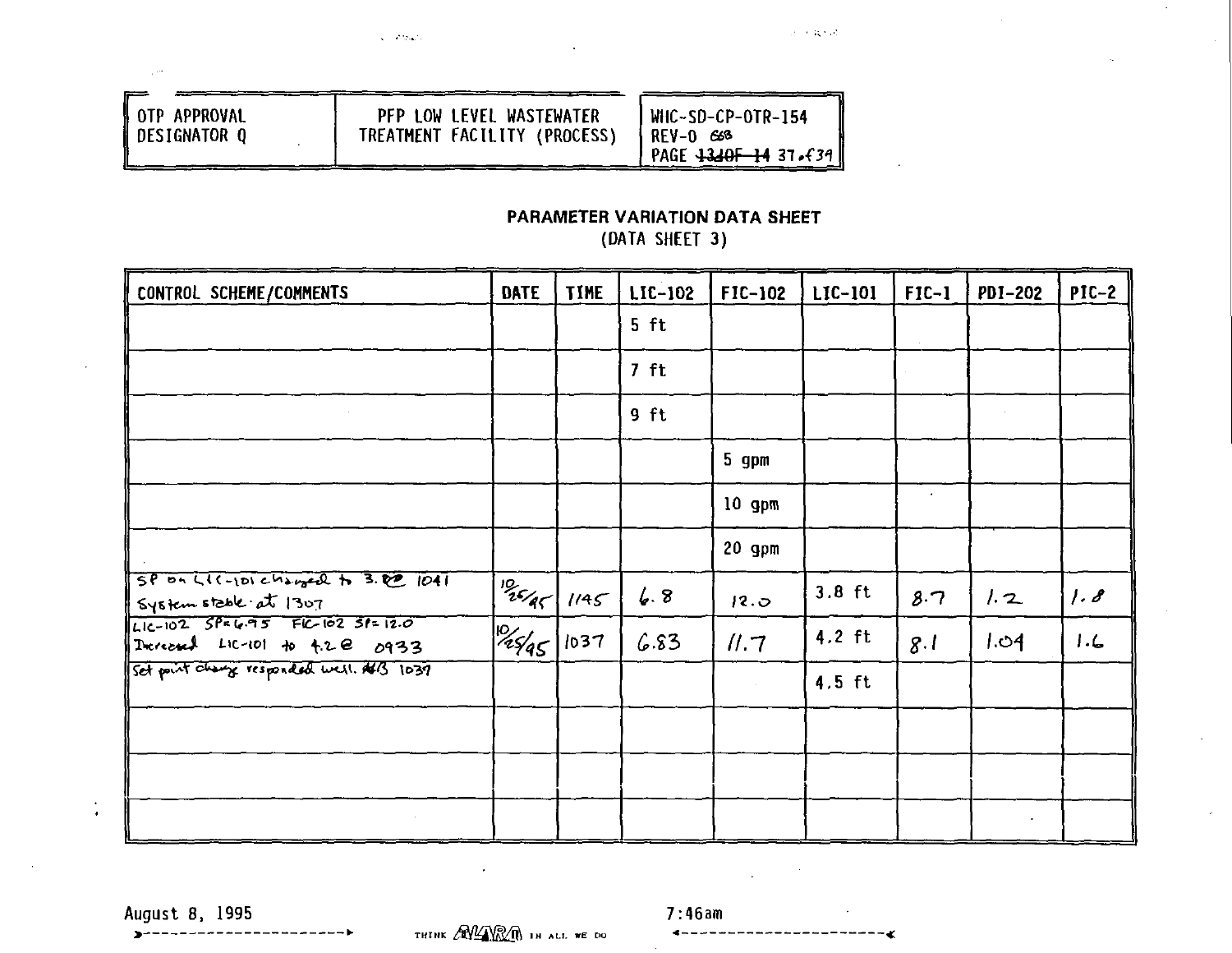|  | ∣OTP APPROVAL<br>DESIGNATOR O | PFP LOW LEVEL WASTEWATER<br>TREATMENT FACILITY (PROCESS) | WHC-SD-CP-OTR-154<br>1 REV−0 66≌<br>`PAGE <del>13e0F 14</del> 38σf3¶ ⊪ |
|--|-------------------------------|----------------------------------------------------------|------------------------------------------------------------------------|
|--|-------------------------------|----------------------------------------------------------|------------------------------------------------------------------------|

### **PARAMETER VARIATION DATA SHEET** (DATA SHEET 3)

| CONTROL SCHEME/COMMENTS                                                                    | DATE                             | <b>TIME</b> | LIC-102                                | <b>FIC-102</b> | LIC-101  | $FIC-1$ | <b>PDI-202</b> | $PIC-2$ |
|--------------------------------------------------------------------------------------------|----------------------------------|-------------|----------------------------------------|----------------|----------|---------|----------------|---------|
| system responsed LIC-101 dropped down to 10 125/65 1447<br>1. RV-1 went as high as 293/10. |                                  |             | $\overline{\mathscr{L}_{\mathsf{ft}}}$ | 12.3           | 40       | 12.1    | 1.7            | 1.9     |
| PIC-Z did not limit FIC-1 opening to                                                       | $ {}^{\circ}\!\!\epsilon\!\!\!>$ | 1322        | 7 ft                                   | 11.5           | 3.8      | 29.8    | 5.5            | ن ج     |
| Keep pressure below 10 psig                                                                |                                  |             | $9$ ft                                 |                |          |         |                |         |
|                                                                                            |                                  |             |                                        | 5 gpm          |          |         |                |         |
|                                                                                            |                                  |             |                                        | $10$ gpm       |          |         |                |         |
|                                                                                            |                                  |             |                                        | $20$ gpm       |          |         |                |         |
|                                                                                            |                                  |             |                                        |                | $3.8$ ft |         |                |         |
|                                                                                            |                                  |             |                                        |                | $4.2$ ft |         |                |         |
|                                                                                            |                                  |             |                                        |                | $4.5$ ft |         |                |         |
|                                                                                            |                                  |             |                                        |                |          |         |                |         |
|                                                                                            |                                  |             |                                        |                |          |         |                |         |
|                                                                                            |                                  |             |                                        |                |          |         |                |         |

--------

 $\ddot{\cdot}$ 

**August 8, 1995 7:46am**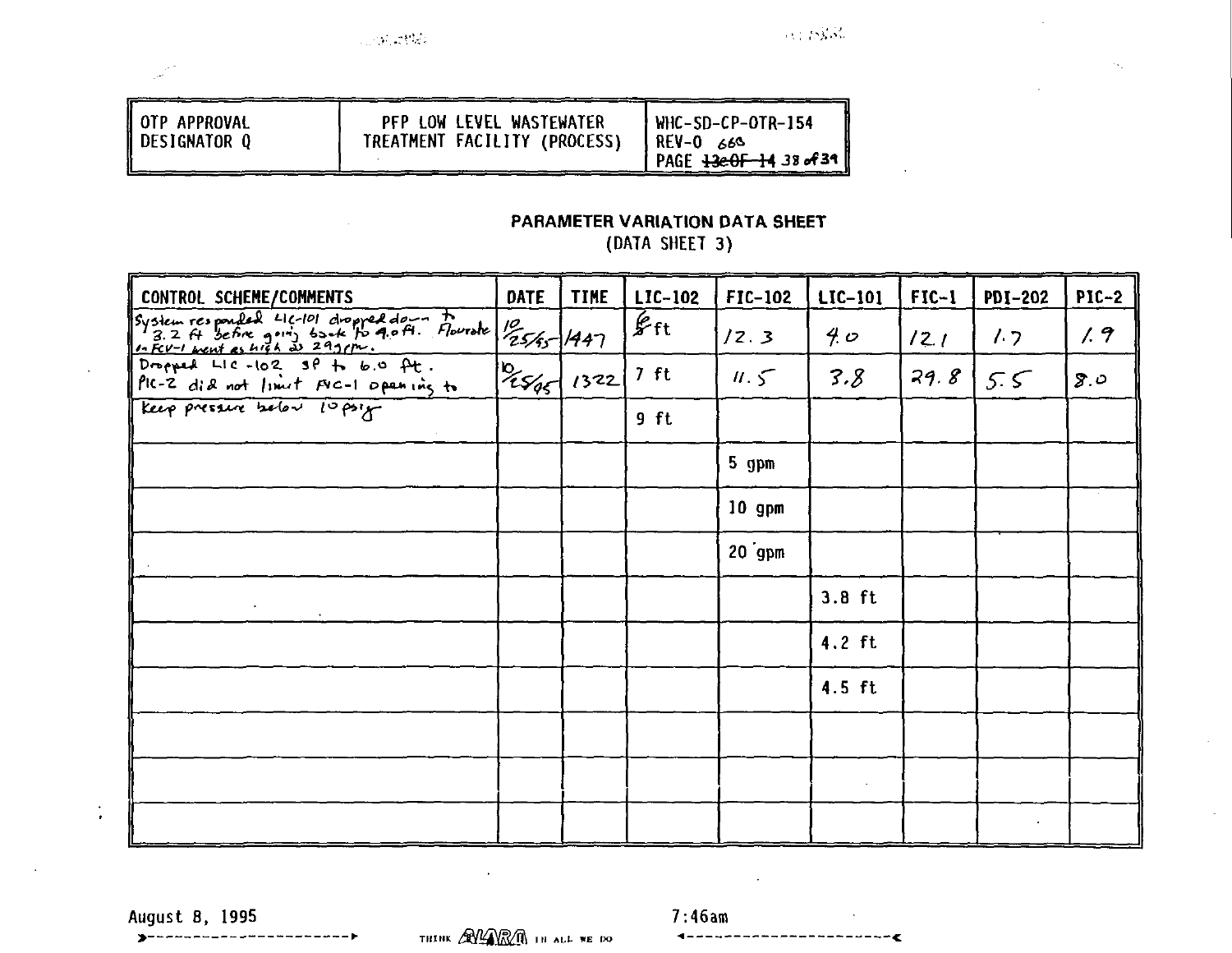| <b>NOTP APPROVAL</b><br><b>I</b> DESIGNATOR O | PFP LOW LEVEL WASTEWATER.<br>TREATMENT FACILITY (PROCESS) | WHC-SD-CP-OTR-154<br>REV-0<br>GGB<br>PAGE <del>14 OF 14</del> 39 - f39 |
|-----------------------------------------------|-----------------------------------------------------------|------------------------------------------------------------------------|
|                                               |                                                           |                                                                        |

#### **UPSET CONDITION DATA SHEET** (DATA SHEET 4)

 $\mathbf{r}$ 

**PUMPING 291-Z SUMP**

| Initial Conditions | 1040 | Off-normal Conditions during Test |            |
|--------------------|------|-----------------------------------|------------|
| $LIC-101:$         | ن.4  | 5.0                               | 1052       |
| $LI-101:$          |      | 4. O                              | $\sqrt{2}$ |
| $LIC-102:$         | 6.0  | .2C                               | 6.00       |
| $LI-102:$          | L.O  | 26                                | 6.71       |
| $FIC-1$ :          | 10.0 | $\sim$                            | 7.6        |
| $FIC-102$ :        | ن 10 | a an                              | 10.7       |
|                    |      |                                   |            |

Problems:

Ť.

Ť

 $\hat{\mathbf{V}}_{\mu}$ 

Comments: 291-2 Pump in Anto. 5K-101 neuer ebove 5.0

**PUMP FAILURE**

| Initial Conditions: |                                                                    | Off-normal Conditions during Test |                              |
|---------------------|--------------------------------------------------------------------|-----------------------------------|------------------------------|
| $LIC-101:$          |                                                                    |                                   | $Fic-1$ order $r$ want       |
| $LI-101:$           | 4.01                                                               |                                   | $t$ -102 $\zeta$ value stays |
| $LIC-102:$          | 5.39                                                               |                                   |                              |
| $LI-102:$           | 5.2                                                                |                                   | open even though lie         |
| FIC-1:              |                                                                    |                                   |                              |
| $FIC-102$ :         | 15 gpm<br>in <del>manual</del> mode                                |                                   | Took system out of           |
|                     | محدم                                                               |                                   | cascade prior to hith        |
|                     | Problems: FIG-1 out never left 100% gren. Possible to water homeur |                                   | $7k-101$ $Lijk$ level at     |
|                     | intet type.                                                        |                                   | $5 \nleftrightarrow$         |
|                     | $Commonents: -$                                                    |                                   |                              |

## Comments:<sup>T</sup>

#### **PUMPING 291-Z SUMP WITH FCV-3 IN MANUAL**



Problems:

Comments:

RECORD COPY

July 25, 1995 1:03pm<br>
>---------------------> THINK AVARA IN ALL WE DO 1------------------------------